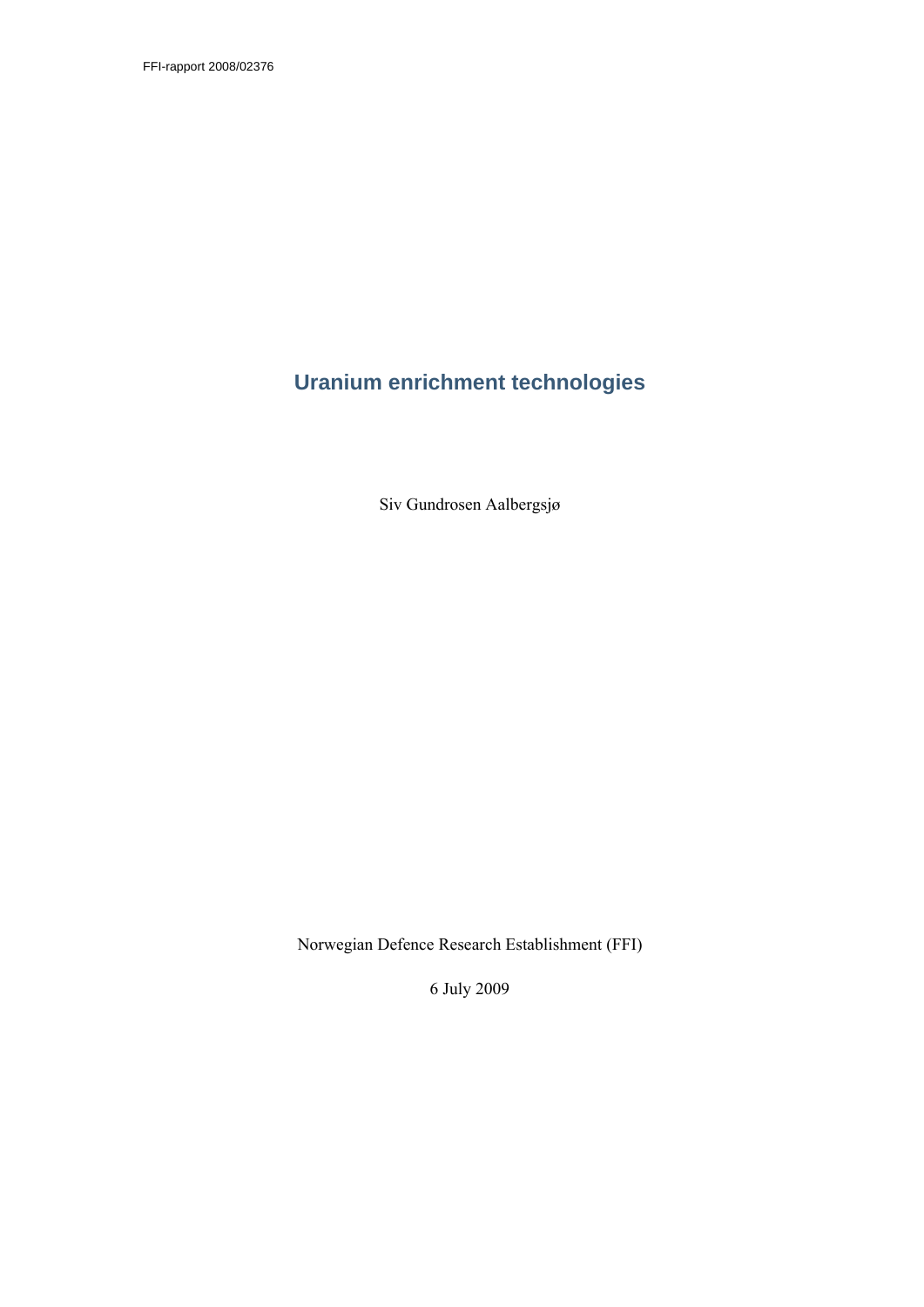FFI-rapport 2008/02376

Oppdrag 3423

P: ISBN 978-82-464- 1688-5 E: ISBN 978-82-464- 1689-2

# **Keywords**

Uran

Uran - Anriking

# **Approved by**

| Steinar Høibråten | <b>Research Manager</b> |  |
|-------------------|-------------------------|--|
| Monica Endregard  | Project Manager         |  |
| Jan Ivar Botnan   | Director                |  |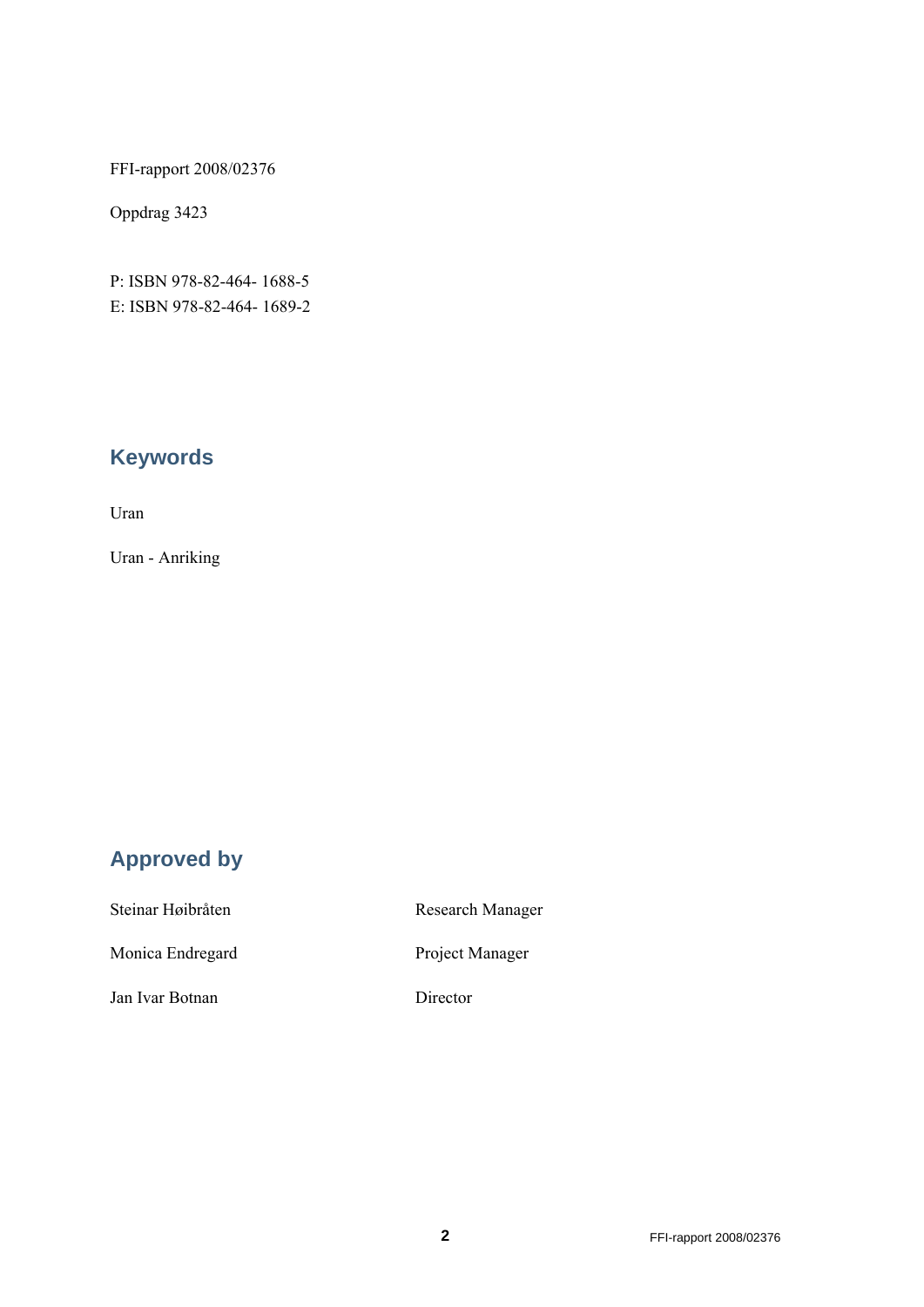# **Summary**

The enrichment of uranium has taken place since World War II, initiated by the quest for the atomic bomb to win the war. To enrich uranium means to separate the two main isotopes that make up natural uranium (U-235 and U-238). The details of the possible enrichment processes are generally classified because highly enriched uranium may be used for weapons production, but the principles are well known.

*The gaseous diffusion method* developed during the war constitutes the first generation of uranium enrichment techniques and has been used both for enrichment to weapons grade uranium and also for production of low-enriched uranium for nuclear power plants. This technique has high energy consumption and takes up a lot of space and is therefore being phased out in favour of gas centrifuges. *Gas centrifuges* take up less space and use only about one tenth of the energy of the gaseous diffusion method. Gas centrifuges are harder to build technically, but once they are built they can more easily be used to produce highly enriched uranium, as well as low-enriched uranium, for weapons or other purposes. The gas centrifuge technology is spread around the world and has even been for sale on the black market. *Laser isotope separation methods* are about to become the third generation of commercial scale uranium enrichment technologies. These methods are researched by many countries, and have been developed to a great extent. The energy consumption of these processes is about the same as for gas centrifuges, but the facilities require much less space than the centrifuge plants. These are high-precision technologies, and making the lasers and other necessary equipment has posed significant technical challenges. It appears difficult to expand from laboratory scale to large scale facilities, and most of the research has been terminated. The only still active laser process is the SILEX process which is about to go commercial in a few years.

Another technique which has been used on a large scale is *the aerodynamic technique* used in South Africa. This technique was used both for production of low-enriched and highly enriched uranium, but it is not regarded as commercially competitive because of its high energy consumption. Also *the mass spectrometer method* was used in a relatively large scale in the United States during World War II, but this process is too slow and consumes too much energy to be commercially competitive as well. The mass spectrometer method is relatively easy to perform, and could therefore be used in a non-commercial setting as a slow but reliable option for enrichment. This could also be said about *the thermal diffusion method* which was used to produce feed for the mass spectrometer method in the United States during World War II. The thermal diffusion method could not be used for high-level enrichment. *Plasma processes* have not been applied on a large scale yet. *The chemical enrichment processes* developed in France and Japan have been utilised in pilot plants, but not yet in full-scale facilities.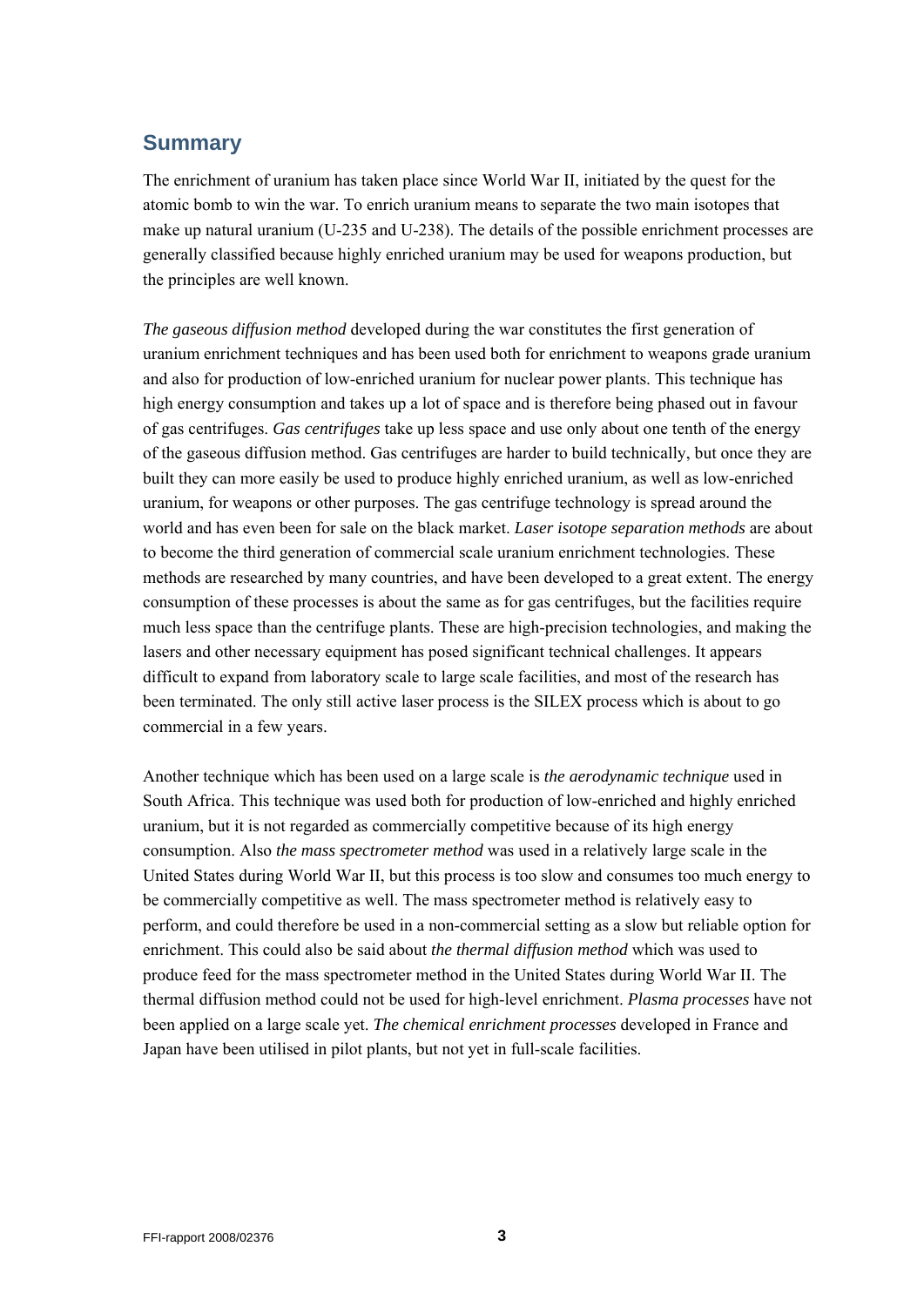# **Norwegian summary**

Urananrikning fant først sted i forbindelse med utviklingen av kjernevåpen under andre verdenskrig. Anrikning av uran innebærer at en skjelner mellom de to viktigste isotopene i naturlig uran (U-235 og U-238). Detaljene i de mulige anrikningsprosessene er generelt gradert fordi høyanriket uran kan brukes i kjernevåpen, men prinsippene er velkjente.

*Gassdiffusjonsmetoden* som ble utviklet under andre verdenskrig, utgjør første generasjon urananrikningsteknologi og har vært anvendt både til å lage våpenmaterialer og til å lage lavanriket uran til kjernekraftverk. Denne metoden krever mye energi og store anlegg og blir derfor faset ut til fordel for gassentrifuger. *Gassentrifuger* er mindre plasskrevende og krever bare om lag en tidel så mye energi som gassdiffusjonsmetoden. Sentrifugene er teknisk krevende å lage, men når de først er på plass, er de enklere å benytte enn diffusjonsutstyr til produksjon av både lavanriket og høyanriket uran. Gassentrifugeteknologien er i bruk mange steder i verden og har også vært tilgjengelig på det svarte markedet. *Laserisotopseparasjonsmetoder* er i ferd med å bli tredje generasjon av kommersielle urananrikningsteknologier. Det er blitt forsket på disse metodene i en rekke land, og en god del utviklingsarbeid har funnet sted. Energibehovet er omtrent som for gassentrifugemetoden, men anleggene er vesentlig mindre plasskrevende. Lasermetodene krever avansert teknologi med høy presisjon, og det har vist seg svært utfordrende å lage både laserne og annet nødvendig utstyr. Det har vært vanskelig å gå fra laboratorieskala til industriell skala, og mye av forskningen har blitt avsluttet. Den eneste aktive lasermetoden er den såkalte SILEX-prosessen som forventes å bli kommersielt tilgjengelig i løpet av noen få år.

En annen metode som har vært anvendt i stor skala, er *aerodynamisk urananrikning*, som Sør-Afrika benyttet seg av. Der ble metoden brukt både til lavanriket og høyanriket uran, men den anses ikke kommersielt konkurransedyktig fordi den er svært energikrevende. Under andre verdenskrig ble også *massespektrometermetoden* anvendt i relativt stor skala i USA, men denne metoden er for langsom og for energikrevende til å være kommersielt konkurransedyktig. Metoden er relativt enkel og kan derfor tenkes anvendt som en langsom, men pålitelig, mulighet i ikke-kommersielle situasjoner. Det samme kan sies om metoden med *termisk diffusjon* som ble brukt til å produsere utgangsmaterialet for de amerikanske massespektrometrene under andre verdenskrig. Termisk diffusjon kan ikke anvendes til å lage høyanriket uran. *Plasmaprosesser* har ennå ikke blitt anvendt i stor skala. *Kjemiske anrikningsmetoder* har blitt utviklet i Frankrike og Japan. De har vært demonstrert i pilotanlegg, men ikke i industriell skala.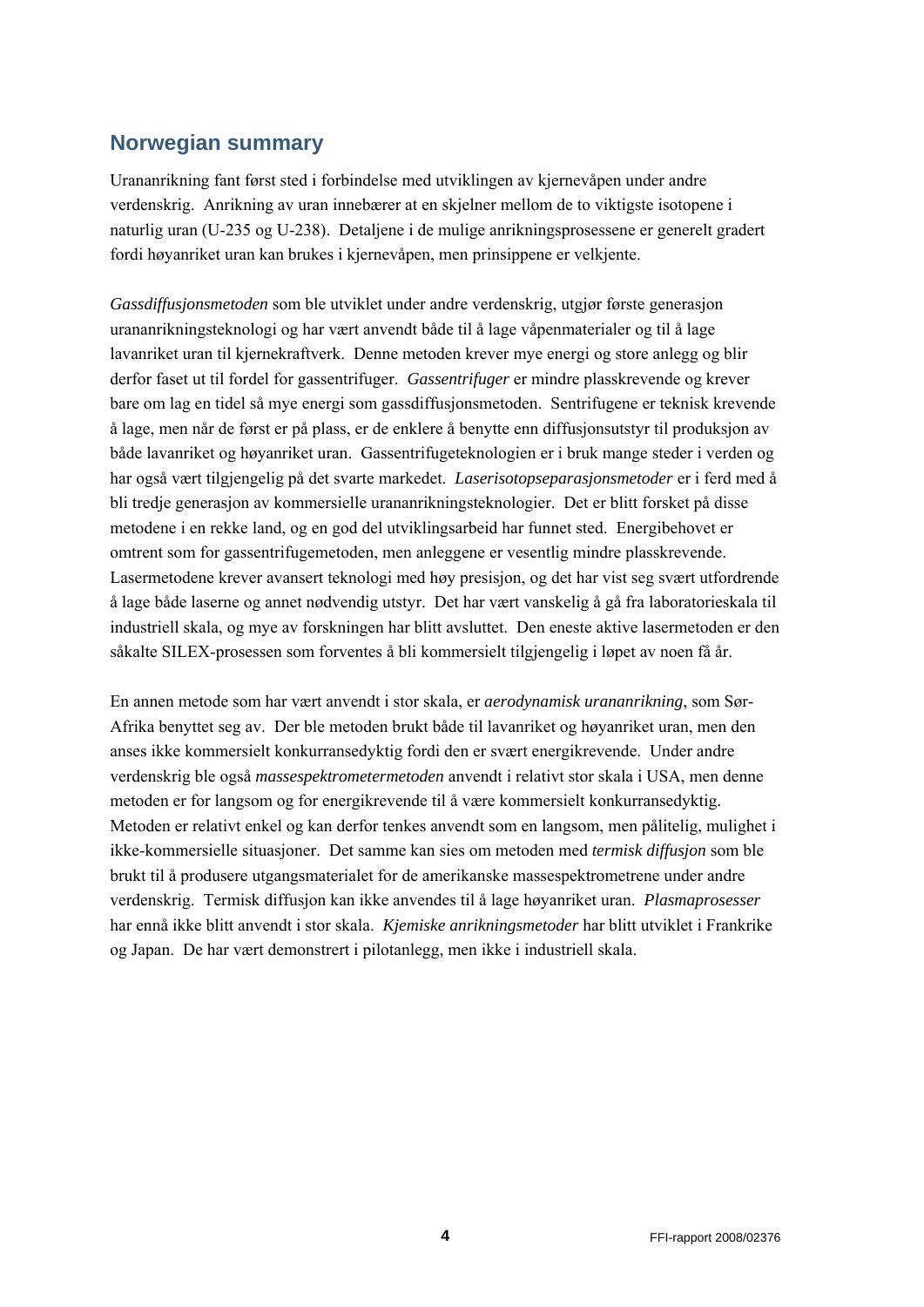# **Contents**

| 1              | <b>Introduction</b>                         | $\overline{7}$ |
|----------------|---------------------------------------------|----------------|
| $\overline{2}$ | <b>Uranium enrichment</b>                   | 7              |
| 2.1            | How enrichment processes work               | 8              |
| 3              | <b>Gaseous diffusion</b>                    | 10             |
| 3.1            | The main principle                          | 10             |
| 3.2            | The enrichment plant                        | 10             |
| 3.2.1          | The separation stage                        | 11             |
| 3.2.2          | The diffusion barrier                       | 12             |
| 3.2.3          | Energy consumption                          | 13             |
| 3.3            | When and where has the technique been used? | 13             |
| 4              | The gas centrifuge method                   | 13             |
| 4.1            | The main principle                          | 13             |
| 4.2            | <b>Technical challenges</b>                 | 14             |
| 4.2.1          | Building the centrifuge                     | 14             |
| 4.2.2          | Energy consumption and space requirements   | 17             |
| 4.2.3          | Feasibility for production of HEU           | 18             |
| 4.3            | When and where has the technique been used? | 18             |
| 5              | <b>Thermal diffusion</b>                    | 19             |
| 5.1            | The main principle                          | 19             |
| 5.2            | When and where has the technique been used? | 20             |
| 6              | <b>Electromagnetic processes</b>            | 20             |
| 6.1            | Mass spectrometer: EMIS (calutron)          | 21             |
| 6.1.1          | The main principle                          | 21             |
| 6.1.2          | Equipment and efficiency                    | 21             |
| 6.1.3          | When and where has the technique been used? | 22             |
| 6.2            | Ion cyclotron resonance                     | 23             |
| 6.2.1          | The main principle                          | 23             |
| 6.2.2          | How it is done                              | 23             |
| 6.2.3          | When and where has the technique been used? | 24             |
| 6.3            | The plasma centrifuge method                | 24             |
| 7              | <b>Aerodynamic processes</b>                | 25             |
| 7.1            | The separation nozzle process               | 26             |
| 7.2            | The vortex tube process                     | 27             |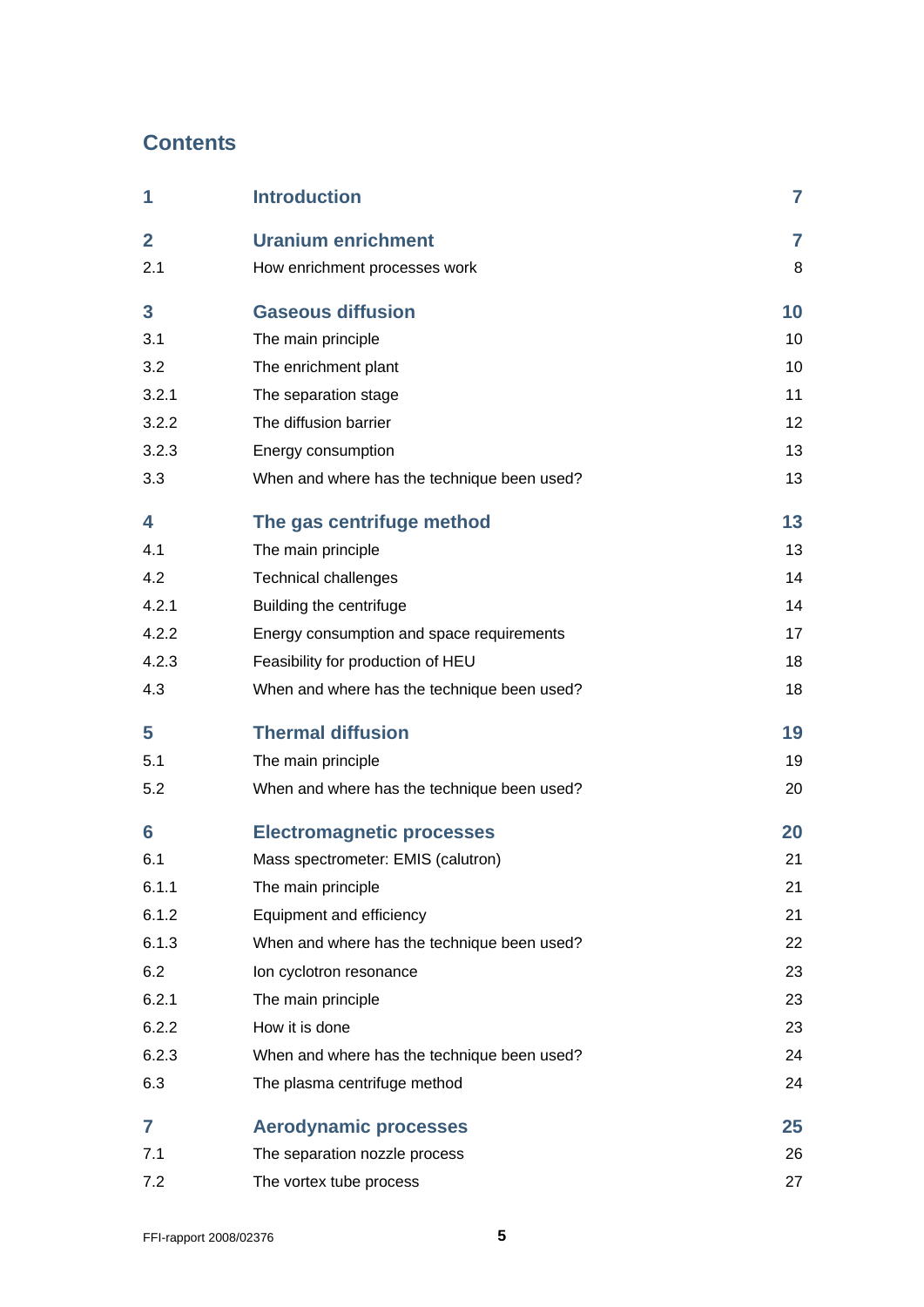| 8                                                     | <b>Laser isotope separation</b>                    | 27 |
|-------------------------------------------------------|----------------------------------------------------|----|
| 8.1                                                   | Atomic vapour laser isotope separation (AVLIS)     | 28 |
| 8.1.1                                                 | The main principle                                 | 28 |
| 8.1.2                                                 | Advantages and problems with the AVLIS process     | 29 |
| 8.2                                                   | Molecular laser isotope separation (MLIS)          | 30 |
| 8.2.1                                                 | The main principle                                 | 30 |
| 8.2.2                                                 | Potential for HEU production                       | 31 |
| 8.2.3                                                 | Separation of isotopes by laser excitation (SILEX) | 31 |
| 8.3                                                   | Laser assisted processes                           | 32 |
| 8.4                                                   | When and where have the LIS techniques been used?  | 32 |
| 9                                                     | <b>Chemical separation methods</b>                 | 34 |
| 9.1                                                   | The French process (CHEMEX)                        | 35 |
| 9.2                                                   | The Japanese process (ACEP)                        | 35 |
| 9.3                                                   | A third process                                    | 36 |
| 9.4                                                   | When and where has the technique been used?        | 37 |
| 10                                                    | <b>Brief summary and comments</b>                  | 37 |
|                                                       | <b>References</b>                                  | 37 |
| <b>Appendix A Some relevant physics and chemistry</b> |                                                    | 41 |
| A.1                                                   | Isotopes                                           | 41 |
| A.2                                                   | Nuclear fission and chain reaction                 | 41 |
| A.3                                                   | Uranium hexafluoride                               | 42 |
| A.4                                                   | Statistical description of the molecules in a gas  | 43 |
| A.5                                                   | <b>Quantum mechanics</b>                           | 43 |
| A.6                                                   | <b>Oxidation states</b>                            | 44 |
| <b>Appendix B Lasers</b>                              |                                                    | 45 |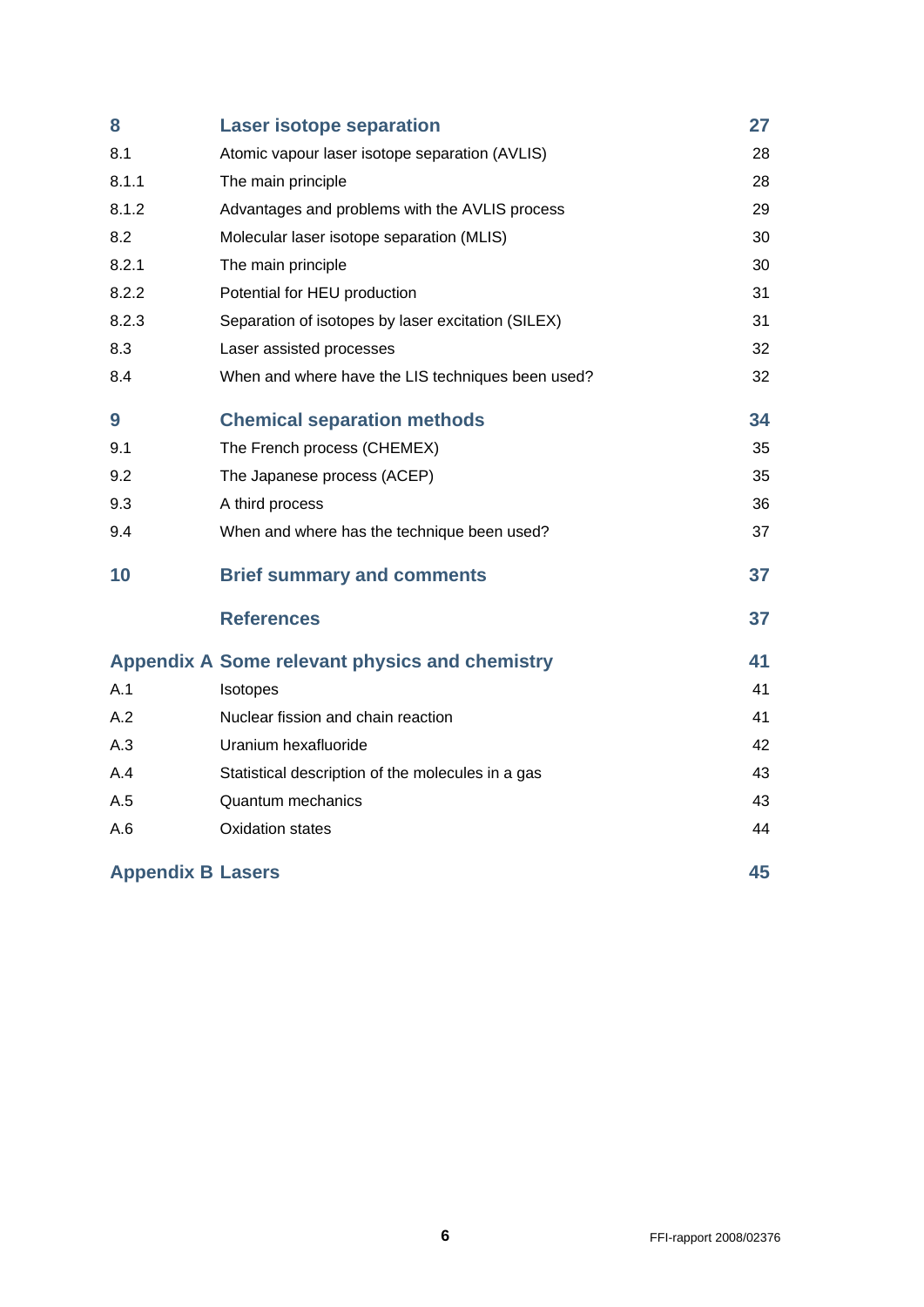# <span id="page-6-0"></span>**1 Introduction**

Uranium enrichment is the key to making uranium-based nuclear weapons. It is also a process that is important in the nuclear power industry. In the race for the atomic bomb during World War II, the United Stated pursued several methods for enriching uranium all at once. Also Germany and the Soviet Union worked on developing enrichment methods at this time. Some of these methods proved inefficient and have been discarded. Others, where the most prominent examples are the gaseous diffusion method and the gas centrifuge method, have been further developed and made into commercial processes used today for enriching uranium for commercial nuclear power plants. The enrichment of uranium is considered the most technically and industrially demanding part of any nuclear program (either civilian or military).

Today most enrichment plants produce low-enriched uranium, but even now almost all enrichment plants can be modified to produce highly enriched uranium.[1] This report gives an overview of the most common enrichment technologies and addresses some of the technical and economical difficulties associated with them as well as when and where these technologies have been in use. All of these techniques have been researched by more than one country, but not all of them have made it to actual production. Several other techniques exist either on the drawing board or have been tried to some extent, but this report covers only the techniques considered most promising for future use.

To understand the techniques discussed in this report, some basic knowledge of physics and chemistry is needed. Some of this information is provided in [Appendix A](#page-40-1).

# **2 Uranium enrichment**

Like all elements, uranium consists of different *isotopes* (see Section [A.1](#page-40-2)); the two that are the most abundant and relevant, are known as *U-235* and *U-238*. Natural uranium consists of approximately 99.3 % U-238 and 0.7 % U-235. When uranium is to be used as fuel for a power plant or in a bomb, it is the less abundant isotope U-235 that is needed because it is this isotope that is most likely to *fission* (see Section [A.2\)](#page-40-3) when it absorbs one neutron and releases several neutrons in each fission process. U-235 is able to sustain a *chain reaction* if enough of the isotope is present. The challenge is to find a way to extract this isotope from the natural uranium; this process is called *enrichment*. There are several ways of doing this, and some of the most important techniques are discussed in this report. It is customary to speak of three different levels of enrichment. *Low-enriched uranium (LEU)* contains less than 20 % U-235; the fuel used in power plants is usually enriched to about 3-5 %. *Highly enriched uranium (HEU)* contains more than 20 % U-235; uranium enriched to this level is used in some specialised reactors. If the uranium is enriched beyond about 90 %, it may also be referred to as *weapons grade uranium*.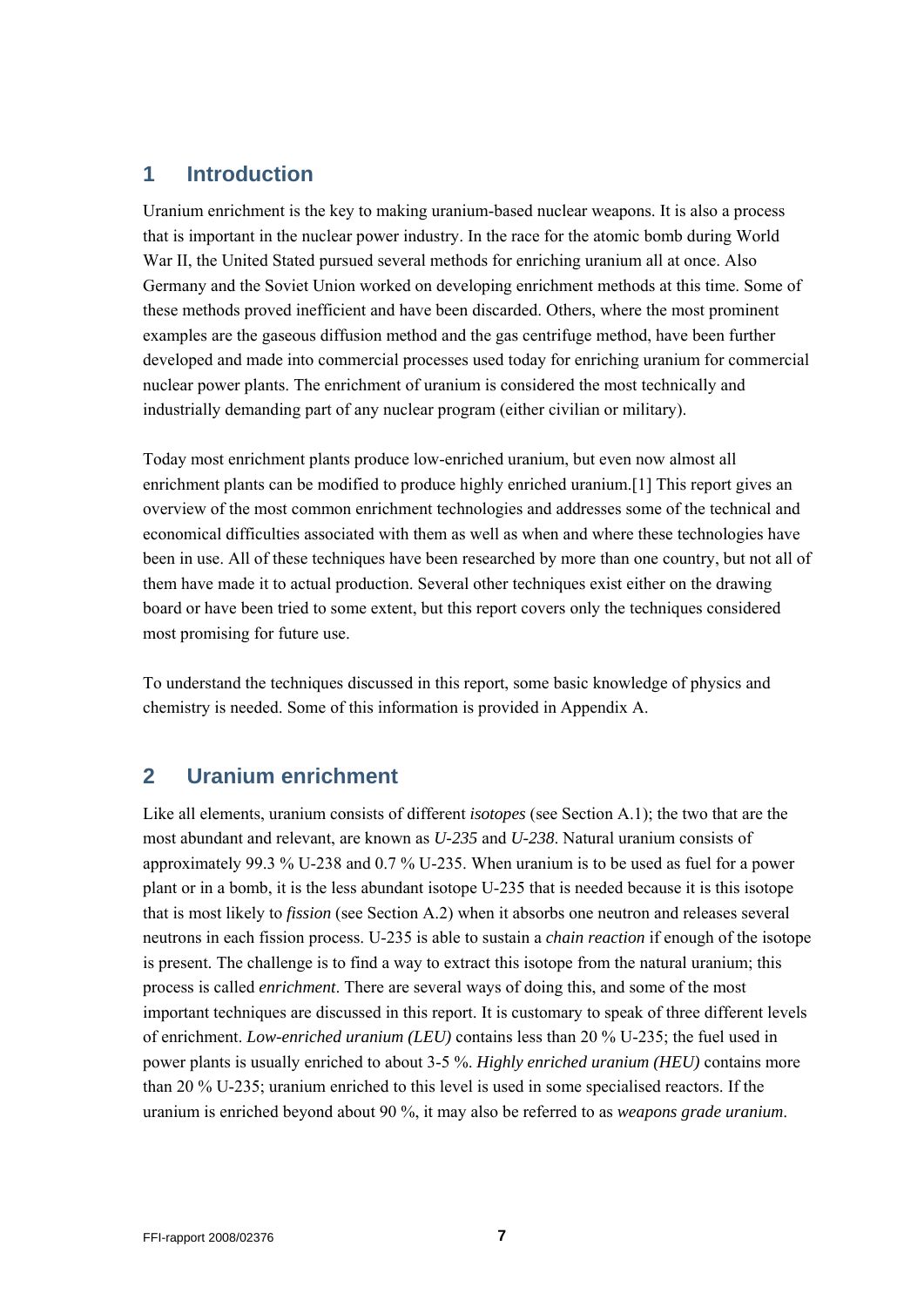#### <span id="page-7-0"></span>**2.1 How enrichment processes work**

The different methods for uranium enrichment all have in common that they make use of the different properties of the isotopes (either physical or chemical) to physically separate U-235 from U-238. No enrichment technology is perfect so the products will never be 100 % U-238 in one place and 100 % U-235 in another; there will always be two new mixtures, one which is enriched in U-235, and one which is correspondingly depleted in U-235. Because of its physical properties, *depleted uranium* (DU) is commonly used in conventional armour-piercing munitions,<sup>[1](#page-7-1)</sup> but it is in fact a waste product from the nuclear industry.

The physical property that most enrichment technologies make use of, either directly or indirectly, is the *mass difference* between the isotopes. Heavier particles move differently from lighter particles when experiencing the same external influence, and even though the mass difference between the two isotopes of uranium is very small, it is possible to exploit this to separate them from each other. In the *gas centrifuge* method, gas molecules containing U-238 will concentrate closer to the centrifuge wall than the molecules containing U-235. The *gaseous diffusion* method exploits the fact that heavier molecules with a certain energy move slower than lighter molecules with the same energy and therefore will diffuse more slowly trough a semipermeable membrane. The *mass spectrograph* separates the isotopes because particles with a different charge-to-mass ratio will move differently in a magnetic field. Even chemical properties of a molecule may be affected by the mass of the atoms it consists of.

Much of the information below is from Reference [2].

-

The separation elements in an enrichment facility and also the full facility may be described in a general way. In the following discussion some common factors of the various enrichment facilities will be described, and the elements may be considered as black boxes (it does not matter which enrichment technique is used). The *feed*, the form of natural uranium or uranium enriched to a lower degree than what is desired, is entering at one end, and the *product* (the enriched uranium) and the *tails* or *waste* (the depleted uranium) emerge at the other end. This terminology is also used for the entire facility. The s*eparation factor* of an element is the ratio of the relative amount of U-235 in the product to the relative amount in the tails, and is therefore a measure of the efficiency. Separation factors are just above 1 for each step in the most common enrichment methods such as gaseous diffusion and gas centrifuges.

Enrichment methods with low separation factors have been made effective by organizing the elements into *stages* and *cascades*. A stage is comprised of one or more elements that are organized in parallel; this means that they all receive their input from the same source and contribute to the same output product. A cascade consists of a number of stages organized in a series; this means that the product of one stage is used as feed for the next and that the waste may be returned to the previous stage or earlier (known as *reflux*). The cascade is called *ideal* if the

<span id="page-7-1"></span><sup>&</sup>lt;sup>1</sup> Uranium has a very high density. Furthermore, it is pyroforic, that is, it ignites and burns as it penetrates the armour.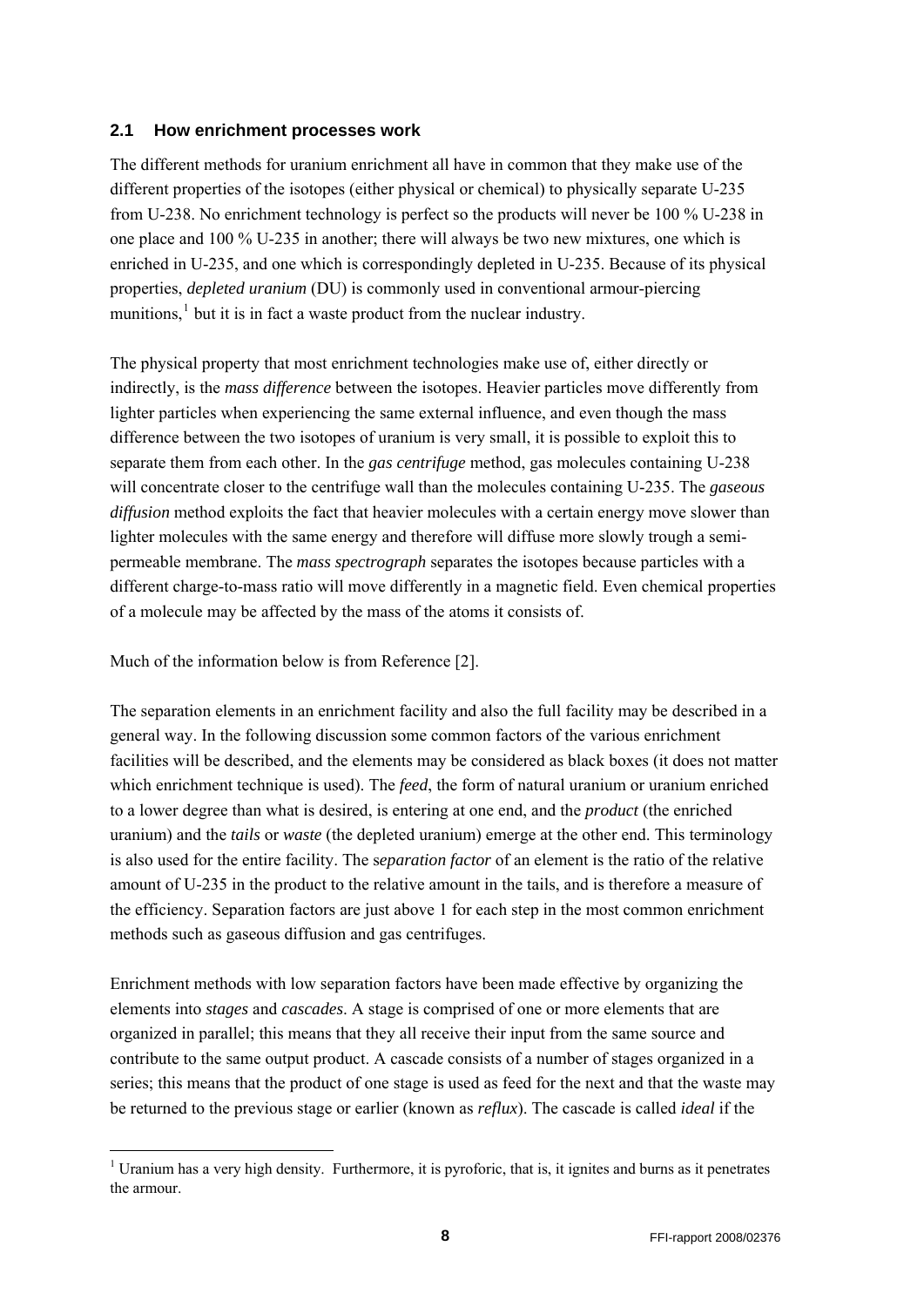arrangement is such that streams of uranium of different enrichments are never mixed. This minimizes the ratio between energy input and product gained from the cascade. Ideal cascades also have the shortest *equilibrium time* (described below) for a given product enrichment. The downside of an ideal cascade is that all the stages must be of different size and use a different amount of power, so construction of an ideal cascade is not economical. In practice a compromise between what is feasible to construct and idealization is used.

It is also possible to use *batch recycling* to enhance the level of enrichment of the uranium, this means that enriched material is run through the enrichment facility one or more times extra to increase the enrichment level. Which properties of the enrichment facility make this a good or a bad idea will be mentioned below. Yet another way of increasing the enrichment level of the product is to use *stretching* [1]. When stretching is used there is a large reflux and the product is extracted at a very low rate. This gives a high percentage of U-235 in the product and a very low percentage of U-235 in the tails at the expense of efficiency and production rates. Batch recycling or stretching are methods which may be used to enrich to a higher degree than originally intended for the enrichment facility. If a country already has a plant for enriching uranium for use in nuclear power reactors and subsequently decides to produce HEU, then these methods could be used instead of rebuilding the plant or building a new one.

Some factors that are general and therefore suitable for comparing different enrichment technologies are the *equilibrium time*, the *inventory*, and the *kilogram separative work units*   $(SWU<sup>2</sup>)$  $(SWU<sup>2</sup>)$  $(SWU<sup>2</sup>)$ . When a cascade is started, all the stages are filled with material of the same isotopic composition; therefore it takes a while before the product reaches the desired enrichment. Until this point is reached, the cascade is operating in total reflux (no product or tails are extracted). The equilibrium time is a measure of the time it takes from the initial start-up until any product can be extracted. To use batch recycling to gain a higher level of enrichment, the whole cascade must be emptied, refilled and started up again, so the equilibrium time is an important factor in determining whether this is suitable. The inventory (the amount of uranium it takes to fill the cascade) is of course also important in this discussion. To reach weapons grade uranium from LEU by batch recycling, the batch will have to be recycled a few times. Batch recycling can be wasteful in uranium because some material will be lost in each recycling.

The kilogram separative work units that a facility can produce per year depend on the feed flow (*the throughput*) and the separation factor in each stage. The unit is useful for comparing different technologies when there are many stages and a small separation factor per stage, for example in the case of centrifuges and gaseous diffusion. If the percentage of U-235 in the feed, the product and the tails are all set, then the number of SWUs produced by the facility is directly related to the amounts of product, feed and tails. For instance, in order to produce 25 kg of 93 % U-235, 5000 SWU and 5050 kg of natural uranium feed is needed if the tails contain 0.3 % U-235 [1]. In commercial processes, the costs are generally directly related to the number of SWUs, and so this has come to be a commonly used parameter for describing enrichment facilities.

l

<span id="page-8-0"></span><sup>&</sup>lt;sup>2</sup> The kilogram separative work unit is abbreviated kg SWU or just SWU [1].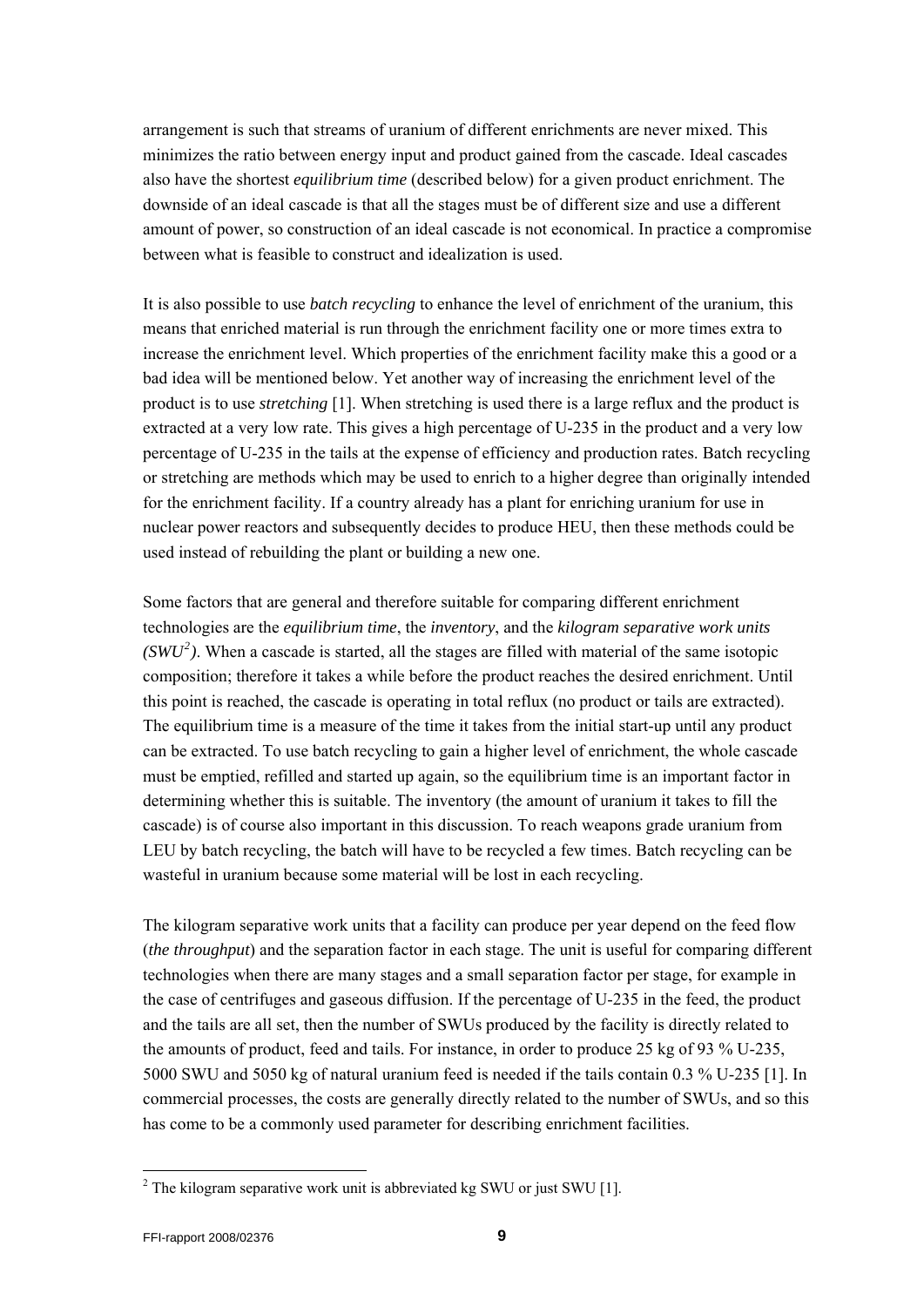<span id="page-9-0"></span>When enriching uranium, one important aspect is *criticality*, the amount of enriched uranium may become large enough to sustain a nuclear chain reaction (see Section [A.2](#page-40-3)). For low-level enrichment, criticality is not a problem because the concentration of U-235 will not be high enough. When producing HEU, the issue is present; it is important not to reach critical mass or critical density. If the inventory is large, this problem is more prominent than if the inventory is small, either way pressure must be controlled as to not reach critical density.

The most common uranium compound utilised in enrichment facilities is *uranium hexafluoride*  $(UF<sub>6</sub>)$  gas (see Section [A.3](#page-41-1)). This gas is highly corrosive; therefore all the parts of machines that come into contact with the gas must be corrosion resistant. Uranium hexafluoride is used in the gaseous diffusion method, the gas centrifuge method, thermal diffusion, aerodynamic processes and molecular laser isotope separation. Uranium hexafluoride gas is a good molecule for uranium isotope separation because the molecule is simple, and the mass difference between the uranium atoms is the only source of mass difference between the molecules (fluoride has only one stable isotope). Uranium hexafluoride is also preferred because of the extensive experiences accumulated by working with it (it has been used for the enrichment of uranium since the early 1940s). Other techniques employ uranium in the form of *uranium tetrachloride* (UCl4) or in its pure metallic form.

# **3 Gaseous diffusion**

#### **3.1 The main principle**

This method indirectly uses the different masses of the isotopes. If a container is filled with gas and the walls are *semi-permeable* membranes, then the molecules in the gas will have a small probability of penetrating the walls. These walls will be referred to as *barriers* throughout this chapter. Molecules with a comparatively high speed will encounter the membranes more frequently than the slower ones and therefore have a larger probability of penetration (see Section [A.4\)](#page-42-1). And since the lighter molecules on average move faster than the heavier ones, the gas on the other side of the wall will be enriched in the lighter molecules. In principle this process is very simple, but it is not very efficient because the mass difference between the molecules is so small. To make the diffusion go faster, a pressure difference is set across the membrane.

The gaseous diffusion technology is relatively simple, but not very effective. The quality that can make gaseous diffusion interesting to a new participant in the enrichment industry, is that the technology has been proven to work on an industrial scale. The gaseous diffusion method employs uranium in the form of uranium hexafluoride gas (see Section [A.3](#page-41-1)).

#### **3.2 The enrichment plant**

Each stage in the gaseous diffusion process increases the fraction of U-235 by very little (the separation factor is about 1.004), but contains a large amount of gas. This makes the process less flexible. Batch recycling is not a good option for increasing the level of enrichment, but stretching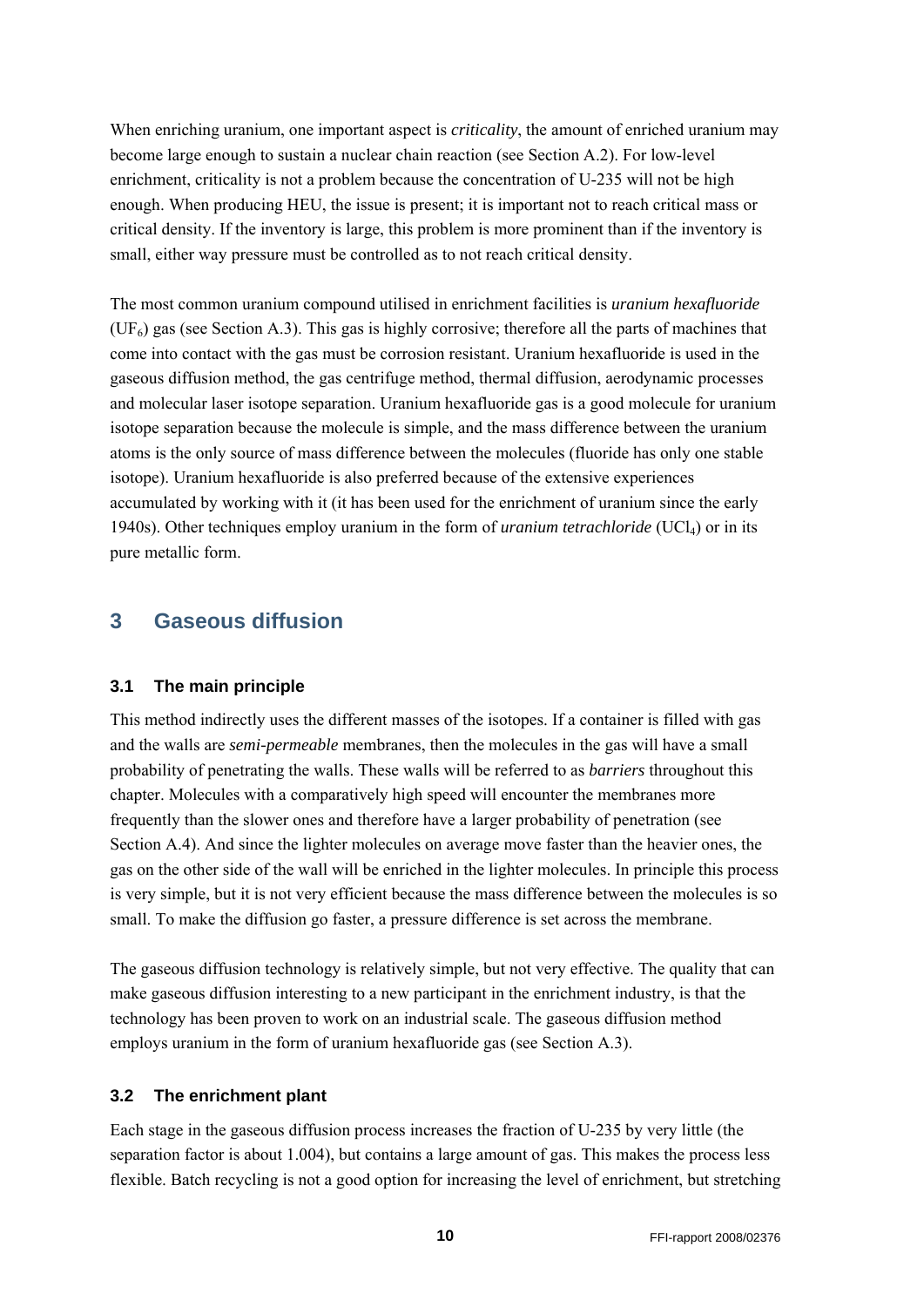<span id="page-10-0"></span>

*Figure 3.1 The gaseous diffusion plant built at Oak Ridge, Tennessee, in the United States during World War II. Photo courtesy of the United States Department of Energy.* 

<span id="page-10-1"></span>the cascade may be an alternative. If stretching is to be used in a gaseous diffusion plant, then precautions to prevent the possibility of a criticality accident are necessary to take. This also goes for batch recycling. More than 3500 stages is needed to produce weapons-grade uranium from natural feed, and there is an equilibrium time of more than a year [1;3].

#### 3.2.1 The separation stage

The main components of a single gaseous diffusion stage are [4]:

- A large cylindrical vessel called a *diffuser* or a *converter* that contains the barrier;
- A *compressor* used to compress the gas to the pressures needed for it to flow through the barrier;
- An *electric motor* to power the compressor;
- A *heat exchanger* to remove the heat of compression;
- *Piping* and *valves* for stage and inter-stage connections and process control.

The key parts in the gaseous diffusion method are the barriers and the compressors. This technology seems to be relatively simple to develop. It was done by the United States in the 1940s, and reportedly every country that has tried since has been able to do it [5]. When the gaseous diffusion method was first developed, the corrosive nature of uranium hexafluoride was one of the major obstacles[1].

There must not be any leakage in the system letting uranium hexafluoride gas out or air in. Metals such as aluminium and nickel are used for the surfaces that are exposed to the gas, for example piping and compressors, because they are corrosion resistant. Since there is little enrichment in just one stage of a gaseous diffusion plant, the cascades are long. Also the equipment tends to be rather large, so a gaseous diffusions plant takes up a lot of space. When the gaseous diffusion plant at Oak Ridge was built in the early 1940s (see [Figure 3.1](#page-10-1)), it was the largest industrial building in the world [6]. Support facilities for a gaseous diffusion plant would include a large electrical power distribution system, cooling towers, a fluorination facility, a steam plant, a barrier production plant, and a plant to produce dry air and nitrogen. [4]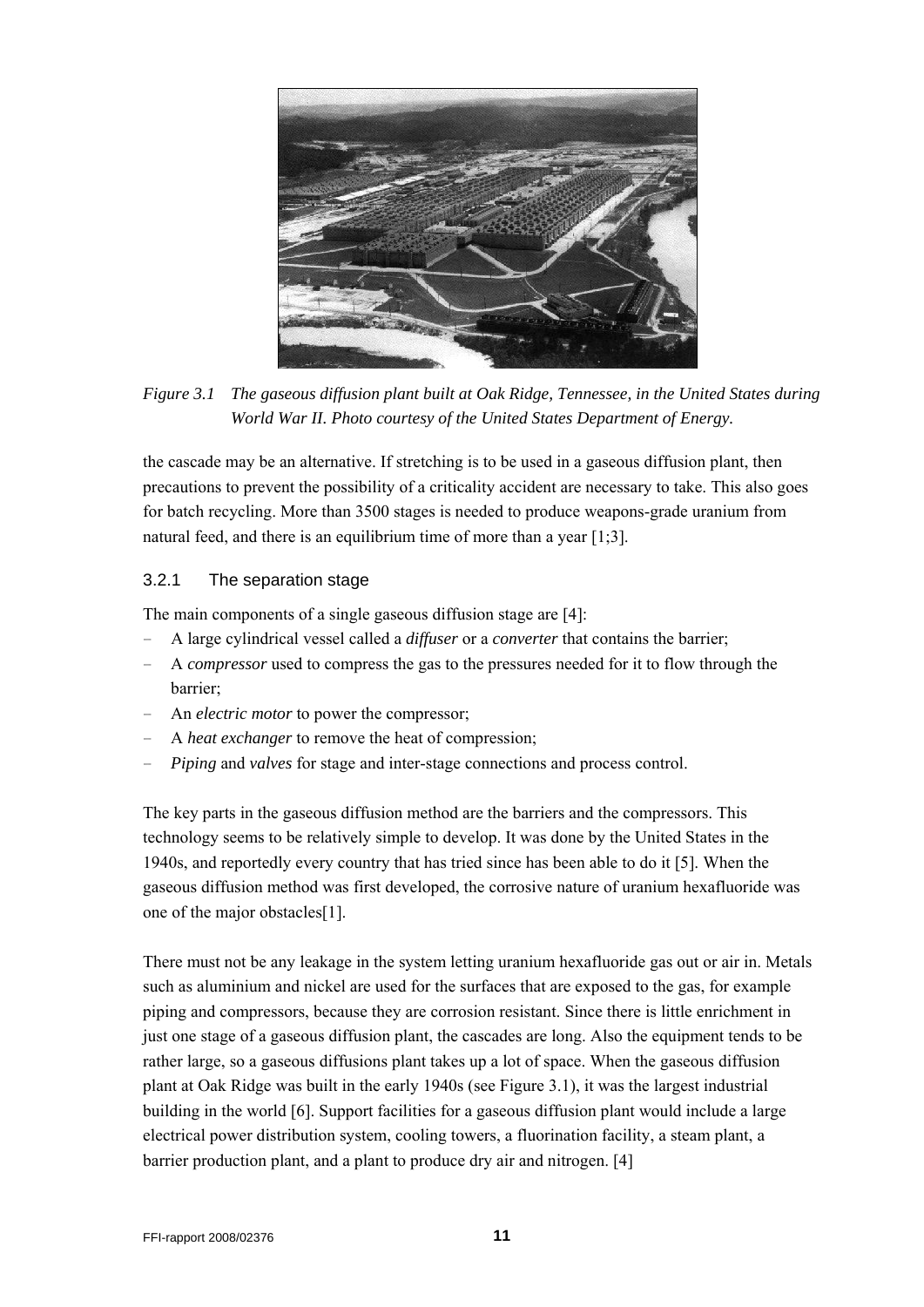<span id="page-11-0"></span>In a typical stage the feed enters at a pressure of one-third or one-half atmosphere. Only half of the gas is allowed to diffuse through the barriers; this gas will have a lower pressure, and it is sent through a heat exchanger to be cooled. Then the gas is compressed and mixed with depleted gas from a higher stage. The cooling is necessary because the compression will substantially increase the temperature of the gas. This energy-demanding process is the main source of the high power consumption of the gaseous diffusion process. Modern compressors are similar to those used in jet aircraft engines. The compressor rotor rotates at high speed and must handle the corrosive uranium hexafluoride gas at high temperatures in continuous operation for many years. [3]

#### 3.2.2 The diffusion barrier

-

The barrier must meet some requirements:

- The size of the pores must be very small, but not so small that the diffusion rate gets too low, and they have to be of a uniform size. The diameter should be much smaller than the average distance travelled by the molecules between collisions with other molecules (determined by the pressure of the gas), but still large enough that the molecules are able to penetrate the barrier at a reasonable rate. About 25 nm would be appropriate if the gas is kept at 80 °C and a pressure of about one half of an atmosphere [3].
- The barrier must be thin enough for sufficient permeability, but must be thick enough to withstand the pressure difference across it. The material of the membranes must be bonded under high temperatures and pressures into thin sheets, and these sheets must be able to withstand a pressure difference of 0.3 to 0.5 kg/cm<sup>2</sup> for a long time (years). This can be achieved by using many layers of different porosities and strengths [3]. The diffusion barrier is typically just 5 mm thick [6].
- It must be highly corrosion resistant, so that the holes are not plugged [3]. Typical materials are nickel and aluminium oxide [4].

The actual methods for producing barriers are kept classified by the countries that use the technique. Japanese researchers have experimented with nickel, aluminium and teflon barriers. The United States uses sintered<sup>[3](#page-11-1)</sup> nickel powders while in the French Tricastin plant the barriers are ceramic. The efficiency of the barriers is about 1 SWU/y per square meter of barrier. [3] There has been success in using barrier tubes made from anodized<sup>[4](#page-11-2)</sup> aluminium which is usually considered too fragile for use in an industrial enrichment plant [1].

To increase the efficiency of the method, the surface of contact between the gas and the barrier should be as large as possible; this can be done by shaping the barriers as thin tubes. The barrier tubes must be thin to provide a large contact surface with the gas, but not so tight that it hinders the gas flow. It is assumed that the tubes are about 2 m long and 1 cm in diameter. This means that 160 000 such tubes are needed in a stage with the capacity of 12 000 SWU/y.[3]

<span id="page-11-1"></span><sup>&</sup>lt;sup>3</sup> Sintering is a process in which a powder is compacted and heated to a point below its melting point; the particles then attach to each other without melting together.

<span id="page-11-2"></span><sup>&</sup>lt;sup>4</sup> The thickness of the natural oxide layer on the surface is increased; this makes the metal more corrosion resistant.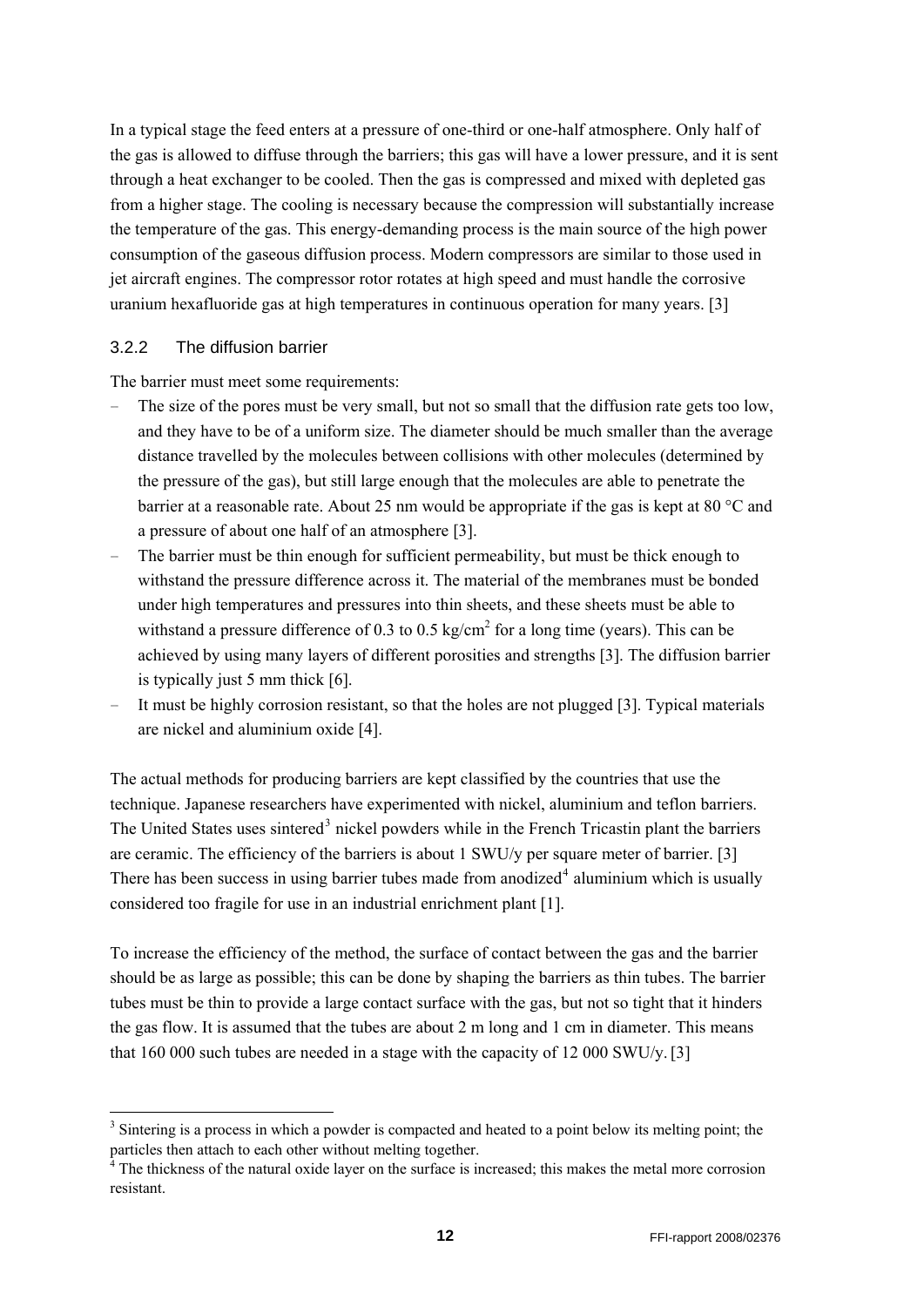#### <span id="page-12-0"></span>3.2.3 Energy consumption

The gaseous diffusion method consumes a lot of energy, about 2500 kWh/SWU. The energy consumption was more than ten times this level when the process was first developed, but it decreased by a factor of ten in about ten years of further development. One method for dealing with the expenses arising from the high energy consumption, which is inevitable in the gaseous diffusion method, is to use the plant only in periods of lower electricity prices. This has been done in France. [1]

#### **3.3 When and where has the technique been used?**

The gaseous diffusion method was first used in the United States during World War II, but has since been used in the United Kingdom, France, China, Russia and Argentina as well. Since gaseous diffusion is an out-dated and highly power-consuming process, it is not in wide use anymore. Today only the United States and France use gaseous diffusion on any significant scale [7].

# **4 The gas centrifuge method**

## **4.1 The main principle**

This method employs uranium in the form of uranium hexafluoride gas (see Section [A.3\)](#page-41-1) and utilizes the mass difference between the isotopes. It is common knowledge that when the only influence on an object is gravity, it will fall toward the ground. Also if there are several objects, like grains of sand for instance, in a container they will arrange themselves so that there will be larger density closest to the ground (the smaller grains will be on the bottom and the lager ones that cannot be packed as compactly will be on top). This also applies to molecules in a liquid or a gas. Just like the grains of sand, the molecules of uranium hexafluoride gas made with the heavier uranium isotope (U-238) will tend to move toward the bottom, and the lighter molecules will tend to move toward the top because all the molecules take up the same amount of space, and the ones with the higher mass will therefore also have the higher density. This process is very slow, and since there is so little U-235 in natural uranium, just filling uranium hexafluoride in a container and waiting for the molecules to separate into two layers will be very ineffective. Instead it has proved efficient to construct a fake gravitational field that is much stronger than the earth's field by putting the gas in a container and spinning it very fast. The molecules will then be exposed to the same *centrifugal force* that we feel when we are driving around a corner, and by spinning the centrifuge faster, we can make the force stronger, and the separation of the isotopes will happen quicker. If we use a cylindrical container, we could then in the ideal case extract the enriched gas from around the centre (the rotation axis) and the depleted gas from near the cylinder wall. But because the molecules in a gas also perform a random motion (see Section [A.4\)](#page-42-1), and all of the gas will be pressed close to the wall, separating the two isotopes is not so simple, and they cannot be separated completely.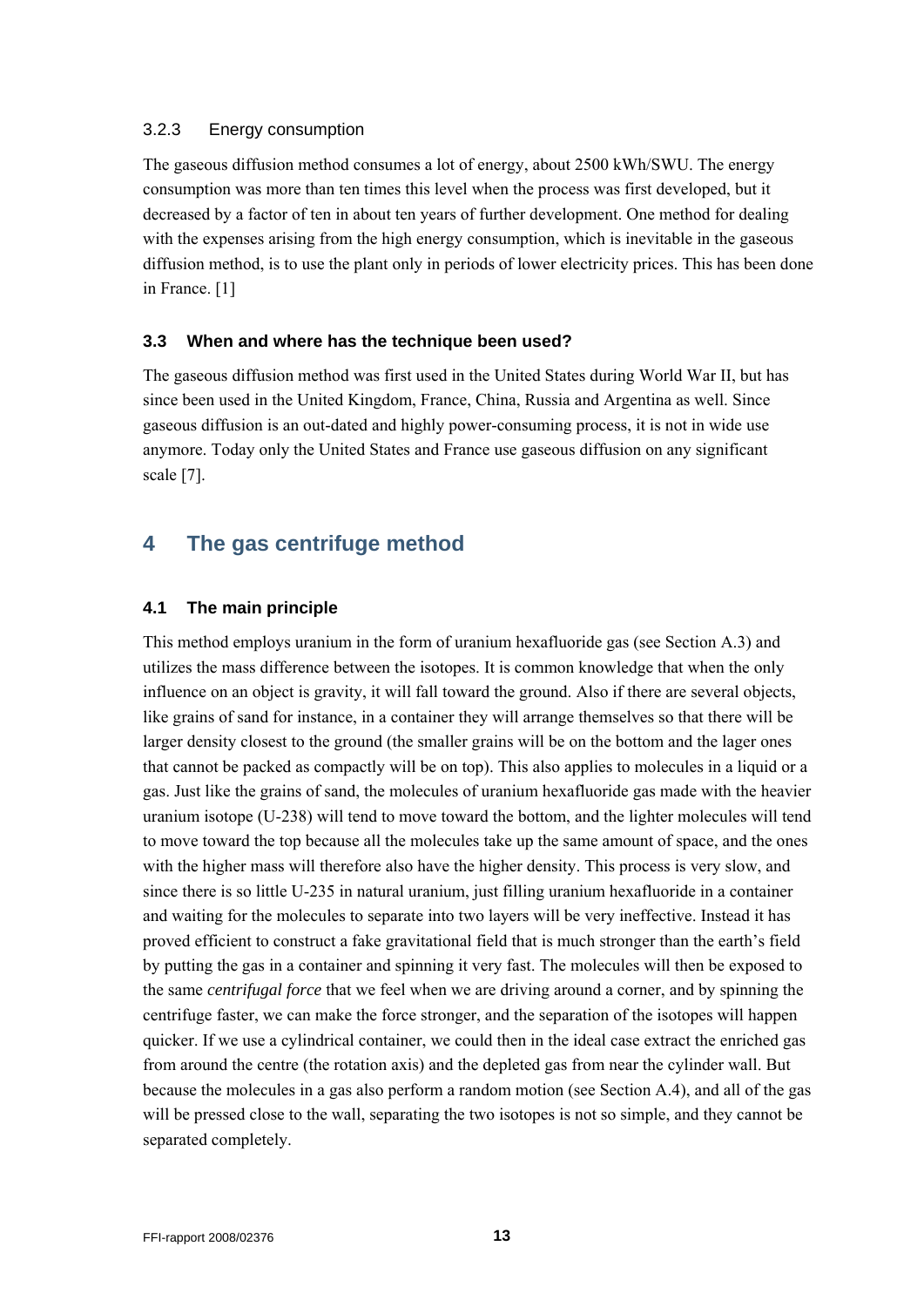<span id="page-13-0"></span>

<span id="page-13-1"></span>*Figure 4.1 Sketch of a gas centrifuge. One can see the pattern of the motion of the gas inside the rotor tube. Here the lower part of the centrifuge is warmer than the upper part so that the enriched gas will settle in the upper part of the centrifuge. Reprinted with permission from BBC News.* 

To increase the separation factor, a relatively slow *counter current* is set up in the centrifuge. This is often set up by the same principle that makes it possible to fly a hot air balloon: hot gas rises. If the temperature is higher in one end of the centrifuge than in the other, the gas in the hot end will move toward the rotational axis since this is "up" in this "gravitational field" while colder gas from elsewhere in the centrifuge fills the void, and the gas in the cold end will move toward the wall since this corresponds to "down." In this way a convection current flow pattern will emerge (see [Figure 4.1\)](#page-13-1). As can be seen from the figure, the gas closest to the rotational axis will flow toward the cold end, and the gas closest to the centrifuge wall will flow toward the hot end. Since the molecules containing the U-235 isotope will be closer to the centre than the molecules containing the U-238 isotope on average, there will be an accumulation of molecules containing the light isotope in the cold end, and the gas here will be enriched in U-235. The same flow pattern can be supported mechanically by use of scoops. Instead of (just) making use of the temperature difference, the gas is scooped toward the centre in one end and toward the wall in the other end.

#### **4.2 Technical challenges**

#### 4.2.1 Building the centrifuge

From the above discussion, it is obvious that the longer the centrifuge tube and the higher the rotation velocity, the greater the separation factor. But there are some problems related to increasing the velocity and the length of the tube that have to be overcome. There will be vibrations and flexing of the rotor tube as the rotation velocity increases, and this limits the length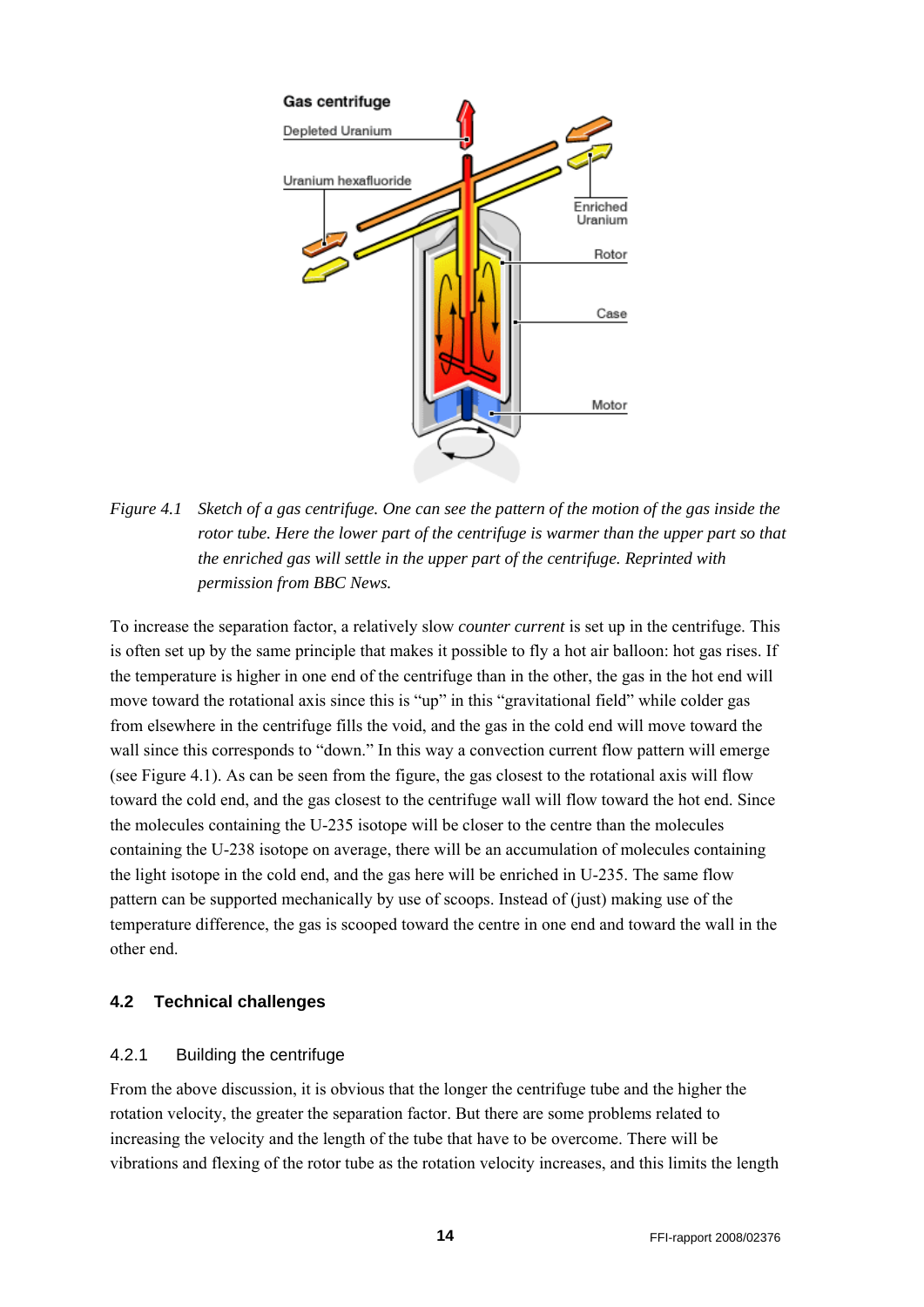

<span id="page-14-0"></span>*Figure 4.2 Sketch of the different parts of a centrifuge. Copyright © 1992 by the Bulletin of the Atomic Scientists, Chicago, IL 60637. Reproduced by permission of the Bulletin of the Atomic Scientists: The Magazine of Global Security, Science, and Survival.* 

of the tube since it is impossible in practice to balance the tube perfectly. A long thin rotor will have certain characteristic vibrations, so flexion at the corresponding *"resonant" speeds* may cause the rotor or the bearings to break. Therefore passing these "resonant" speeds will be difficult. Centrifuges which rotate faster than these resonant speeds, and therefore have to go through them in the acceleration process, are called *supercritical*. Centrifuges which rotate slower than the first resonance speed are referred to as *subcritical*, and are not subject to the same amount of stresses and strains as the supercritical centrifuges, but are also less efficient. The rotor tube must be made from a high-strength material, and the vibrations can also be reduced by reducing the friction force on the rotor. The following will be a discussion of the different components that are needed to build a centrifuge, and the technical challenges connected to them. One obvious challenge is the corrosiveness of uranium hexafluoride. The components that come in direct contact with the gas must be made of or lined with corrosion resistant materials.

As can be seen from [Figure 4.2,](#page-14-0) the centrifuge mainly consists of a rotating tube which contains the gas. This tube is suspended inside a casing and driven by a motor. The main components of a centrifuge are:

- A *rotor tube*
- *Bellows*
- Top and bottom *end caps*

These are welded to the rotor tube to contain the uranium hexafluoride. The top cap supports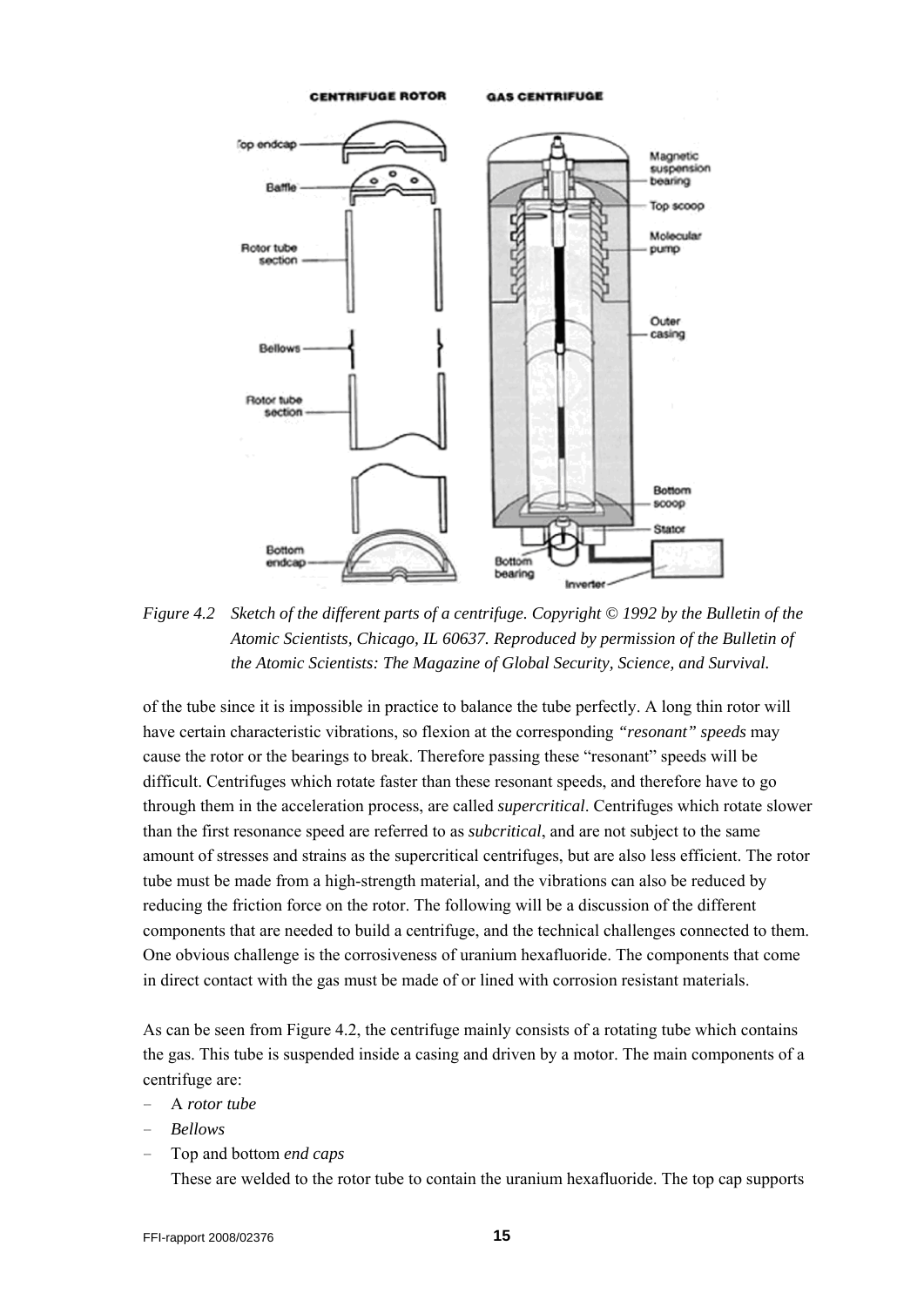part of the upper bearing and the bottom cap carries the rotating part of the bottom bearing. [8]

- An *outer casing*
- A *vacuum system*

There must be a pumping system to create and maintain vacuum between the rotor and the casing.

– *Suspension* and *bearings* 

The suspension system keeps the centrifuge in place.

– *Scoops* 

The scoops are small tubes which extract enriched and depleted gas, respectively, in either end of the rotor interior, and they are relatively easy to make. The scoops may be stationary while the centrifuge rotates around them. They help amplify the convection flow pattern in the centrifuge and create a pressure difference which makes it possible to extract the product and tails without using compressors. [1;8]

- *Motor system*
- *Pipes*

Various piping systems are necessary to transport gas of different enrichment into and out of the centrifuge.

## 4.2.1.1 Rotor

The maximum speed of the rotor depends on the physical strength of the tube material, and since most of the stresses on the tube come from its own weight, the tube material must have a high strength to weight ratio [9]. Suitable rotor materials include alloys of aluminium (alloys containing zinc, magnesium and copper are the strongest [9]) or titanium, maraging steel<sup>[5](#page-15-0)</sup> or composites reinforced by certain glass, aramid or carbon fibres. With maraging steel, the maximum rotor wall speed is approximately 500 m/s, while carbon fibre-resin composites allow speeds in the range of 700–800 m/s. The aluminium alloys used in early centrifuges permit maximum speeds of about 350 m/s. Maraging steel is much more difficult to work than aluminium. Currently, manufacturing carbon fibre-resin composite machines is beyond the technical capability of states of particular proliferation concern. [10]

The load on the bearings of a spinning centrifuge tube can be reduced by keeping its weight as low as practically possible, requiring that the walls of the rotor be as thin as possible, typically a millimetre or so. [9]

## 4.2.1.2 Bellows

1

A low-tech solution to the problem of flexural vibrations with long rotors is to break up the length of the rotor with short, thin flexible joints called bellows, located so as to absorb the energy of the vibrations at the resonant speeds. While this method is still used in relatively short aluminium and maraging steel centrifuges, longer, faster carbon fibre-resin composite machines instead use

<span id="page-15-0"></span><sup>&</sup>lt;sup>5</sup> Maraging steel is an alloy of iron containing less carbon than other steels, but a large amount of nickel. High strength, low weight and corrosion resistance are some of the properties making maraging steel suitable as a rotor material.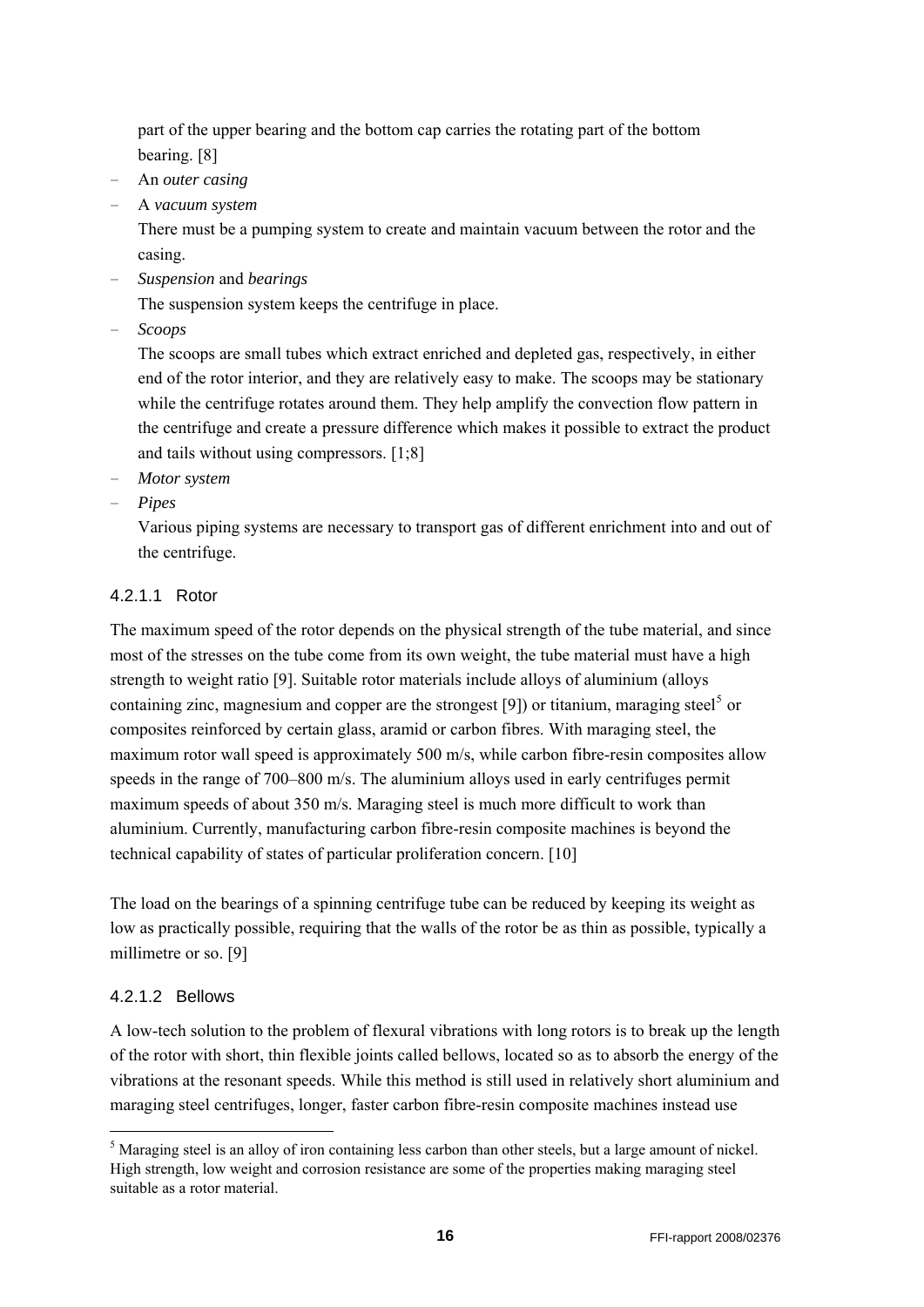<span id="page-16-0"></span>special drives that can accelerate the rotor rapidly through the resonances before the amplitude of the vibrations grows sufficiently large to damage the machine. This technology is quite sophisticated. [10]

The bellows act as a spring, and therefore they make it possible for the rotors to pass the resonance frequencies without being torn apart. The subcritical centrifuges have short rotor tubes without bellows [1]. Making the bellows out of maraging steel is one of the difficulties in manufacturing a centrifuge.

## 4.2.1.3 Outer casing

The rotor is suspended inside an outer casing, and the space between the rotor and the casing is evacuated to reduce friction as much as possible. The casing must therefore be air-tight. Furthermore, the casing also serves the purpose of containing the parts of the centrifuge in case the centrifuge breaks down, so it must be made of a high-strength material (the rotor moves with a very high velocity).

## 4.2.1.4 Suspension and bearings

The suspension system must be capable of damping some amount of vibration because it is impossible to balance the rotor perfectly to avoid all vibrations [4]. Achieving such precision is becoming easier as modern, numerically controlled machine tools continue to improve [9].

The top bearings can be made out of ring magnets. This way there does not have to be contact between the rotor and the suspension on the one hand, and the pipes that carry the uranium hexafluoride into the rotor on the other hand. The bottom bearing may be a needle with an oil damper to absorb some of the vibrations. These can be designed such that the rotor acts as a selfstabilizing spinning top. Manufacturing the top and bottom bearings have constituted some of the greatest challenges to countries trying to build centrifuges. [1]

# 4.2.1.5 Motor system

AC motors<sup>[6](#page-16-1)</sup> are used, and they provide a centrifuge speed that is proportional to the frequency of the supplied current. [8] The power supply must accept alternating current input at the 50 Hz or 60 Hz line frequency available from the electric power grid and provide an AC output at a much higher frequency (typically 600 Hz or more). The high-frequency output from the frequency changer is fed to the high-speed gas centrifuge drive motors. The centrifuge power supplies must operate at high efficiency, and provide precise control for the output frequency. [4]

# 4.2.2 Energy consumption and space requirements

The electrical consumption of a gas centrifuge facility is much less than that of a gaseous diffusion plant. An energy need around 100–300 kWh/SWU was claimed in 1983 [11], but in 2008 it was claimed to be as low as 50 kWh/SWU [7]. Consequently, a centrifuge plant will not

l

<span id="page-16-1"></span> $6$  That is, motors that are powered by alternating current (AC).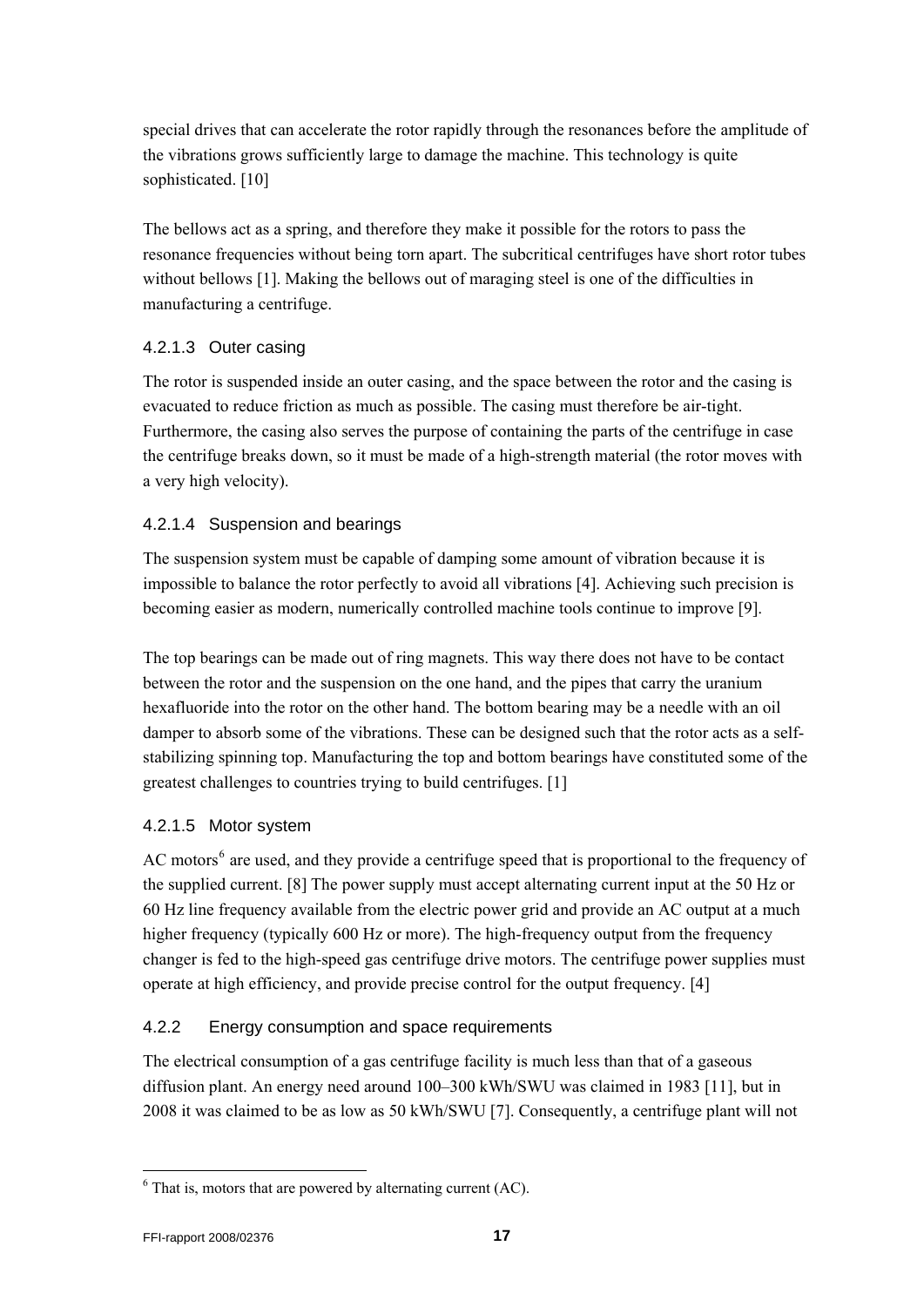<span id="page-17-0"></span>have the easily identified electrical and cooling systems typically required by a gaseous diffusion plant.

A typical centrifuge facility appears to have a capacity of  $10-20$  SWU/m<sup>2</sup>, and a facility capable of producing one bomb per year would then require about 600  $m<sup>2</sup>$  of floor space [12].

# 4.2.3 Feasibility for production of HEU

The throughput of a single centrifuge is small, which leads to rather small separative capacities for typical proliferator centrifuges. The separation factor of a centrifuge is about 1.5. To be able to produce only one weapon per year, several thousand centrifuges would be required. [4]

Centrifuges have a small equilibrium time and a small in-process inventory. The inventory is small because the more gas there is in a centrifuge and the faster it spins, the higher the pressure near the wall will be. And uranium hexafluoride may then desublime or liquify. Centrifuges are flexible when it comes to changing the cascade design (parallel to series) [12]. This makes it easer to change the level of enrichment of the product, and the small equilibrium time and inventory make batch recycling more feasible. The centrifuge process is economic on a smaller scale, under 2 million SWU per year, which also enables staged development of larger plants. [7]

## **4.3 When and where has the technique been used?**

Today, the gas centrifuge method is taking over for the gaseous diffusion method as the most important method for uranium enrichment. Plants are being built in all parts of the world, and in almost all countries that enrich uranium.

The development of centrifuge technology for the separation of isotopes started in the mid 1930s in Germany. The first known separation of uranium isotopes using a gas centrifuge was performed in 1941, and the research was conducted by Professor Jesse W Beams and his colleagues at the University of Virginia. [1;13]

The Soviet Union started developing the gas centrifuge in 1946. The work was conducted in part by captured German scientists; one of them was Gernot Zippe. In 1956, the Germans were allowed to leave the Soviet Union. Zippe received permission from the Soviet Minister of Atomic Energy to work freely on centrifuges in the West in 1958. Zippe contributed to the development of advanced Western centrifuges and the formation of the uranium enrichment company Urenco. The first industrial-scale plant in the Soviet Union was built in 1959. [1]

China started research and development of gas centrifuges in 1958, and Chinese officials have stated that the country may build a gas centrifuge enrichment plant to replace their gaseous diffusion plants. Russia has agreed to provide China with a gas centrifuge plant. [1]

In Europe, the company Urenco has gas centrifuge facilities in Germany, the Netherlands and the United Kingdom. Urenco's present German enrichment plant has been in operation since 1985.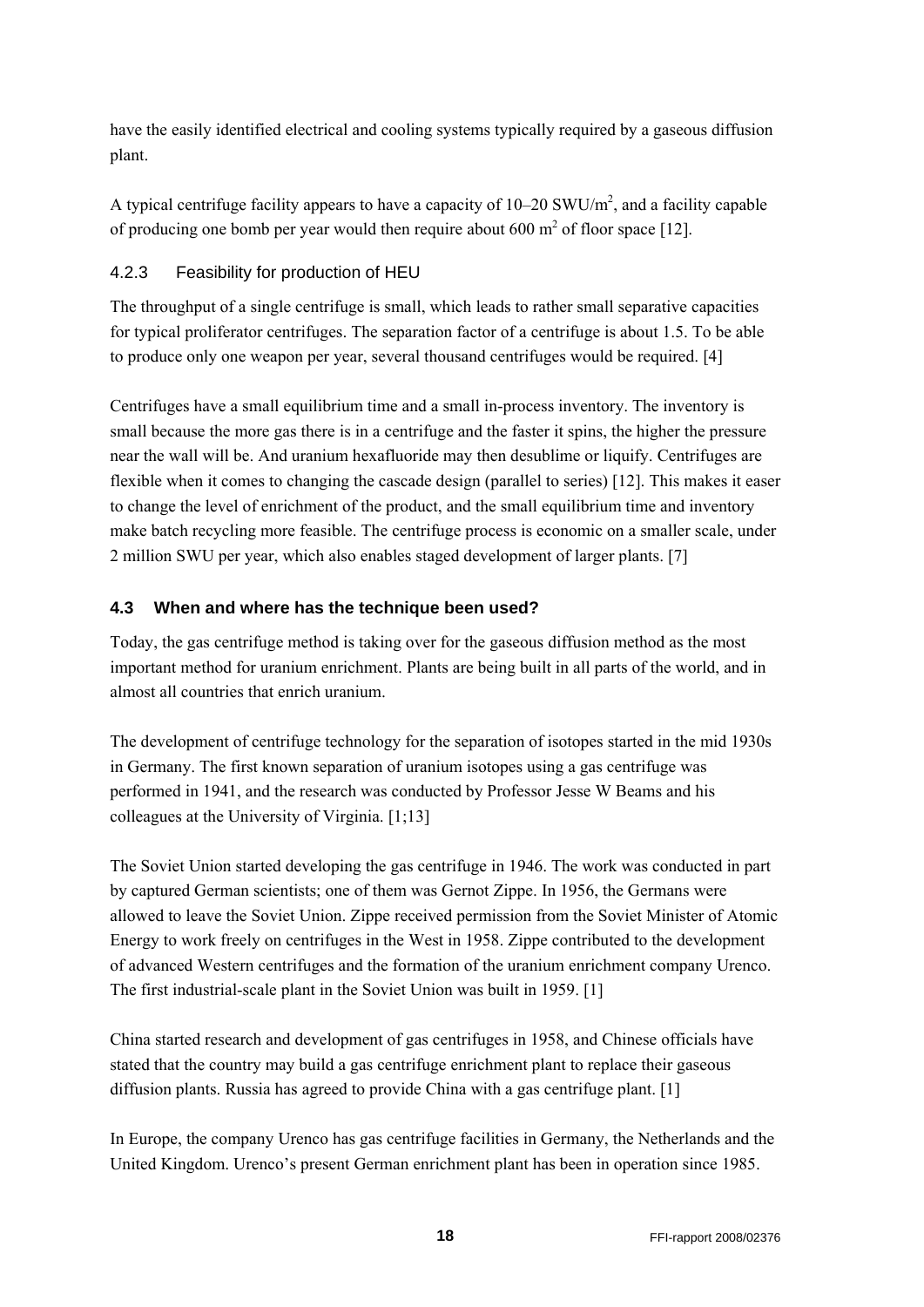<span id="page-18-0"></span>India also masters the technique of centrifuge separation of isotopes [14], and it is believed that research on gas centrifuges has taken place in India since the early 1970s or even earlier [1].

The Pakistani scientist Abdul Quadeer Khan was the long-time head of the Pakistani Engineering Research Laboratories which worked on uranium enrichment after he had worked until 1976 for a subcontractor to Urenco. He is assumed to have brought with him to Pakistan designs and assembly instructions for centrifuges and lists of suppliers used by Urenco. The information was used in Pakistan's nuclear programme, and has later been sold along with hardware to other countries. Khan built a whole network trading in enrichment and nuclear bomb technology. Khan has admitted selling to Libya, Iran and North Korea, but there are suspicions that he has also sold his services to Iraq, Syria and other countries. [15]

Iraq pursued centrifuge technology in the 1980s. Valuable mechanical design information of an oil centrifuge were unclassified and available to the Iraqis, and this is what they started working on. The fact that key parts are moving at great speeds makes centrifuge technology difficult for inexperienced engineers. In 1988 Iraqi centrifuge experts approached the German firm H&H Metalform GmbH, for help. H&H was well connected to European centrifuge experts, and the company became Iraq's most important contact for assistance in obtaining expertise and manufacturing equipment form abroad. Iraq received designs for Zippe centrifuges in 1988 through this contact. Iraq was able to import raw materials, motors and frequency converters from Europe in sufficient quantities for research and development. [1]

Israel may have pursued gas centrifuge technology at least as a research activity, and may also have expanded on this work [1]. Japan also uses gas centrifuges for uranium production [16].

Urenco received a licence to build a plant in New Mexico, USA, in 2006. This plant was expected to be on line in 2009 [17]. The United States does not have centrifuge enrichment on an industrial scale yet, but  ${USEC}^7$  ${USEC}^7$  began construction of a plant in Ohio in 2007. Commercial plant operation is expected in 2010 [18].

# **5 Thermal diffusion**

## **5.1 The main principle**

The thermal diffusion process is based on the same principle as the counter current flow pattern in the gas centrifuges, and employs uranium in the form of uranium hexafluoride (see Section [A.3\)](#page-41-1). In this process a thin container of gaseous or liquid uranium hexafluoride is oriented vertically (see [Figure 5.1\)](#page-19-1). One side is then heated and the other side is cooled, and this gives rise to a thermal convection current with an upward flow along the hot surface and a downward flow along the cold surface. Under these conditions, the lighter U-235 gas molecules will diffuse toward the hot surface, and the heavier U-238 gas molecules will diffuse toward the cold surface.

l

<span id="page-18-1"></span><sup>7</sup> United States Enrichment Corporation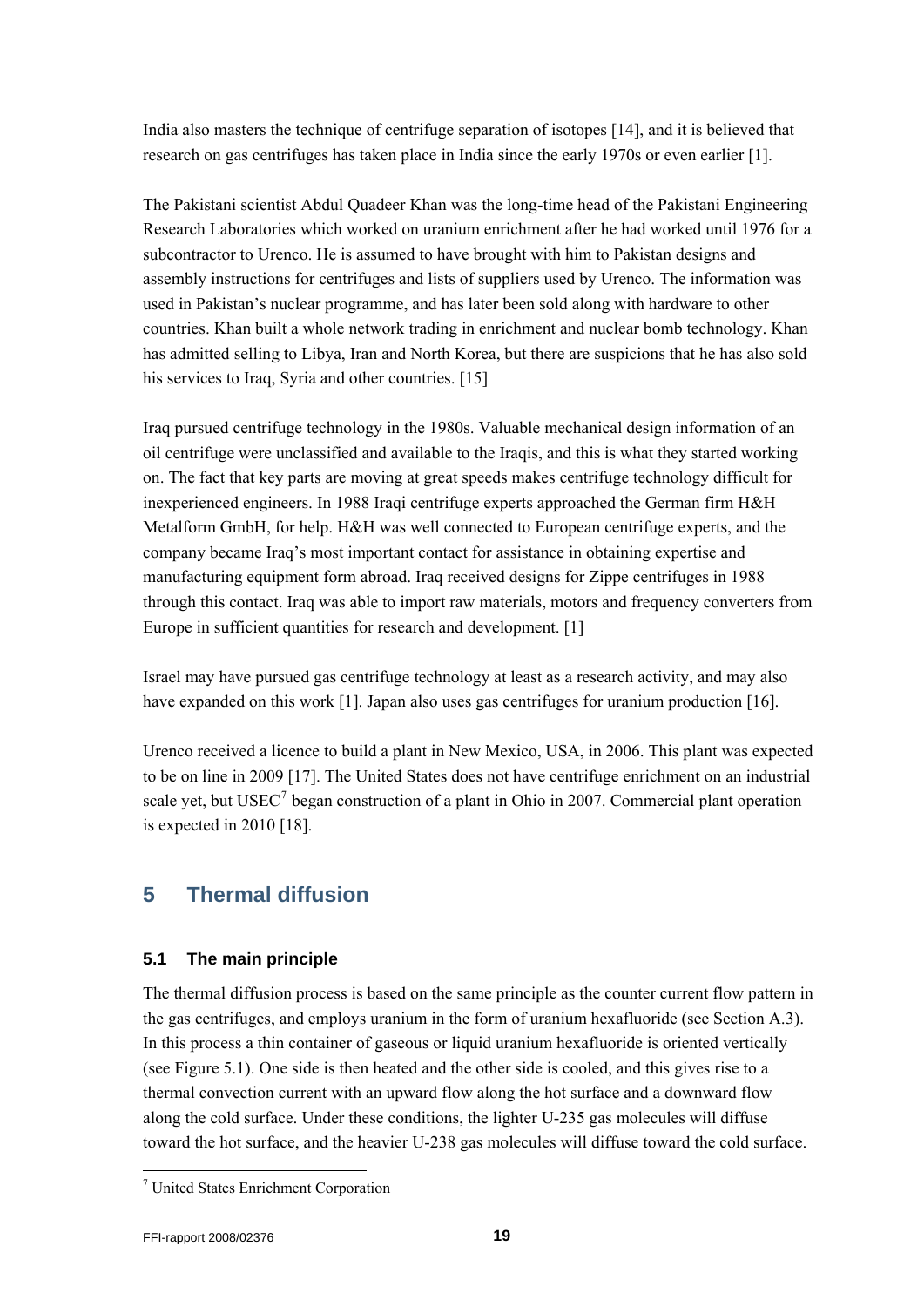<span id="page-19-0"></span>

<span id="page-19-1"></span>*Figure 5.1 Cross section of the film of uranium hexafluoride used in the thermal diffusion method. Illustration courtesy of the United States Department of Energy.* 

The result of these motions is that the U-235 molecules concentrate at the top of the film, and the heavier U-238 molecules concentrate at the bottom. [4]

#### **5.2 When and where has the technique been used?**

The thermal diffusion method was one of many methods for enrichment of uranium pursued by the United States during World War II. It was not found to be a very good method then, and there is no sign of it having been used since. The process has a low capital cost, but high heating requirements. It is about 140 times less energy efficient than the gaseous diffusion process [4].

The United States used thermal diffusion to provide slightly enriched feed material for the electromagnetic separation on the calutrons (see Section [6.1\)](#page-20-1). The film was an annular region between two cylindrical pipes. The inner pipe was heated by steam, while the outer was cooled by water. The uranium hexafluoride was kept under pressure to stay in liquid form. The process was very slow, and only low enrichments were gained even in tubes as high as about 15 m. Still, some 2000 such tubes were constructed to provide feed of 0.89 % U-235 for the calutrons.[19]

## **6 Electromagnetic processes**

-

The electromagnetic processes for the separation of uranium isotopes all have in common that they make use of uranium *ions*<sup>[8](#page-19-2)</sup>. Ions of different mass but equal charge will behave differently in a uniform *magnetic field*. The first process, known as EMIS, is relatively simple in theory, and the main challenge is that it is relatively slow. The two other methods are plasma processes. A

<span id="page-19-2"></span><sup>&</sup>lt;sup>8</sup> Ions have a different numbers of electrons than they have protons; this means that they have a net electric charge.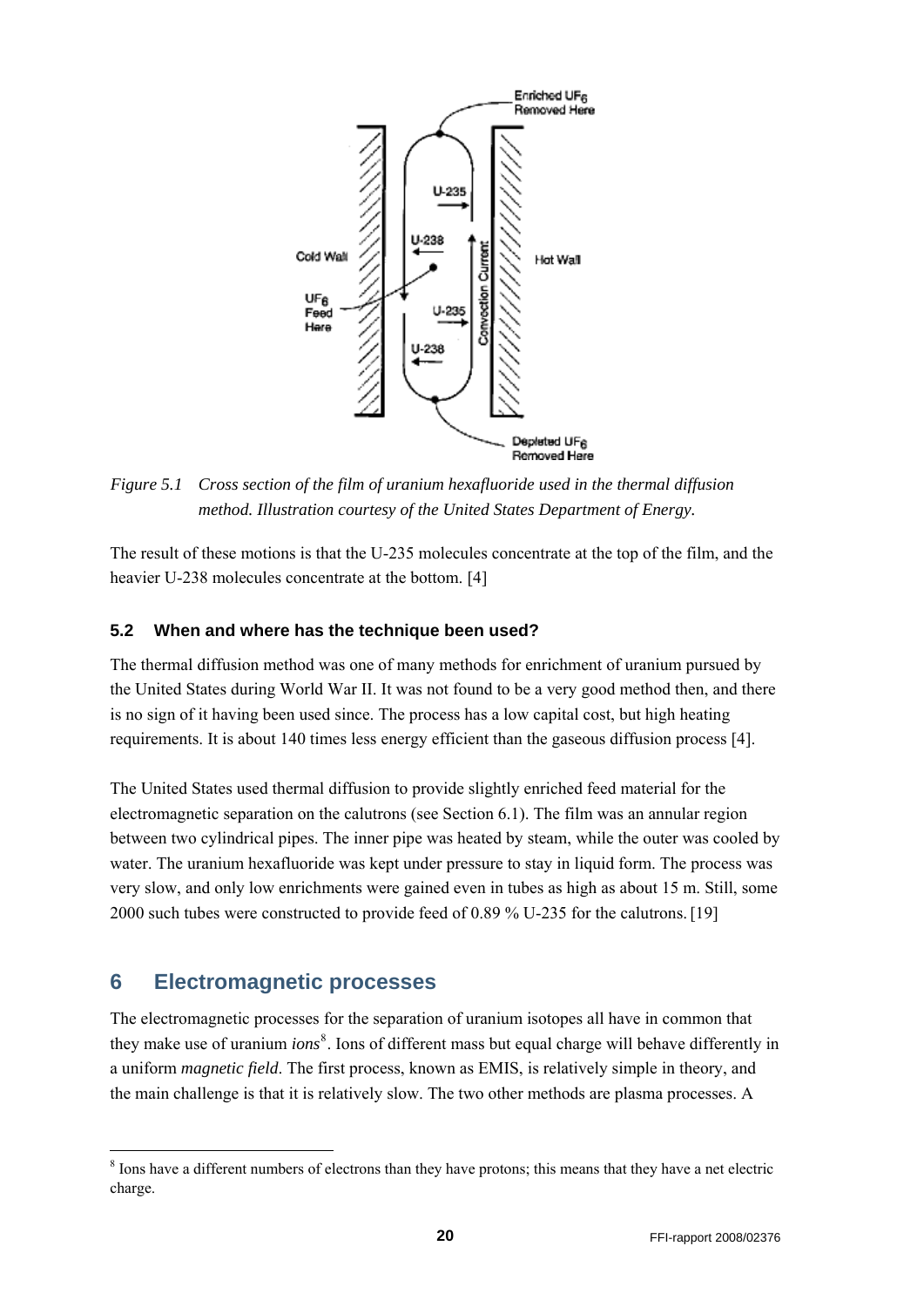<span id="page-20-0"></span>

<span id="page-20-2"></span>*Figure 6.1 Simple drawing of a mass spectrometer. The particles enter in the bottom with the same kinetic energy and the same electric charge, and the beam will then split in two because of the different masses of the isotopes. The magnetic field points into the paper.* 

plasma is a gas consisting of electrically charged particles. The plasma processes are all fairly complicated theoretically because the physics of plasmas is rather complicated.

### <span id="page-20-1"></span>**6.1 Mass spectrometer: EMIS (calutron)**

#### 6.1.1 The main principle

In a uniform magnetic field, a charged particle with a velocity component orthogonal to the field will follow a *circular* or *helical path*. If it has no velocity component along the field, the trajectory will be circular in the plane orthogonal to the magnetic field; this is the case in the mass spectrometer. The radius of the circular path is determined by the strength of the field, the electric charge, the kinetic energy of the particle and the particle's mass. A beam of uranium ions with equal charge and kinetic energy being sent into such a uniform magnetic field will split into two beams because of the different masses of the isotopes. The beams will form circles, and the one containing U-238 will have a larger radius than the one containing U-235. This is illustrated in [Figure 6.1](#page-20-2). The isotopes can be collected for example after half a rotation in the field. The mass spectrometer method is often referred to as EMIS (electromagnetic isotope separation), and the spectrometer is referred to as a *calutron*, which is what the American machine developed at the University of California in the early 1940s was called [20].

## 6.1.2 Equipment and efficiency

In principle, a mass spectrometer consists of a *large magnet* that can provide a uniform magnetic field at a sufficient strength, a *vacuum pump*, an *ion source* and *collectors*. The ions of the two uranium isotopes U-235 and U-238 differ in mass by 1.27 %, and they will have radii that differ by only 0.64 %. [20]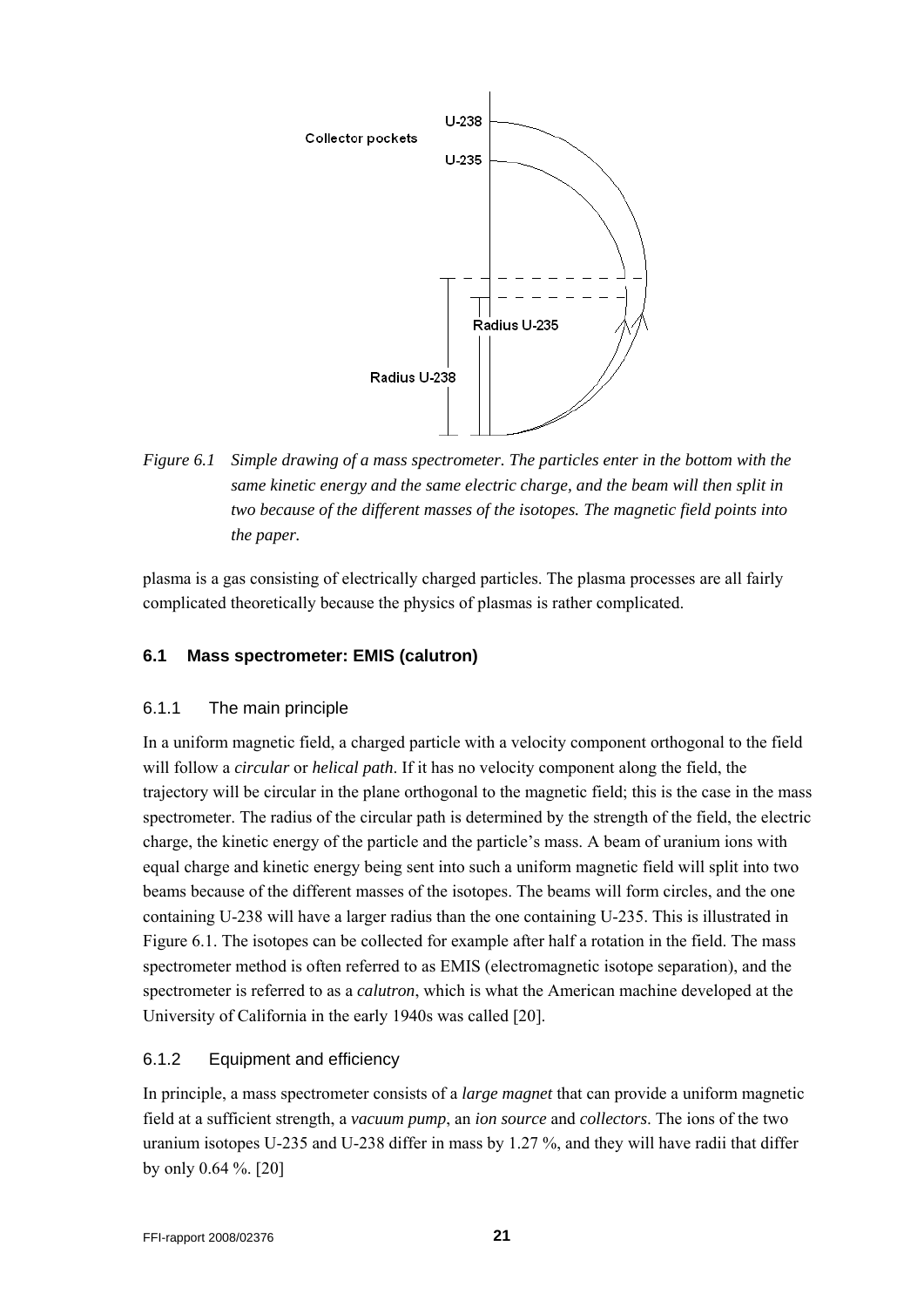<span id="page-21-0"></span>The uranium ions can be made from uranium tetrachloride ("green salt"). Solid uranium tetrachloride is electrically heated to produce uranium tetrachloride vapour. The vapour molecules are bombarded with electrons, and this knocks loose  $U^+$  ions. The ions are then accelerated over an electric potential to high speeds and follow circular paths in the magnetic field. Because they are accelerated over the same potential they acquire the same kinetic energy. [4]

The EMIS process has a very high separation factor (somewhere between 30 and as high as 80 000), but a very low throughput. It also has a very high energy consumption (3800 kWh/SWU for the early machines, but this value may be lower today). [20]

One limitation is the ion beam intensity because the charges on the ion beam particles will repel each other. To avoid this problem, the ions can be allowed to collide with a background gas so that electrons are released and neutralize the repulsion, but if the gas is too dense and the collisions became too frequent it would disturb the ion beam too much. The typical currents are a few hundred milliamperes, and at this rate it would take more than 400 years to collect a critical mass. [20]

Another limitation is the fact that only a small amount of the feed material can be converted into product in one run. Only about 50 % of the uranium tetrachloride feed is converted to uranium ions, and only about 50 % of the ions are actually collected in the end. This is a problem if valuable partially enriched uranium is used as feed, and the insides of the vacuum chamber have to be cleaned so the material can be recovered. This is a time-consuming process which decreases the efficiency. [4]

Note that EMIS is an isotope separation method which can be used also to separate the isotopes of plutonium [20].

## 6.1.3 When and where has the technique been used?

The method was used, among others, by the United States during World War II to enrich uranium for their uranium bomb, and the machines were called "calutrons". Because of the low throughput, over 1000 calutrons were used to help produce uranium for the first American bomb. This cost roughly a billion dollars over three years [20]. The enrichment was done in two stages; in the first stage natural or slightly enriched uranium was used to increase the enrichment to 12–20 %; and in the second stage the product from the first stage was further enriched to weapons grade. EMIS could be used to produce limited amounts of weapons-grade uranium, and it may be especially attractive for further enrichment of partially enriched material. The United States, the United Kingdom, France, the Soviet Union and China all tried this enrichment method. It was also pursued by the Iraqi uranium enrichment program, and this happened after the process had been discarded by other countries. The process is both energy demanding and labour intensive, and it is not economically competitive with other technologies. [4]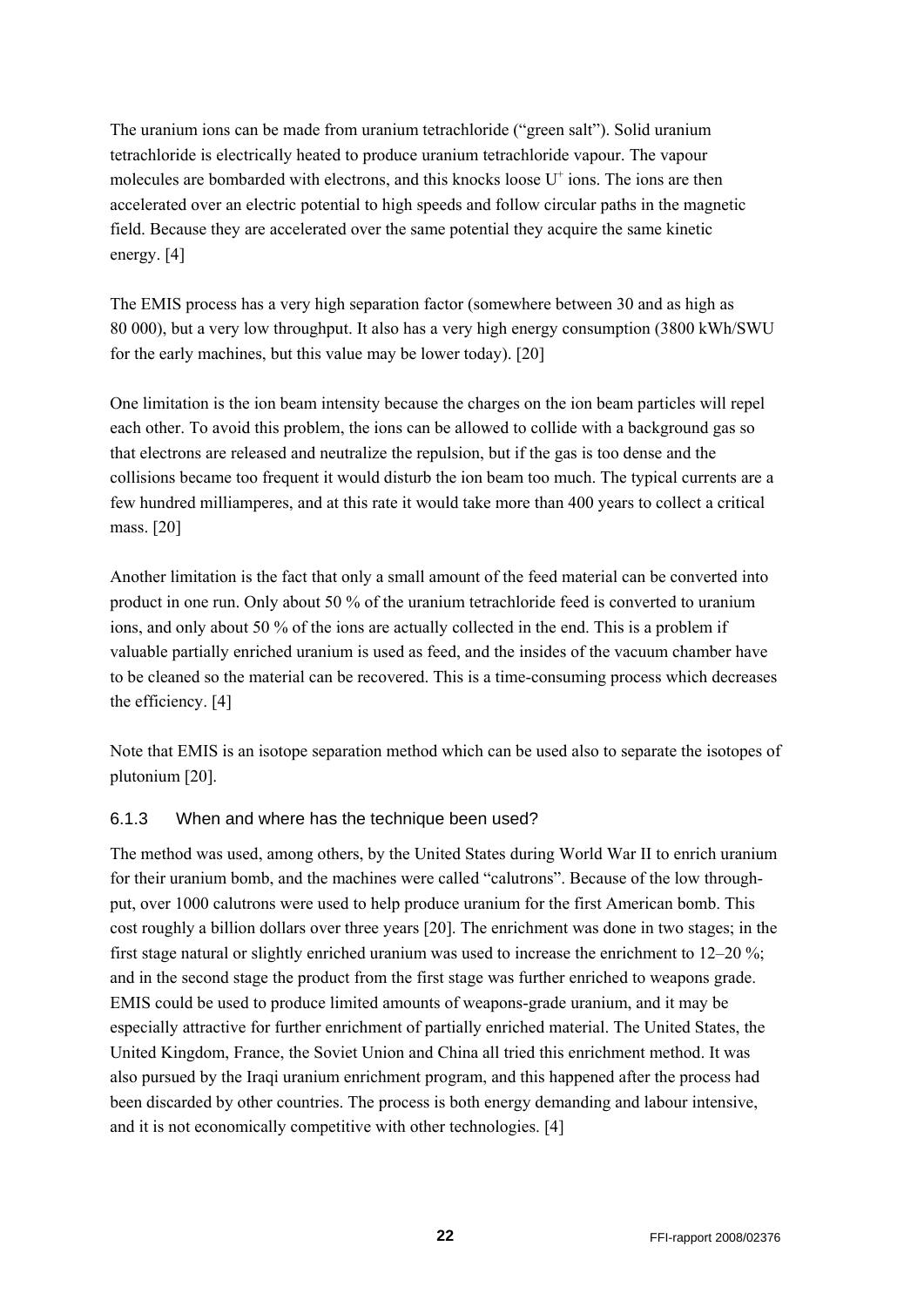<span id="page-22-0"></span>The United States declassified much of its EMIS technology after World War II, and this is well documented in open literature. Also the basic scientific and technical problems are not too hard to master, the feed material is relatively easy to produce and handle, and if LEU is used as fuel the productivity increases substantially. Also, when Iraq decided to use EMIS in the early 1980s, the computational software and the main equipment were not on any of the international export control lists, and the prototypes for the main equipment could be designed and manufactured in the country. Another advantage is that the EMIS technology does not require moving parts at high speeds but rather static equipment which makes it easier to use for engineers without special experience. [1]

#### **6.2 Ion cyclotron resonance**

#### 6.2.1 The main principle

This process employs the same principle as used in the mass spectrometer, only this time the particles also have a velocity component along the magnetic field. The motion of the charged particles becomes a helix with its axis along the magnetic field. The frequency of the rotation is determined by the strength of the magnetic field and the mass and charge of the particles, and is called the cyclotron frequency. If the uranium ions have the same charge, then the U-235 ions will have a larger cyclotron frequency than the U-238 ions. If the ions are subjected to an *oscillating electric field* in the plane orthogonal to the magnetic field, which has the same frequency as the *cyclotron frequency*<sup>[9](#page-22-1)</sup> of the U-235 ions, then their energy will increase (the ions are *excited*) and the radius of the helix for these ions will increase while the radius of the U-238 ions remains about the same. A typical unexcited ion will have a helix radius of the order of a millimetre, but excited U-235 ion can be made to move in circles several centimetres in diameter [20]. The ions with the larger radius in their orbit can be collected by plates parallel to the helix axis while most of the ions which still have a small radius can pass without being caught by the plates.

## 6.2.2 How it is done

The ions can be produced from a feed plate of solid uranium. The atoms are vaporized by bombarding the plate with energetic ions in a process called sputtering. A microwave antenna located in front of the plate, energizes free electrons which collide with neutral uranium atoms in the vapour sputtering off the plate. This in turn displaces electrons from the uranium atoms and produces a plasma of U-235 and U-238 ions. The ions then move in their helical paths toward the collector inside a cylindrical vacuum chamber. The magnetic field is produced by *a super conducting magnet* located around the outside of the chamber. [4]

The strength of the magnetic field is about 2 T which gives the U-235 ions a cyclotron frequency of 130 kHz. The frequency of the oscillating electric field must be stable to an accuracy of 1 % or better to distinguish U-235 form U-238. It is difficult to produce a magnetic field which is uniform to better than 1 % over a large area. Modern magnet technology can achieve this goal

l

<span id="page-22-1"></span><sup>&</sup>lt;sup>9</sup> The number of rotations in the helix done by the ions per second.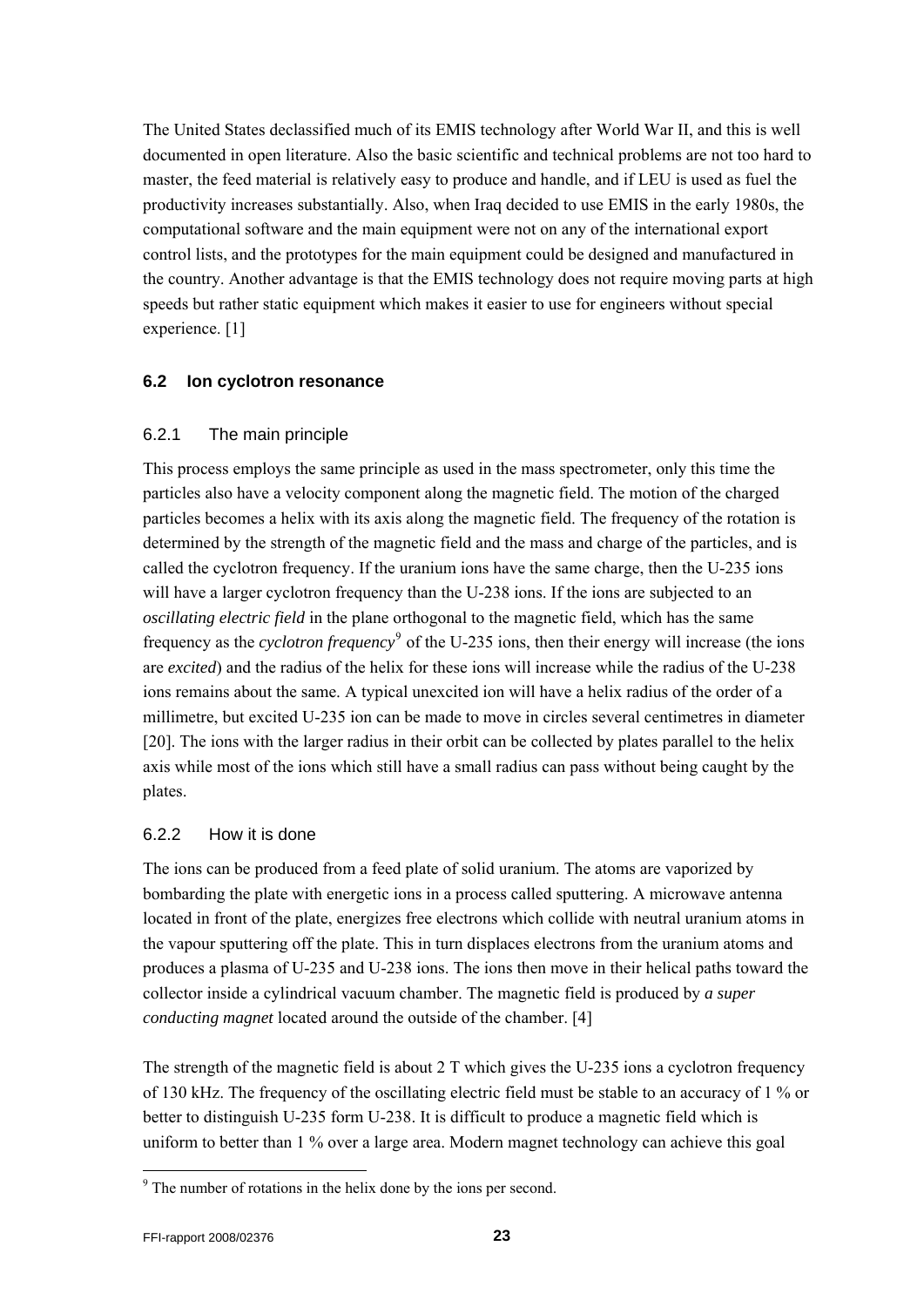<span id="page-23-0"></span>only with relatively sophisticated and expensive solenoid designs. Because plasmas consist of charged particles, they shield electric fields. The characteristic shielding length of uranium plasma is a few micrometres. This means in practice that even though the electric field can be applied in different ways, it must be applied indirectly. [20]

To separate the two isotopes properly, the ions must be sent through several revolutions. The influence of the electric field on the U-238 ions will average to zero while the U-235 ions will get a substantially larger radius. There should be about 80 cyclotron periods before the ions reach the collector. If the separation tube is 1 m long this means that the axial velocity of the ions cannot be more than 1 600 m/s which corresponds to a temperature of about 75 000 K.<sup>[10](#page-23-1)</sup> This again means that the temperature of the plasma has an upper limit for the method to work. When the ions collide, they will be thrown out of phase with the electric field and loose energy. This puts a limit on the density of the plasma; the ion density must be below  $10^6$  ions per m<sup>3</sup>. This means that with a beam diameter of about a metre, using natural uranium as feed and assuming that all the U-235 ions are collected, then about 70 kg of U-235 could be collected per year. [20]

The process needs large amounts of liquid helium<sup>[11](#page-23-2)</sup> to maintain the magnets in their superconducting state [20].

The process is a batch process, and has to be repeated to produce HEU from natural uranium feed. The enrichment factor is high, and the energy consumption of the process is quite low, about 330 kWh/SWU. [1;4]

## 6.2.3 When and where has the technique been used?

The only countries known to have carried out serious experimental programs are the United States and France. The technique became a part of the Advanced Isotope Separation research and development program of the American Department of Energy in 1976, but development was stopped in 1982. The French developed their own version, and this program ended around 1990. [4]

## **6.3 The plasma centrifuge method**

1

The information in this section is mainly from "Uranium Enrichment and Nuclear Weapon Proliferation" [20].

In the plasma centrifuge method, a plasma is set into fast rotations. As in a gas centrifuge, the heavier isotopes will gather closer to the wall of the centrifuge than the lighter isotopes. A main difference between the gas centrifuge and the plasma centrifuge is that the plasma container does not have to spin like the rotor in the gas centrifuge. This is a feature of the plasma centrifuge method which makes it easier to operate at a high rotational velocity. The bearings will not wear

<span id="page-23-1"></span><sup>&</sup>lt;sup>10</sup> The Kelvin temperature scale has the same unit size as the Celsius scale, but it starts at absolute zero. This means that water freezes at 273 K.

<span id="page-23-2"></span><sup>&</sup>lt;sup>11</sup> Liquid helium has a temperature of 4.2 K (-268.9 °Celsius) at atmospheric pressure.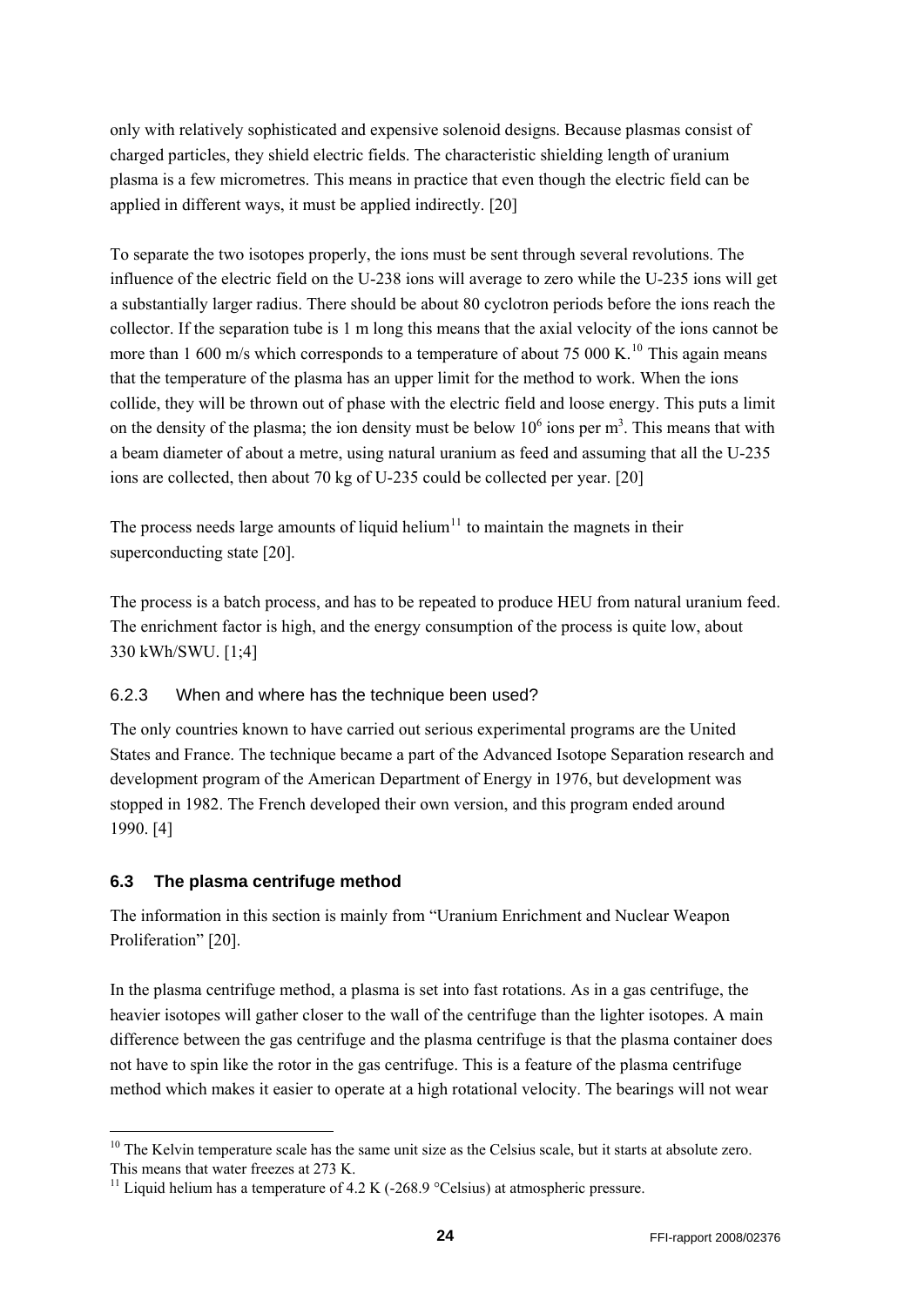<span id="page-24-0"></span>out and the walls do not have to withstand the same amount of tension as in the rotating gas centrifuge. But as the rotational speed increases in the plasma centrifuge, energy consumption and problems with collisions between ions and neutral particles increase.

The plasma is made to rotate by creating an electric discharge perpendicular to a strong magnetic field. As in the EMIS and the ion cyclotron resonance processes, the magnetic field makes the charged particles move in circles. By adding *a radial electric field* all the particles in the plasma (independent of whether the charge is negative or positive) will rotate in the same direction and very high speeds can be attained. In the rotating plasma, the different isotopes will have a velocity relative to each other. In collisions between ions, the heavier isotopes tend to gain speed and the lighter to slow down. This increases the velocity difference between the isotopes and enhances the separation effect.

The energy consumption of the plasma centrifuge method has been said to be about ten times that for gaseous diffusion, and even though this probably can be reduced, it may still be larger than that of mechanical centrifuges. One suggestion for reducing the energy consumption is to use a partially ionized plasma, then the rotation must be transferred to the neutral gas by collisions.

The separation factor of a plasma centrifuge is not too great, but in some designs it may be possible to enhance it by setting up a counter current flow pattern as in the gas centrifuges.

Several countries have researched plasma centrifuges, also for separation of isotopes of other elements than uranium. There are a number of variations in the design, but no one has been used for enrichment of uranium to any degree worth mentioning.

# **7 Aerodynamic processes**

There are two aerodynamic processes that are developed to a degree that makes them possible to use: The *separation nozzle* process developed in Germany and the *vortex tube* separation process developed in South Africa. They both rely on centrifugal forces to separate the isotopes, but unlike in the gas centrifuge process there are no spinning parts.

A stream of uranium hexafluoride gas is sent into a curved wall which bends it. During this bending, centrifugal forces press the heavier gas molecules closer to the wall than the lighter molecules. Then the stream is separated in one heavier and one lighter fraction.

The centrifugal forces are greater the larger the speed of the gas stream. To make use of this, the uranium hexafluoride is diluted by a light *carrier gas* such as hydrogen or helium. The velocity of sound is higher in a lighter gas than in a heavy gas, and this means that the gas can travel faster without energy being lost in sonic shock effects. Also the light carrier gas makes it easier for the isotopes of uranium to separate.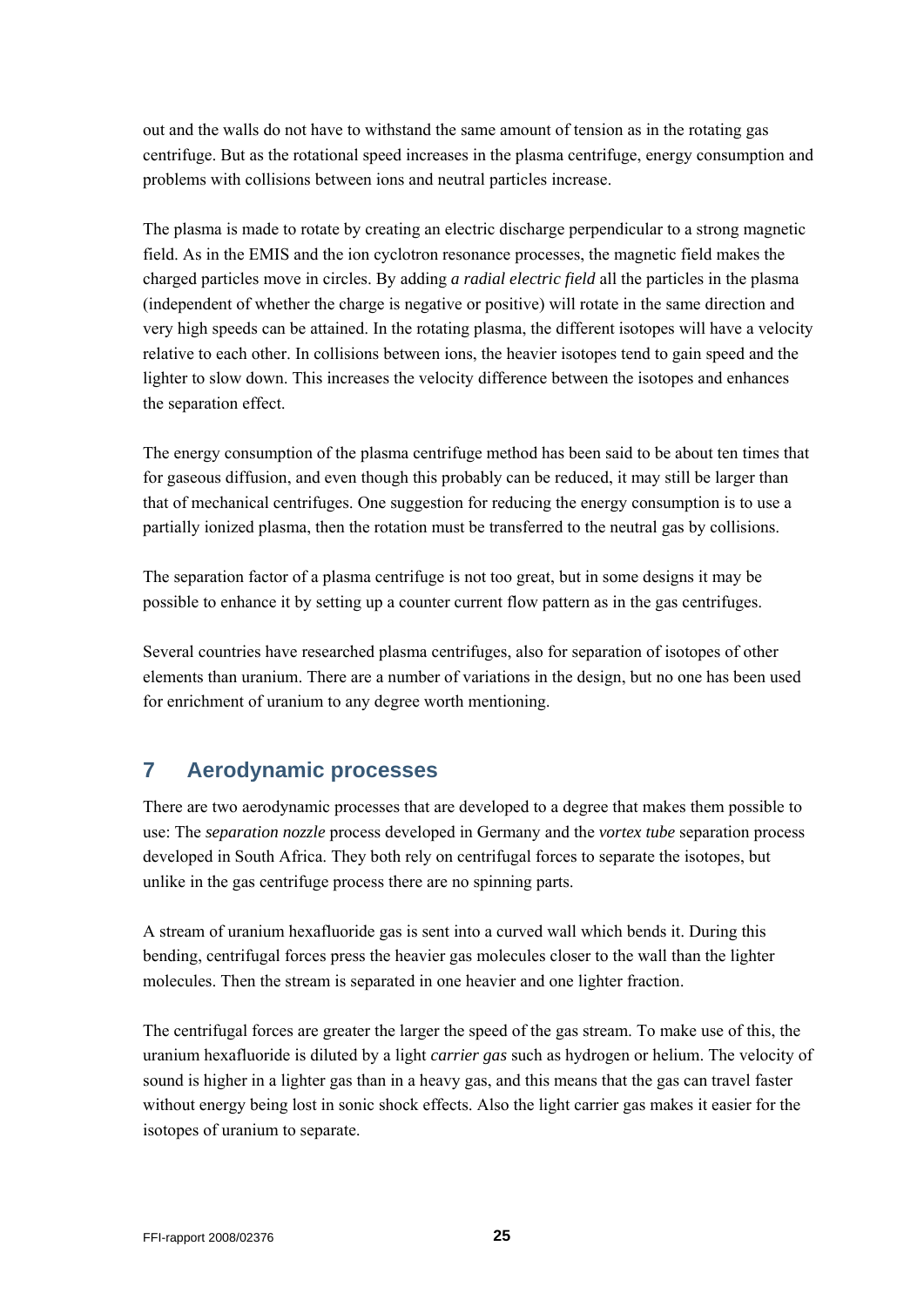<span id="page-25-0"></span>

# <span id="page-25-1"></span>*Figure 7.1 Schematic view of a separation nozzle. The smaller the nozzle is, the less turbulence there will be in the gas flow. The sketch is reprinted here with permission from Informationskreis KernEnergie, Berlin (www.kernenergie.de).*

Both of the aerodynamic processes described below have a high energy consumption because of the high proportion of carrier gas relative to uranium hexafluoride. The processes are not considered economically competitive because of this high energy consumption.

A complicating feature of the aerodynamic processes is the handling of hydrogen. If the temperature is too high, hydrogen will react with uranium hexafluoride, so the temperature must be kept under control. [1;4]

## **7.1 The separation nozzle process**

The separation nozzle process, also known as the Becker nozzle process after its inventor, was developed in Germany and has been used both there and in Brazil, but both countries have since abandoned this activity [1]. Gaseous uranium hexafluoride diluted by hydrogen or helium is compressed and directed along a curved wall at high speed, and the heavier molecules gather closer to the wall. The centrifugal forces on the gas in the nozzle can exceed those in a centrifuge by more than a thousand times [21]. Then the stream is split by a knife edge, and the heavy and the light fraction is withdrawn separately [4] (see [Figure 7.1](#page-25-1)).

The smaller the physical dimension of the separation nozzle, the more economic it is, and the radius of curvature may be as small as  $10 \mu$ m. Production of the nozzles is done by photo etching of metal foils and then stacking them. A stage typically consists of a vertical *cylindrical vessel* containing the separation elements, a cross piece for *gas distribution*, a *gas cooler* to remove the heat of compression and a *centrifugal compressor* driven by an electric motor. [4]

The energy costs for a separation nozzle plant is about 3600 kWh/SWU, and originate mostly in the re-compression of the depleted and enriched gas streams. The separation factor of this method is bout 1.015 which is lower than for gas centrifuges but higher than for gaseous diffusion [1;22].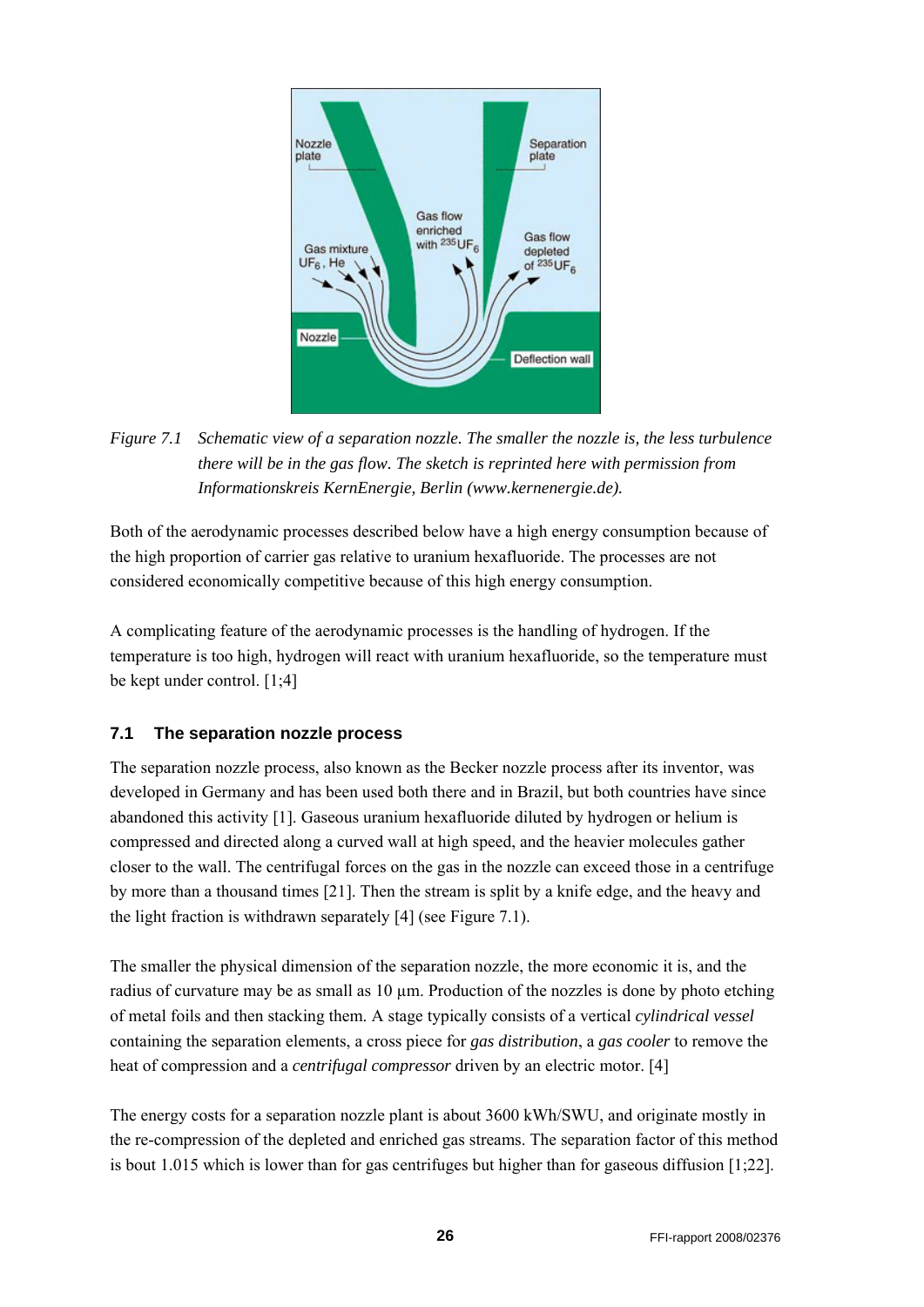#### <span id="page-26-0"></span>**7.2 The vortex tube process**

The process developed in South Africa can be characterized as an advanced vortex tube or a stationary-wall centrifuge. In this process, uranium hexafluoride gas is diluted by hydrogen gas and then compressed. The gas mixture enters tangentially through nozzles or holes at speeds close to the speed of sound into a tube shaped like a cone [4] The gas spirals down the tube and at the end of the tube the heavier gas exits through holes in the side while the lighter gas exits straight out the end [1]. The vortex tube has a relatively high separation factor of between 1.025 and 1.035 [23;24].

The South Africans developed a technique called *Helikon* to cascade the elements, and avoid difficulties in piping. A typical Helikon module consists of a large *cylindrical steel vessel* that houses a separation element assembly, two *axial-flow compressors* (one mounted on each end) and two water-cooled *heat exchangers*. [4] A module with the capacity of 10 000 SWU per year would be about 3.6 m in diameter and 10 m long.

South Africa used the vortex tube method to produce both reactor fuel and HEU for their weapons program [25]. The Y-plant at Valindaba produced hundreds of kilograms of HEU [4]. This plant was the pilot enrichment facility designed to produce weapons-grade uranium, and it started operation in 1977. The first enriched uranium was withdrawn in 1978. In 1988 production started at another plant located next to the Y-Plant. This plant was semi-commercial and employed the Helikon technique, and it produced 3.25 % enriched uranium for a power reactor. The plant could be used to produce HEU by batch recycling or stretching, but was not intended for this.

The energy consumption of the vortex tube process is about 4000 kWh/SWU, which is high compared to other techniques. Because of the high costs of this process, South Africa also investigated both gas centrifuge and MLIS processes (see below).[1]

# **8 Laser isotope separation**

Laser isotope separation makes use of the quantum mechanical properties of atoms and molecules described in Section [10A.5](#page-42-2). Lasers are light sources that can provide an intense beam of light with a very precise wavelength or energy of the photons. If one can produce a laser capable of emitting light at the exact frequency that is needed to separate the two isotopes of uranium, it will be a very efficient way of enriching.

Although the laser isotope separation (LIS) techniques are relatively simple to understand, they are considered technically difficult, and it has been assumed that only technically advanced countries would be able to master them. Much relies on laser and optical devices. The laser industry is in rapid development on its own, and it is therefore not unlikely that the technical obstacles will decrease as time passes. LIS can of course be used on other chemical elements than uranium, so the technology is interesting also for other purposes than uranium enrichment. It is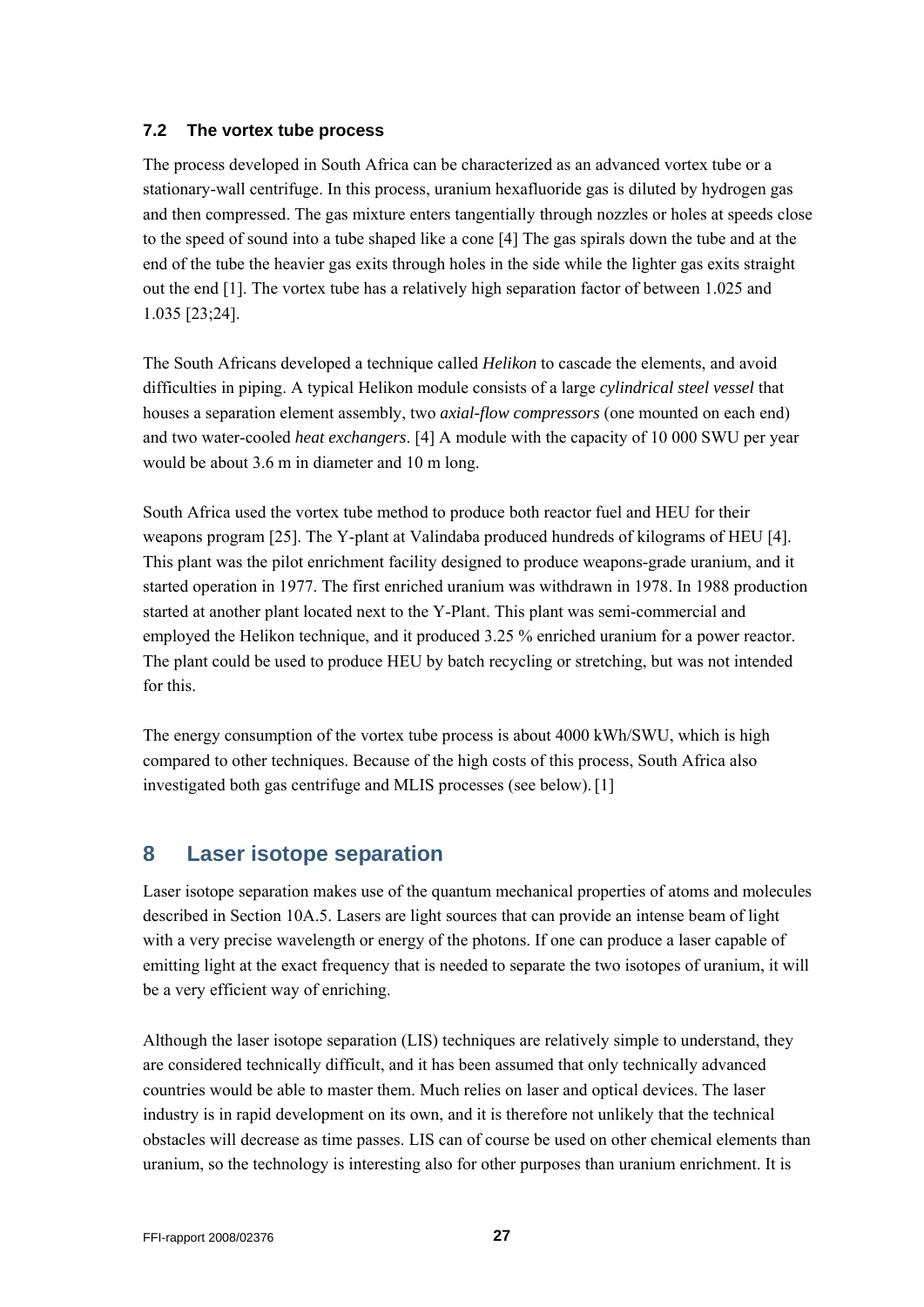<span id="page-27-0"></span>

<span id="page-27-2"></span>*Figure 8.1 Ionization of the uranium atom is done in three steps of about equal size. Each arrow in the diagram represents one laser that has to be present for the AVLIS process to work. The energy levels shown are quoted from [26].* 

therefore possible to "practise" the use of LIS technology and LIS equipment without using uranium just by tuning the lasers to a different frequency.

Unlike many other isotope separation methods, LIS can be used to separate the isotopes of plutonium [26].

### <span id="page-27-3"></span>**8.1 Atomic vapour laser isotope separation (AVLIS)**

#### 8.1.1 The main principle

-

The atomic vapour laser isotope separation (AVLIS) process consists of a laser system and a separation system. Uranium in its pure metallic form is melted and heated in a crucible by an electron beam to the point where enough of the atoms evaporate. The evaporated atoms move radially away from the ingot. Warm liquid uranium is very corrosive and must not come into contact with the support structure. It is also important that the heat does not disappear, and that the atoms can move relatively freely; therefore an extensive mechanism is needed to create vacuum and contain the heat. The liquid uranium is in one end of an evacuated chamber, and laser beams are cutting through the other end. As the uranium gas moves away from its source, the atoms collide and most of their internal energy is converted to kinetic energy. When the atoms reach the radiation zone (the laser beams), about 40 % of them are in their lowest energy state (the ground state). [26]

When the atoms reach the radiation zone, the U-235 atoms which are in the ground state will be excited two times and then ionized (see [Figure 8.1](#page-27-2)). The ionization energy for the uranium atom is about 6.2 eV.<sup>[12](#page-27-1)</sup> In theory, just one laser with the exact energy could be used to ionize the atom,

<span id="page-27-1"></span><sup>&</sup>lt;sup>12</sup> The electron volt (eV) is a small physical unit for energy, appropriate on atomic levels. It is the same amount of energy as  $1.602 \times 10^{-19}$  joules.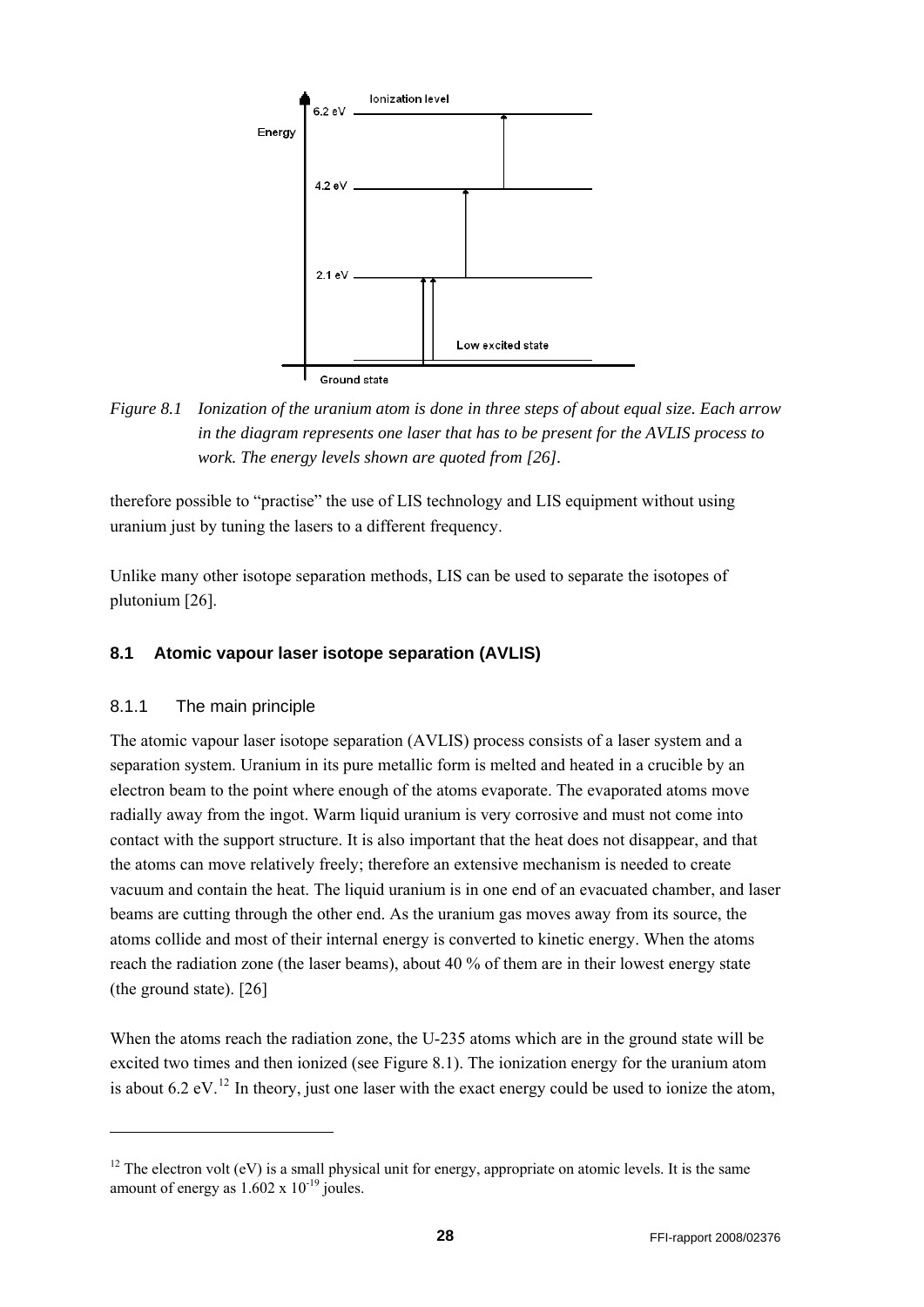<span id="page-28-0"></span>but in practice it is necessary to do the ionization in at least two steps. Three steps of about equal size have been used to take advantage of the readily accessible and well-established technology of rhodamine dye lasers (see [Appendix B](#page-44-1) for more information on lasers). The ions are then collected on charged plates oriented parallel to the radial direction, while most of the neutral atoms continue outwards and are collected on plates orthogonal to their direction of motion. It is impossible to avoid collecting some neutral atoms on the collector plates for the ions because of the random motion of the molecules in a gas (see Section [A.4\)](#page-42-1). This and other problems decrease the efficiency such that the maximum separation factor will be about 15. In practice, a separation factor of between five and ten is more likely, and this is far greater than the separation factor of processes that are already in use, such as gaseous diffusion and gas centrifuges where the separation factors are just above 1. [26]

An AVLIS module consists of the crucible holding the liquid uranium and the collector plates, and it is encapsulated in a vacuum system. All laser sources and mirrors are kept outside the volume containing the uranium steam. Each module can be typically 1 m high and 3 m long. The laser light is reflected many times by mirrors and may have a path length of more than 100 m. [26]

Since only about 40 % of the U-235 atoms are in their ground state, only these 40 % can be excited, and this lowers the efficiency of the process. But an additional about 30 % are in a low excited state and can be included by adding another laser with a slightly lower energy which excites these atoms into a state with the same energy as the atoms in the ground state are excited to (cf. [Figure 8.1](#page-27-2)). In this way, 70 % of the U-235 atoms may be ionized instead of only 40 %. The four lasers that are needed all have slightly different colours corresponding to the slightly different energies required, but all are in the red-to-orange region of the spectrum. [26]

#### 8.1.2 Advantages and problems with the AVLIS process

One of the advantages of the AVLIS process is the high separation factor. This suggests that producing highly enriched uranium would be easier with this process than with many other processes. With a separation factor of ten, only three times of batch recycling will be needed to reach a product of 97 % U-235. But there are some obstacles. When the fraction of U-235 in the feed is increased, a higher laser intensity is needed to maintain the same separation factor because there are more atoms present which need to be excited. When the feed contains more than 50 % U-235, it will be better to tune the lasers to ionize the U-238 atoms. Then the intensity of the lasers will not have to increase as the enrichment level becomes larger, but can instead decrease. If the steam is too dense, it will be more difficult to collect alt the atoms, and some will be lost. On the other hand, if the density of the steam is to low, the atoms will not have the opportunity to collide often enough to reach the ground state before they enter the radiation zone. [26]

Also only about 50 % of the atoms reach the radiation zone with the laser beams after being evaporated, the remaining atoms are collected on the walls of the chamber and must be recycled. This makes the process less efficient. [26]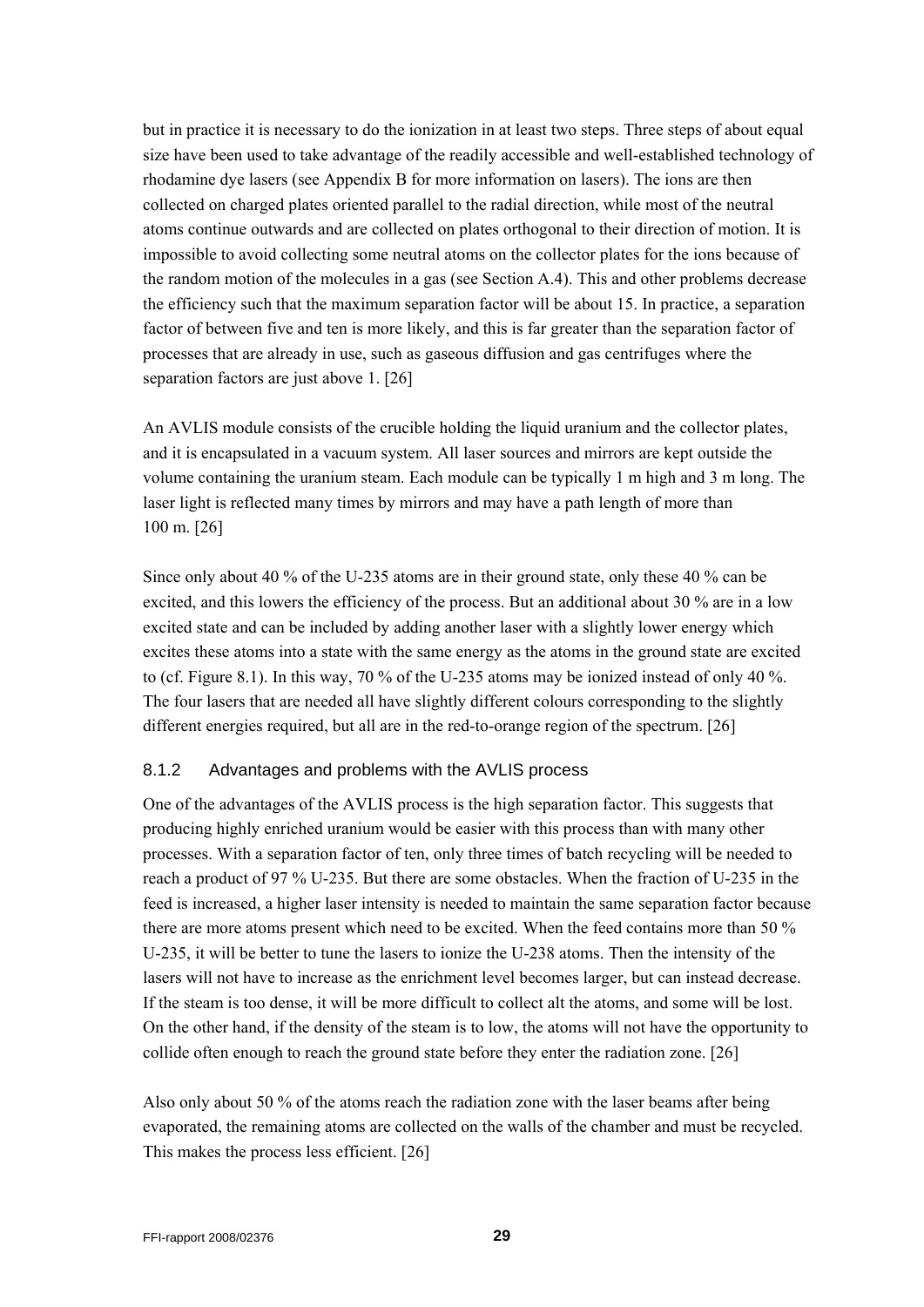<span id="page-29-0"></span>The AVLIS enrichment process will generate a small amount of waste and consume only about as much energy as the centrifuge process, 100–200 kWh/SWU [4;23]. The process does not require as much space as a centrifuge plant, however [27].

#### <span id="page-29-4"></span>**8.2 Molecular laser isotope separation (MLIS)**

#### 8.2.1 The main principle

The energy differences between the vibrational states of a molecule are smaller than the differences between the electronic states of an atom, so for the dissociation of molecules infrared light must be used instead of visible light. *Photo dissociation* of a molecule (see Section [A.5](#page-42-2)) can be done in one, two or more steps. When two steps are used in the molecular laser isotope separation (MLIS) process for enrichment of uranium, the first photon is in the infrared section of the electromagnetic spectrum. This is the one that selects the desired molecule by exciting the vibrational states of the molecules containing U-235 and not U-238. Then a photon of higher energy, in the ultraviolet end of the spectrum, breaks the bond completely. Molecules which are already excited have a larger probability of absorbing the photon and be dissociated than those in the ground state, and in this way the selectivity of the first step is conserved. But it is not impossible also for the unexcited molecules to be dissociated by the UV photons, and this makes the process less effective. In this two-step process the excitation and the dissociation must occur on a time scale that is short compared to the lifetime<sup>[13](#page-29-1)</sup> of the intermediate vibrational state. Alternatively, several infrared photons of the same frequency may be used to dissociate the molecules and still be isotopically selective. [28]

The MLIS process uses uranium hexafluoride gas because of its chemical qualities<sup>[14](#page-29-2)</sup>, and because its handling is well known from its use in the gaseous diffusion method and the gas centrifuge method. Other molecules could also be used. The idea is to break the bond between the uranium atom and one of the fluorine atoms in the molecules containing U-235 so that uranium pentafluoride and a free fluorine atom are formed. Uranium pentafluoride enriched in U-235 will then precipitate<sup>[15](#page-29-3)</sup> as a white powder and can subsequently be collected [4].

As in the AVLIS process, it is the ground state that has to be occupied initially if the laser is going to be able to excite the molecules. The molecules in the uranium hexafluoride gas collide so often that almost none of them occupy the ground state. The molecules can be forced into the ground state by cooling, but before room temperature is reached uranium hexafluoride will precipitate. One way of getting around this is by super-cooling the gas. Super-cooling means cooling below the sublimation point without crystallization taking place. This is a very unstable state, and if just a small crystal is present or the gas is disturbed, then crystallization will occur. Gaseous uranium hexafluoride mixed with a carrier gas and a scavenger gas is expanded through a nozzle at large speed, this cools the gas down to low temperatures without the uranium

-

<span id="page-29-1"></span><sup>&</sup>lt;sup>13</sup> The lifetime is the average time it takes from a molecule is excited until it deexcites by getting rid of its excitation energy.

<span id="page-29-2"></span> $14$  One being the possibility to convert it into uranium pentafluoride by photo dissociation.

<span id="page-29-3"></span><sup>&</sup>lt;sup>15</sup> Form solid particles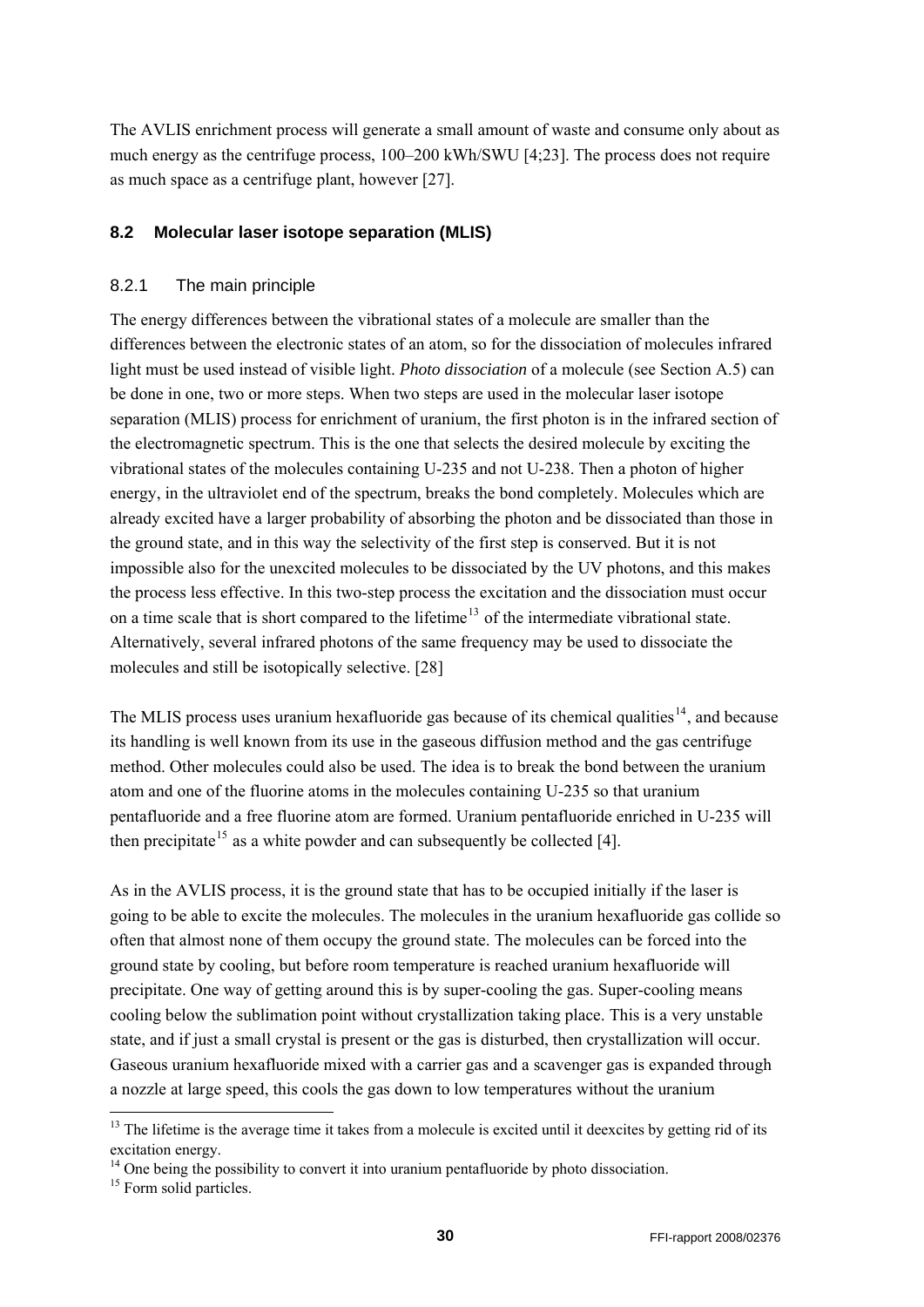<span id="page-30-0"></span>hexafluoride precipitating. Suitable carriers are hydrogen or a noble gas. A scavenger gas (such as methane) is used to capture the fluorine atoms that are released as a result of the dissociation of the uranium hexafluoride molecules containing U-235. [4]

By this process, 95 % of the molecules will descend to the ground state, and only one laser is needed to excite most of the molecules (unlike in the AVLIS process where two lasers were needed and only 60 % of the atoms were excited). [26]

The energy consumption of the MLIS process is estimated at about 235 kWh/SWU which is slightly higher than for the AVLIS process. The use of uranium hexafluoride and low power consumption are some of the advantages of the MLIS process [1;4].

#### 8.2.2 Potential for HEU production

It was a concern when developing the process that the uranium pentafluoride and the uranium hexafluoride molecules might exchange fluorine atoms before being separated, but this turned out not to be a big problem [28]. Also as the enrichment in the feed increases, this problem will decrease because there will be fewer U-238 atoms present to change places with the U-235 atoms. This makes the MLIS process more suitable for cascading than the AVLIS process. Also removing the uranium pentafluoride and converting it back to uranium hexafluoride does not pose great difficulties. And the amount of U-235 can always be made to match the lasers, independent of the enrichment level, because the uranium hexafluoride gas is diluted by a carrier gas. All of this implies that using the MLIS process for HEU production may be possible in relatively small plants.

#### <span id="page-30-1"></span>8.2.3 Separation of isotopes by laser excitation (SILEX)

The SILEX process was developed in Australia by the company Silex Systems Limited (Silex). It is an MLIS process using uranium hexafluoride as feed [29]. Many details of the process are classified, and it is difficult to distinguish SILEX from the general MLIS technique described above. The technique uses a pulsed  $CO<sub>2</sub>$  laser of wavelength 10.8  $\mu$ m which is converted to about 16 µm by use of a parahydrogen Raman converter [30]. The 50 Hz pulse rate of the lasers is not enough to produce significant enrichment; it must be increased at least ten times [30]. Both the product and the tails are removed mechanically, and the separator system is cascaded [29].

SILEX has advantages to other processes for uranium enrichment such as low power consumption, simple and practical separation modules and versatility. [31] Because of this, the SILEX method is suggested as the third generation of uranium enrichment, where gaseous diffusion and gas centrifuges constitute the first and second generations, respectively. The separation factor is classified, but announced by the company Silex to be somewhere between 2 and 20 whereas it is 1.3 for gas centrifuges and 1.004 for gaseous diffusion [31].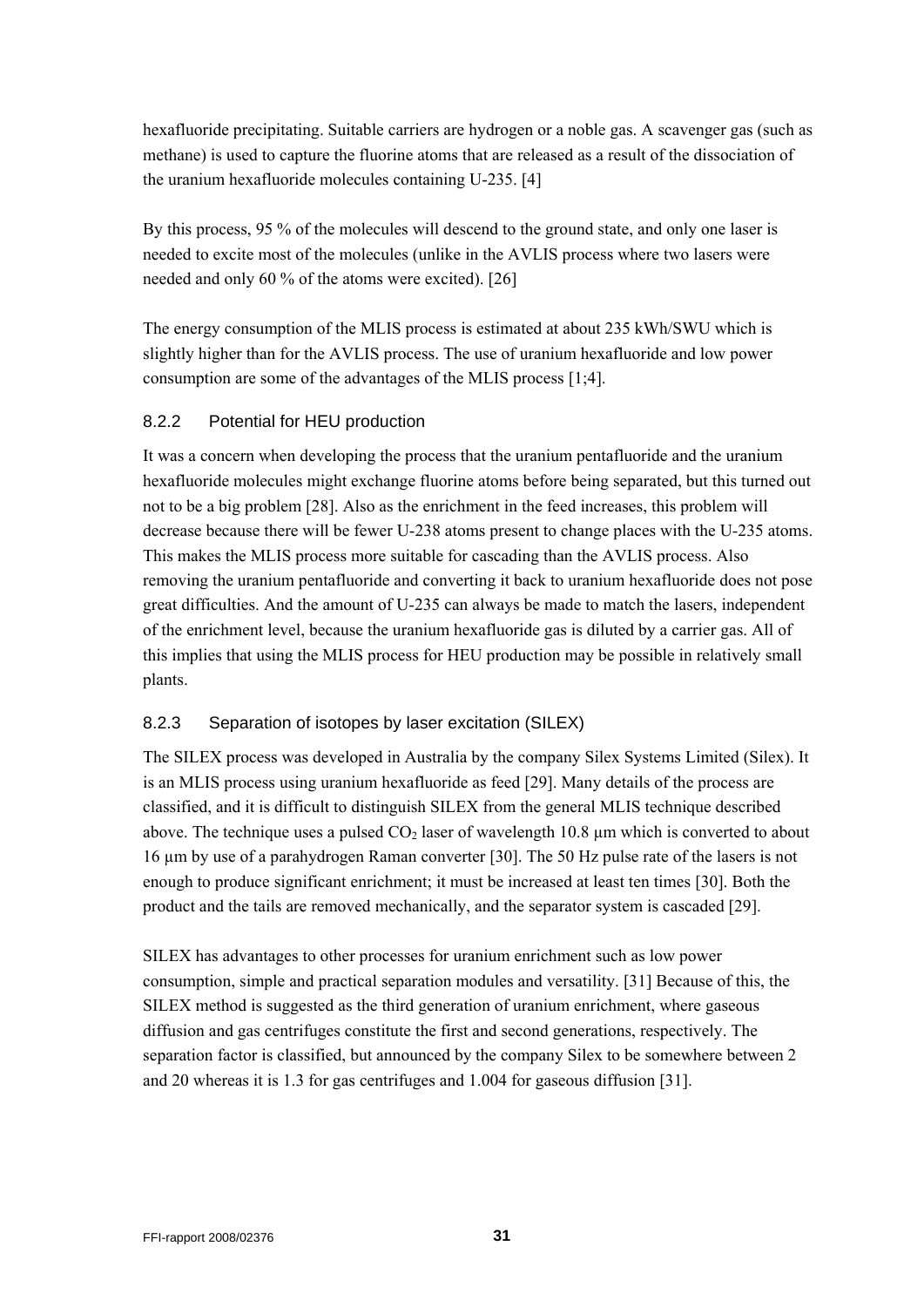#### <span id="page-31-0"></span>**8.3 Laser assisted processes**

The information in this section is from "Uranium Enrichment and Nuclear Weapon Proliferation" [26].

The laser's ability to excite only one kind of molecule can be utilized in several different ways in addition to those mentioned above. One example is that they may raise the temperature of one component of a gas mixture so rapidly that the rest of the mixture is not heated notably during the process. This could be done to uranium hexafluoride molecules by use of an infra red laser similar to the one used in the MLIS process. When the molecules are excited into a higher vibrational state, and the molecules collide with others, much of the vibrational energy can be converted into kinetic energy, which makes the molecules move and diffuse faster. This is a quality that can be used to enhance the effect of some of the methods which use uranium hexafluoride.

One example is the thermal diffusion process. If only uranium-235 hexafluoride molecules are heated, then fewer stages are needed to achieve the same separation of U-235 and U-238 than without the use of lasers. Another method is to combine it with an aerodynamic process.

Another proposed method involves letting a stream of a gas mixture of uranium hexafluoride and argon be irradiated by an infrared laser. At the end of the tube, there are very cold plates (below -150 °C) on which the gas molecules will condense if they collide with it. Because the molecules containing U-235 will have a higher velocity, they are more likely to collide with the plates. When the tube is evacuated, the plates can be heated to free the uranium hexafluoride in gaseous form again and the gas can be sent on to the next stage in the process.

## **8.4 When and where have the LIS techniques been used?**

1

More than 20 countries are known to have done research on laser isotope separation techniques.<sup>[16](#page-31-1)</sup> France, the United Kingdom and the United States have developed LIS programs that could move beyond the lab into the pre-industrial phase and ultimately into commercial production. In August 2002, it was announced by the dissident group National Council of Resistance of Iran that Iran had started an LIS program and developed a laser enrichment facility. This enrichment program was not detected by the International Atomic Energy Agency (IAEA), but had supposedly only enriched milligrams of uranium. In September 2004, IAEA discovered South Korean experiments; in 2000, scientists at the Laboratory for Quantum Optics at the Korea Atomic Energy Research Institute had separated about 0.2 g of U-235 enriched to levels between 10 % and 77 %. It seems that LIS methods are hard to upgrade to commercial scale, but scientists would not need a commercial-scale plant to enrich enough uranium for a single nuclear weapon if they had one or two years in which to do it. [32]

<span id="page-31-1"></span><sup>&</sup>lt;sup>16</sup> This includes Argentina, Australia, Brazil, China, France, Germany, India, Iran, Iraq, Israel, Italy, Japan, the Netherlands, Pakistan, Romania, Russia, South Africa, South Korea, Spain, Sweden, Switzerland, the United Kingdom, the United States and Yugoslavia.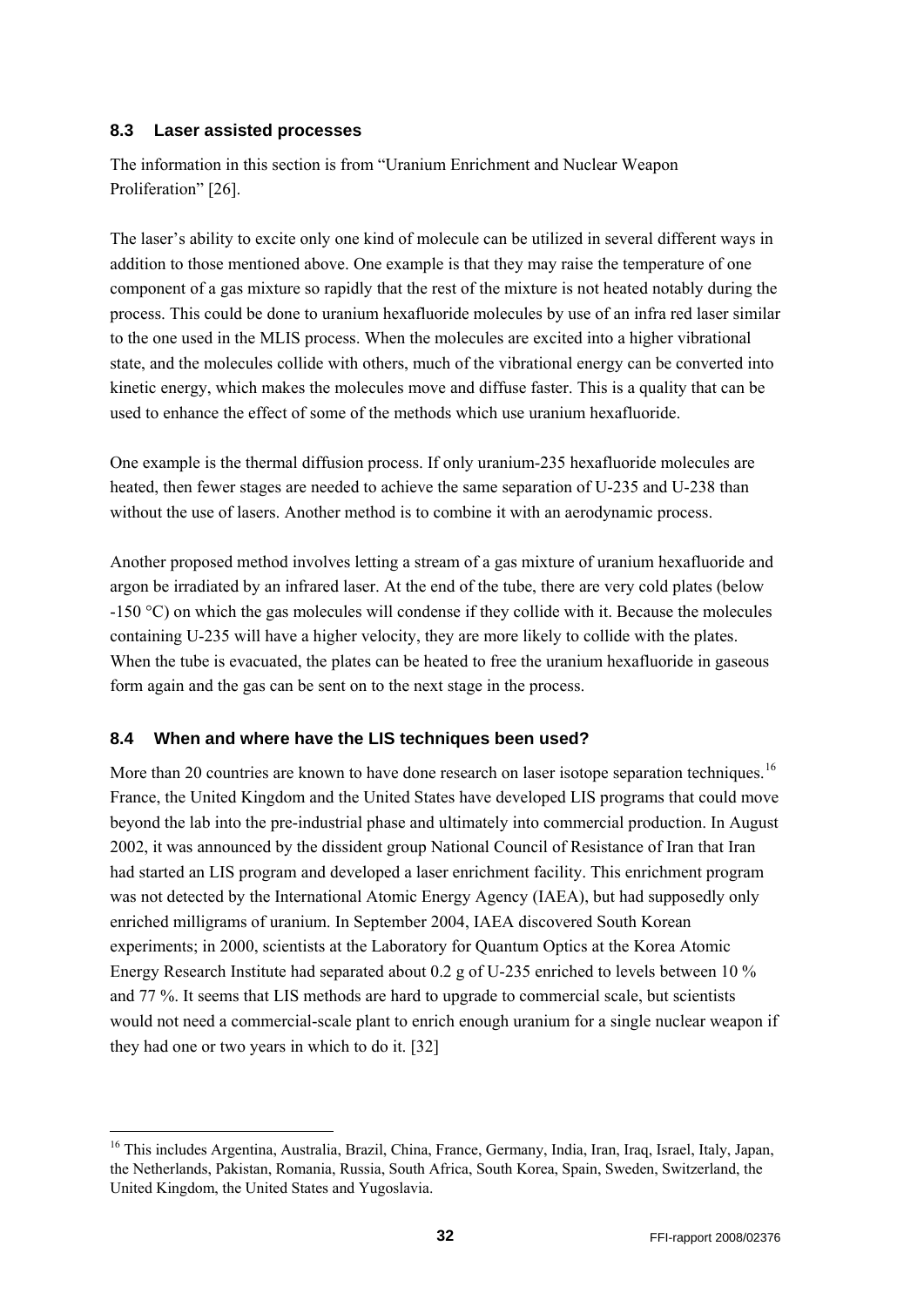

<span id="page-32-0"></span>*Figure 8.2 Laser corridor during AVLIS operation. Over 2000 optical elements convey these green and yellow beams. Each wall in the dye laser corridor has two dye laser chains, which amplify the light for later use in the separator tank. Special filters clean the air in the laser enclosures, making it 1000 times cleaner than that in a room with standard air conditioning. Photo courtesy of the United States Department of Energy.* 



<span id="page-32-1"></span>*Figure 8.3 Photograph showing some of the approximately 4500 optical elements used in the AVLIS process. These high-quality optical elements reflect light approximately 100 times more efficiently than a bathroom mirror. Optical elements convey light through the laser system, and some also regulate the size and shape of the laser beams. Photo courtesy of the United States Department of Energy.* 

The challenges posed by the AVLIS technique are mainly technical. The complex laser systems (cf. [Figure 8.2](#page-32-0) and [Figure 8.3\)](#page-32-1) and the fact that uranium vapour is very corrosive, lead to technical difficulties that make the process hard to apply on a commercial scale. In June 1999, the United States was on the verge of commercialization when it was decided to cancel its AVLIS program. About two billion dollars had then been spent on the program. Faced with stiff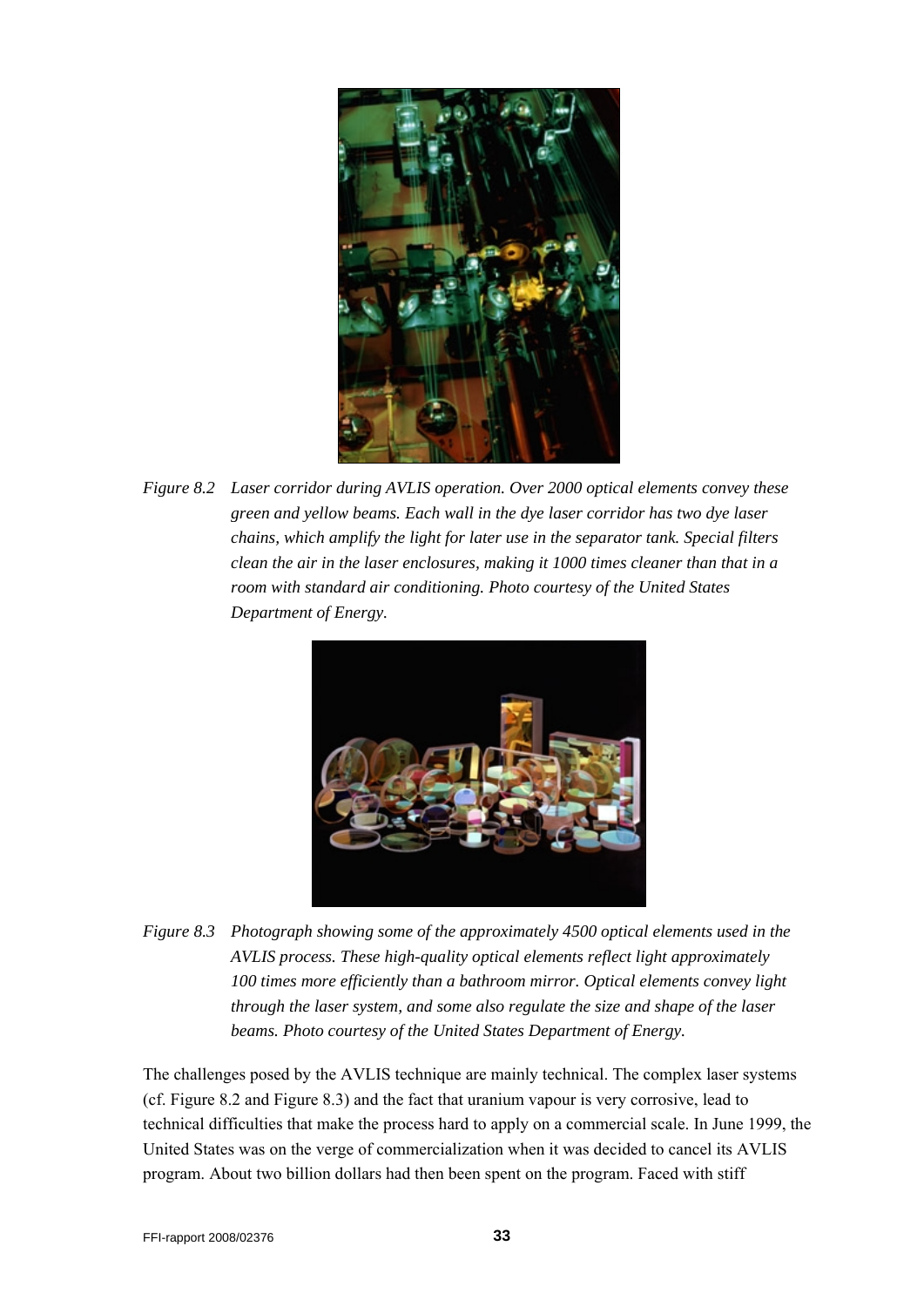<span id="page-33-0"></span>competition from gas centrifuges, large-scale LIS processes have not been developed by any of the countries who have sought this path for uranium enrichment. [32] The only potential largescale LIS project seems to be the one conducted by the Australian company Silex (cf. Section [8.2.3\)](#page-30-1).

Silex Systems Limited (Silex) was established in 1988. The principle was demonstrated to work in 1994, and in 1996 Silex reached an agreement for the development and licensing of SILEX technology with the United States Enrichment Corporation (USEC). In 2000, the process was demonstrated at prototype level, and in 2001 the technology was classified by the United States and Australian governments. The classification of the process has been interpreted by some to mean that the process can be used to produce highly enriched uranium for weapons use, but in 2007, it was claimed that the SILEX process was not mature enough to enrich significant amounts of uranium to the levels required in nuclear weapons [30]. USEC withdrew from the project in 2003, but in May 2006, General Electric Company signed an exclusive commercialisation and license agreement for the SILEX uranium enrichment technology. [33]

# **9 Chemical separation methods**

Two chemical processes have been developed to a point where they could be considered possible to use for the enrichment of uranium. The CHEMEX process was developed in France, and an ion exchange method has been developed in Japan. The chemical approaches to the separation of uranium isotopes are attractive because of their low energy consumption; there is no need for powerful compressors or pumps [34]. Furthermore, these processes are based on standard chemical engineering technology [4], which makes them favourable.

Both processes are based on the fact that U-235 is more likely than U-238 to be in a higher oxidation state (see Section [A.6](#page-43-1)) [4]. This means that if natural uranium is present in different chemical states or compounds, then there will be an accumulation of U-235 in the higher oxidation states. If it is possible to separate the states (for example if they are different types of molecules that do not mix very well) then the compound which is enriched in U-235 can be extracted. For the separation effect to be the greatest, the two compounds used should have uranium in as different oxidation states as possible, and the temperature should be as low as possible [34]. Unfortunately these are criteria which also make the process go slower and lead to the need of good catalysts $^{17}$  $^{17}$  $^{17}$ .

A separation stage consists of mixing of the two compounds of uranium for a long enough time that chemical equilibrium may be established. This can be done by letting the two substances flow in opposite directions in a column. The main difficulty of chemical enrichment methods is the reflux problem. When the substances emerge at the ends of the column, some can be extracted as product and tail, but much has to be sent back into the column to maintain the counter current flow pattern. Before they can be sent back into the column, the enriched substance has to be

-

<span id="page-33-1"></span><sup>&</sup>lt;sup>17</sup> A catalyst is a substance which facilitates a chemical process without being consumed itself.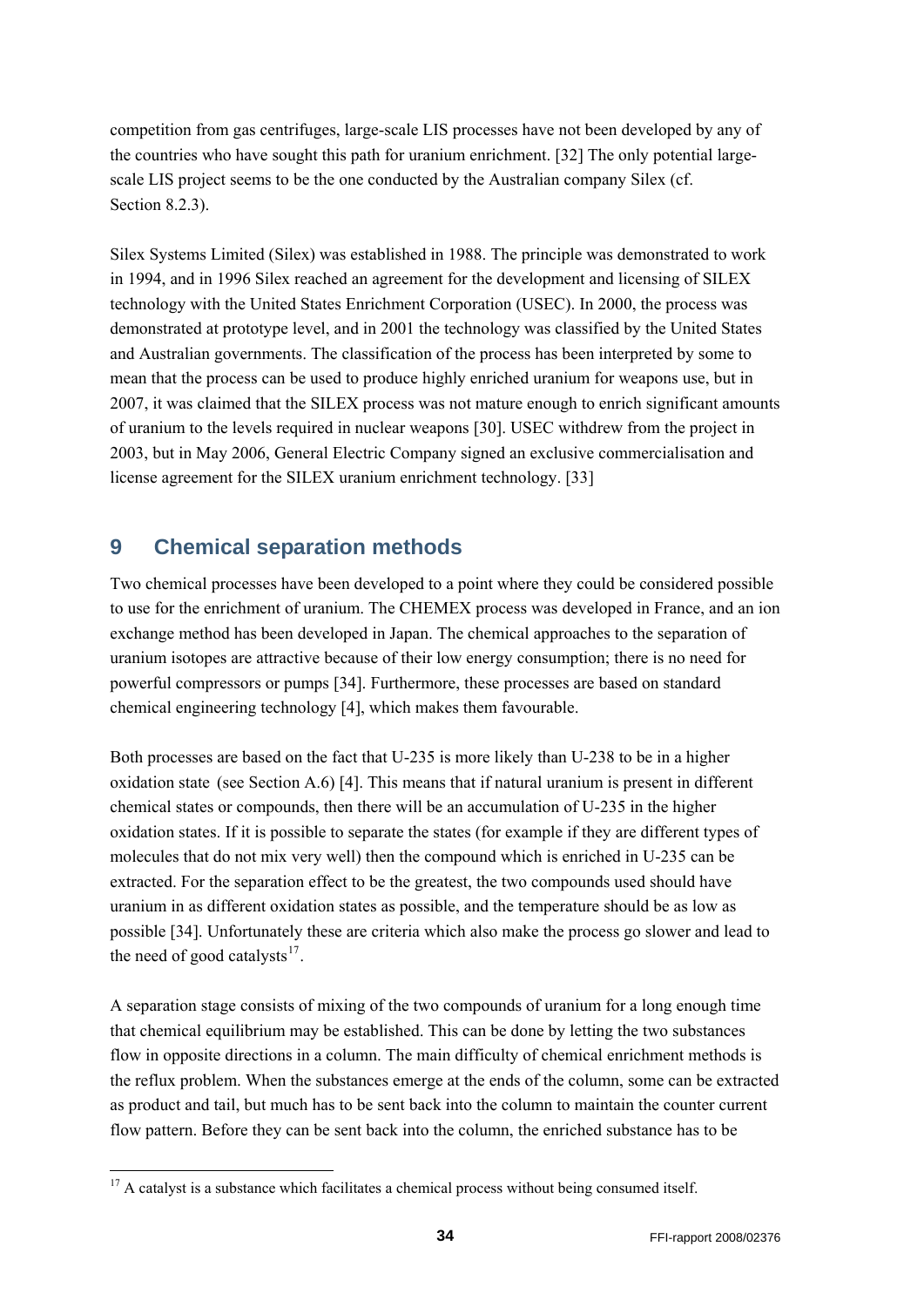<span id="page-34-0"></span>transformed into the form of the depleted substance and vice versa. This is a non-reversible process and the main source of power consumption in the chemical enrichment processes. Even a small material loss in the reflux processes can reduce the efficiency of the plant significantly. [34]

## **9.1 The French process (CHEMEX)**

In the French process, two different compounds including uranium are dissolved in different liquids. These liquids are immiscible<sup>[18](#page-34-1)</sup> in order to make possible the later separation of the compounds; one is in an aqueous phase, and one is in an organic phase.[22]

The two liquids flow through each other in a column. The liquids are agitated so that the organic one forms small droplets to increase the reaction surface; this is done either by the use of an external mechanical device or a series of reciprocating discs. Limiting factors are the rate of the chemical reaction and the rate of diffusion in and out of the oil droplets for the two chemical species. The chemical reaction rate can be sped up by changing the uranium compounds or by the use of catalysts and raising the temperature. Some compounds from the group known as "crown ethers" have good qualities for uranium enrichment because they both extract the uranium from one liquid phase to another and enhance the separation effect. The diffusion rate of the uranium compounds in and out of the oil droplet can be made higher by decreasing the size of the droplet. But there seams to be a practical limit at a diameter of a few millimetres, and this makes the process slower than the Japanese process discussed below (Section [9.2](#page-34-2)). [34]

The French enrichment facility is proposed to be constructed of two identical columns connected in a way that reduces the equilibrium time. The standard dimensions of the exchange column in the CHEMEX process is 1.6 m in diameter and 35 m high [22], and the capacity is 3000–5000 SWU per year. The concentration of uranium is greater in this process than in the Japanese process. The inventory is about one order of magnitude larger than that for a gaseous diffusion plant of about the same capacity. There is also a need for large volumes of chemicals. Some of them, such as the crown ethers, can be expensive. [34]

At the ends of the column, the two uranium compounds have to be transformed into each other, in order to have reflux. The chemical converters must be very efficient; they are the main sources of energy consumption in this process. [22]

The uranium compounds, the catalysts and the reflux reactions are kept secret. The components needed in the process are made from plastic materials because of corrosion problems. [34]

The estimated energy consumption is about 600 kWh/SWU [23].

## <span id="page-34-2"></span>**9.2 The Japanese process (ACEP)**

The Japanese ion exchange process known as the Asahi Chemical Exchange Process (ACEP) has been under development since 1972. It is based on a solid uranium adsorbent which has been

l

<span id="page-34-1"></span> $18$  Immiscible liquids do not mix. An example is oil and water.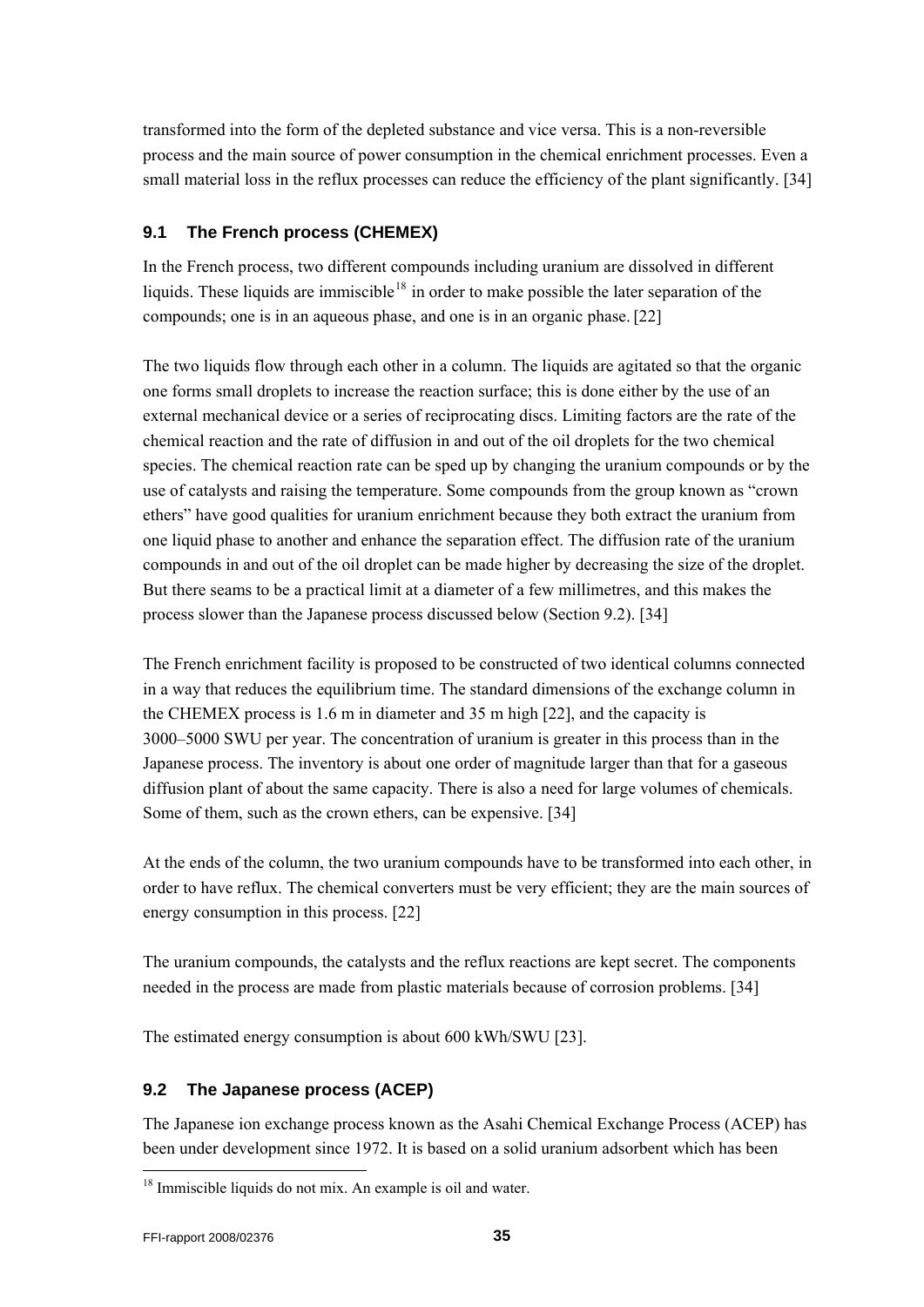<span id="page-35-0"></span>developed by Asahi Chemical; this selectively adsorbs<sup>[19](#page-35-1)</sup> hexavalent uranium. The breakthrough of this process was the discovery of a uranium adsorber of high reaction speed. [22] The adsorber is a resin<sup>[20](#page-35-2)</sup> in which the individual particles have the forms of spheres with a porous surface to increase the contact surface. It has the function of holding one of the two uranium compounds on its surface [34].

First the resin is charged with an oxidizing agent. A solution containing a uranium compound in which uranium is in the 4+ oxidation state is introduced. Then the uranium is oxidized to the 6+ state and replaces the oxidizing agent on the resin. This process will leave a sharp boundary between the part of the column where the resins are occupied by the oxidizing agent and uranium, this boundary will move slowly down the column when more uranium solution is added at the top of the column. After some time a new solution is added at the top of the column, this one containing a reducing agent. This will act on the uranium absorbed on the resin and reduce it back to the 4+ oxidation state and then replace it on the resin. The 4+ uranium goes into the solution and continues down the column with it. The 4+ uranium will then come into contact with the 6+ uranium on the resins further down the column, and the isotopic change will take place. There will eventually be a higher concentration of U-235 in the compound adsorbed on the resin than in the solution. The portion of the column where the isotope exchange takes place is well defined because also the reducing agent forms a sharp boundary with the uranium compound.[34]

The process is carried out by the use of four columns; the actual ion-exchange process takes place in the first three columns which are connected in series, and the recharging of the agents is done in the fourth. Each column should be a few meters high. Very little energy is needed in the ionexchange columns unless the temperature has to be raised. The main energy consumption comes from recharging the oxidizing and reducing agents and the pumping of the recycled solution. [34] The energy consumption of the process is estimated to be about 150 kWh/SWU [23]. Because of good exchange kinetics, the ACEP process requires smaller volumes than the CHEMEX process [22].

To find suitable resins, oxidizing and reducing agents, processes for recharging these as well as a suitable catalyst for the exchange process has taken many years. [34]

## **9.3 A third process**

1

There is also a third process that has been studied by several countries. It appears to be attractive, but there are problems related to developing it past the laboratory stage. The problems seem to be mainly large energy costs and losses of material in the recycling of the compounds. The development of this process seems to be far behind the two processes discussed above. It makes use of NOUF<sub>6</sub> dissolved in dry hydrogen fluoride and UF<sub>6</sub> dissolved in freon or some other saturated fluorocarbon in the liquid phases. It is the execution without large energy costs and

<span id="page-35-2"></span><span id="page-35-1"></span><sup>&</sup>lt;sup>19</sup> When something is adsorbed it forms a layer on the surface of the adsorber.<br><sup>20</sup> A resin is a substance that acts as an ion exchanger. It holds ions in its structure and is therefore able to hold ions with the opposite charge to its surface. When new ions are adsorbed, old ones are released.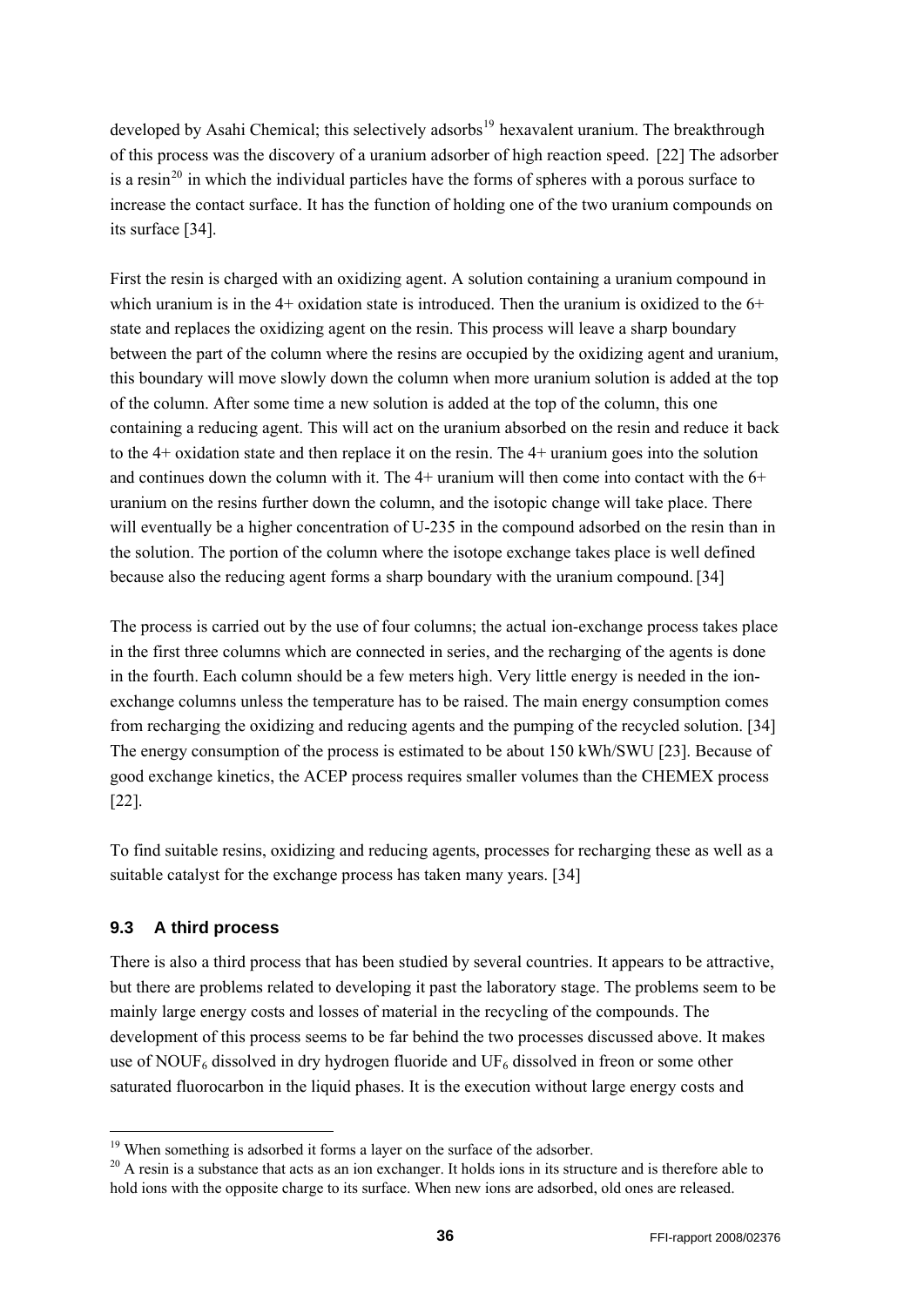<span id="page-36-0"></span>losses of material of the reaction that recycles  $\text{NOUF}_6$  which seems to be the biggest challenge. [34]

#### **9.4 When and where has the technique been used?**

Chemical exchange processes are under study in several countries, but there are still no full-scale chemical enrichment plants in the world [4]. The only countries that have attempted this technique to any extent worth mentioning seem to be France, Japan and Iraq. The French process is offered on sale to countries that do not pursue other enrichment paths [5]. It is believed that North Korea may have done research on chemical enrichment using knowledge obtained in Japan [35;36].

Iraq decided to concentrate on chemical enrichment methods for the production of LEU to be used as fuel for their EMIS program when their gaseous diffusion program was not progressing well in the late 1980s [1].

# **10 Brief summary and comments**

Even though a number of methods for the enrichment of uranium have been investigated and developed over the years, only very few have been applied on a large scale, and presently the gas centrifuge method appears to be the only commercially viable method. It is possible that other techniques, such as for example laser isotope separation, may be successfully used also on an industrial scale in the future.

One should be aware that some of the techniques that cannot be used for large-scale enrichment, for example the mass spectrometer method, may still be of use to small-scale bomb makers. It is therefore important to maintain export control regimes capable of preventing equipment for all kinds of uranium enrichment from falling into the wrong hands.

# **References**

- [1] D. Albright, F. Berkhout, and W. Walker, *Plutonium and highly enriched uranium 1996 world inventories, capabilities and policies*., Oxford University Press, 1997.
- [2] A. S. Krass, P. Boskma, B. Elzen, and W. A. Smit, "General principles of uranium enrichment," in *Uranium Enrichment and Nuclear Weapon Proliferation* Taylor and Francis Ltd, 1983.
- [3] A. S. Krass, P. Boskma, B. Elzen, and W. A. Smit, "Enrichment processes, II Gaseous diffusion," in *Uranium Enrichment and Nuclear Weapon Proliferation* Taylor and Francis Ltd, 1983.
- [4] Department of Defense, "The Militarily Critical Technologies List Part II: Weapons of mass destruction technologies, Section 5.2 - Uranium enrichment processes," pp. II-5- 13-II-5-19, Department of Defense, Office of the Under Secretary of Defense for Acquisition and Technology,1998.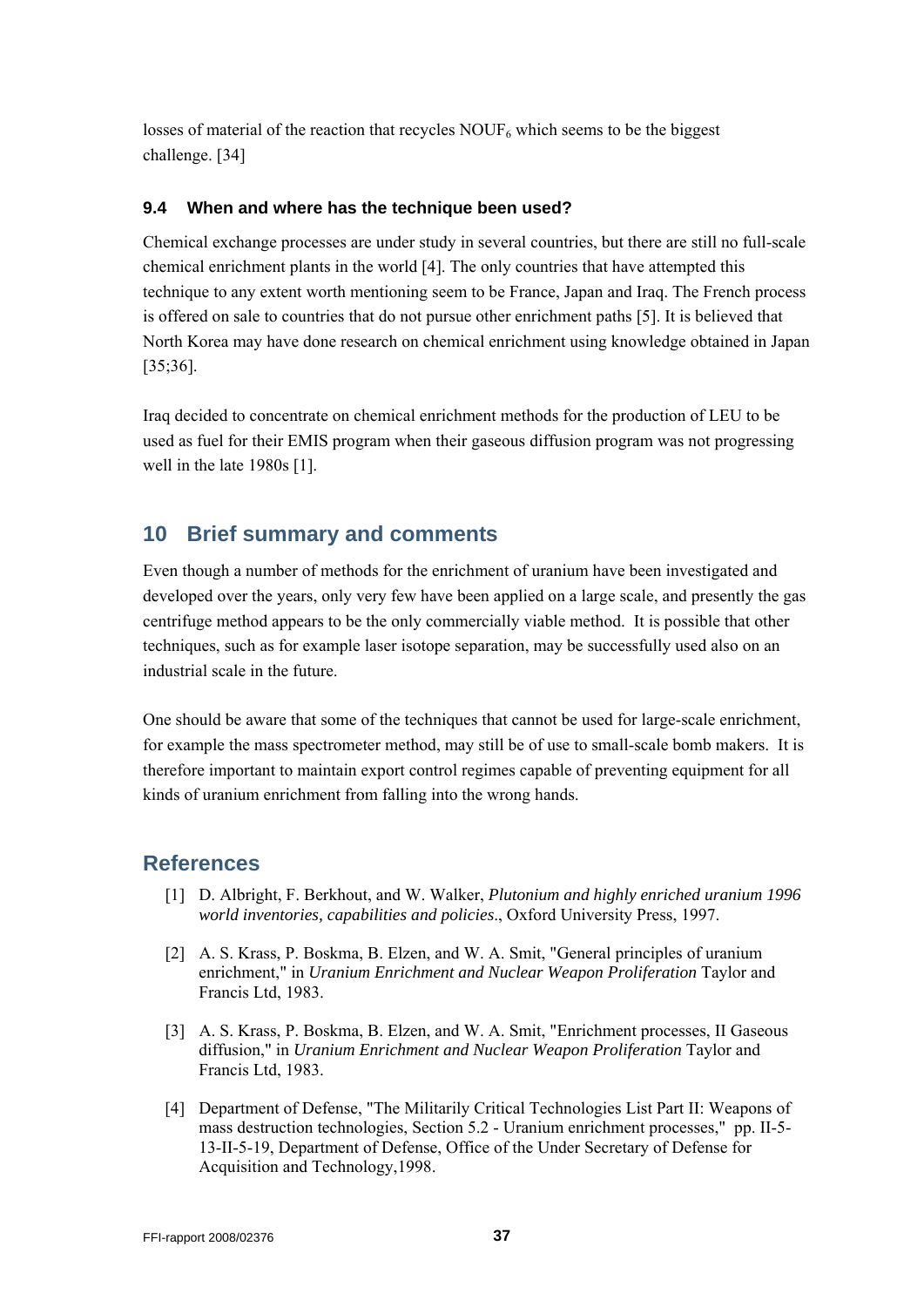- [5] S. Tyson, "Uranium enrichment technologies: Proliferation implications," Nuclear Threat Initiative, [www.nti.org/db/archives/nuc/eos/tyson.htm,](http://www.nti.org/db/archives/nuc/eos/tyson.htm) last update 1999, accessed 2008.
- [6] A. Makhijani, L. Chalmers, and B. Smith, "Uranium enrichment Just Plain Facts to Fuel an Informed Debate on Nuclear Proliferation and Nuclear Power," Oct. 2004.
- [7] World Nuclear Association, "Uranium Enrichment," World Nuclear Association, [http://www.world-nuclear.org/info/inf28.html,](http://www.world-nuclear.org/info/inf28.html) last update 2008, accessed 2008.
- [8] D. Albright and M. Hibbs, "Iraq's shop-till-you-drop nuclear program," *Bulletin of the Atomic Scientists*, vol. 48, no. 3 1992.
- [9] I. Oelrich, "All Spun Up: Tutorial On Gas Centrifuges' Role in Proliferation," Federation of American Scientists, <http://www.fas.org/programs/ssp/nukes/fuelcycle/allspunup.html>, last update 2008.
- [10] V. Gilinsky, M. Miller, and H. Hubbard, "A fresh examination of the proliferation dangers of light water reactors, Appendix 1," Nonproliferation Policy Education Center, [http://www.npec-web.org/Essays/20041022-GilinskyEtAl-LWR.pdf,](http://www.npec-web.org/Essays/20041022-GilinskyEtAl-LWR.pdf) last update 2004.
- [11] A. S. Krass, P. Boskma, B. Elzen, and W. A. Smit, "Enrichment processes, III The gas centrifuge," in *Uranium Enrichment and Nuclear Weapon Proliferation* Taylor and Francis Ltd, 1983.
- [12] Global Security, "Gas Centrifuge Uranium Enrichment," Global Security, [http://www.globalsecurity.org/wmd/intro/u-centrifuge.htm,](http://www.globalsecurity.org/wmd/intro/u-centrifuge.htm) last update 27 Apr. 2005, accessed 2008.
- [13] R. Green, "Back to the future," *Nuclear engineering international*, no. September 2003, pp. 36-39, 2003.
- [14] D. Albright and S. Basu, "India's Gas Centrifuge Enrichment Program: Growing Capacity for Military Purposes," Institute for Science and International Security,Jan. 2007.
- [15] H. Breivik and H. K. Toft, "The A. Q. Kahn network," Norwegian Defence Research Establishment (FFI), 2007/00535, Feb. 2008.
- [16] Japan nuclear fuel limited, "Uranium Enrichment," Japan nuclear fuel limited, [http://www.jnfl.co.jp/english/uranium.html,](http://www.jnfl.co.jp/english/uranium.html) last update 2006, accessed 5 Aug. 2008.
- [17] Urenco, "National Enrichment Facility, About LES," Urenco, [www.urenco.com/fullArticle.aspx?m=1707,](http://www.urenco.com/fullArticle.aspx?m=1707) last update 2006, accessed 2008.
- [18] USEC, "The American Centrifuge," United States Enrichment Corporation, <http://usec.com/americancentrifuge.htm>, last update 2008, accessed 7 Aug. 2008.
- [19] A. S. Krass, P. Boskma, B. Elzen, and W. A. Smit, "Enrichment and proliferation," in *Uranium Enrichment and Nuclear Weapon Proliferation* Taylor and Francis Ltd, 1983, p. 14.
- [20] A. S. Krass, P. Boskma, B. Elzen, and W. A. Smit, "Enrichment processes, VII Electromagnetic and plasma processes," in *Uranium Enrichment and Nuclear Weapon Proliferation* Taylor and Francis Ltd, 1983.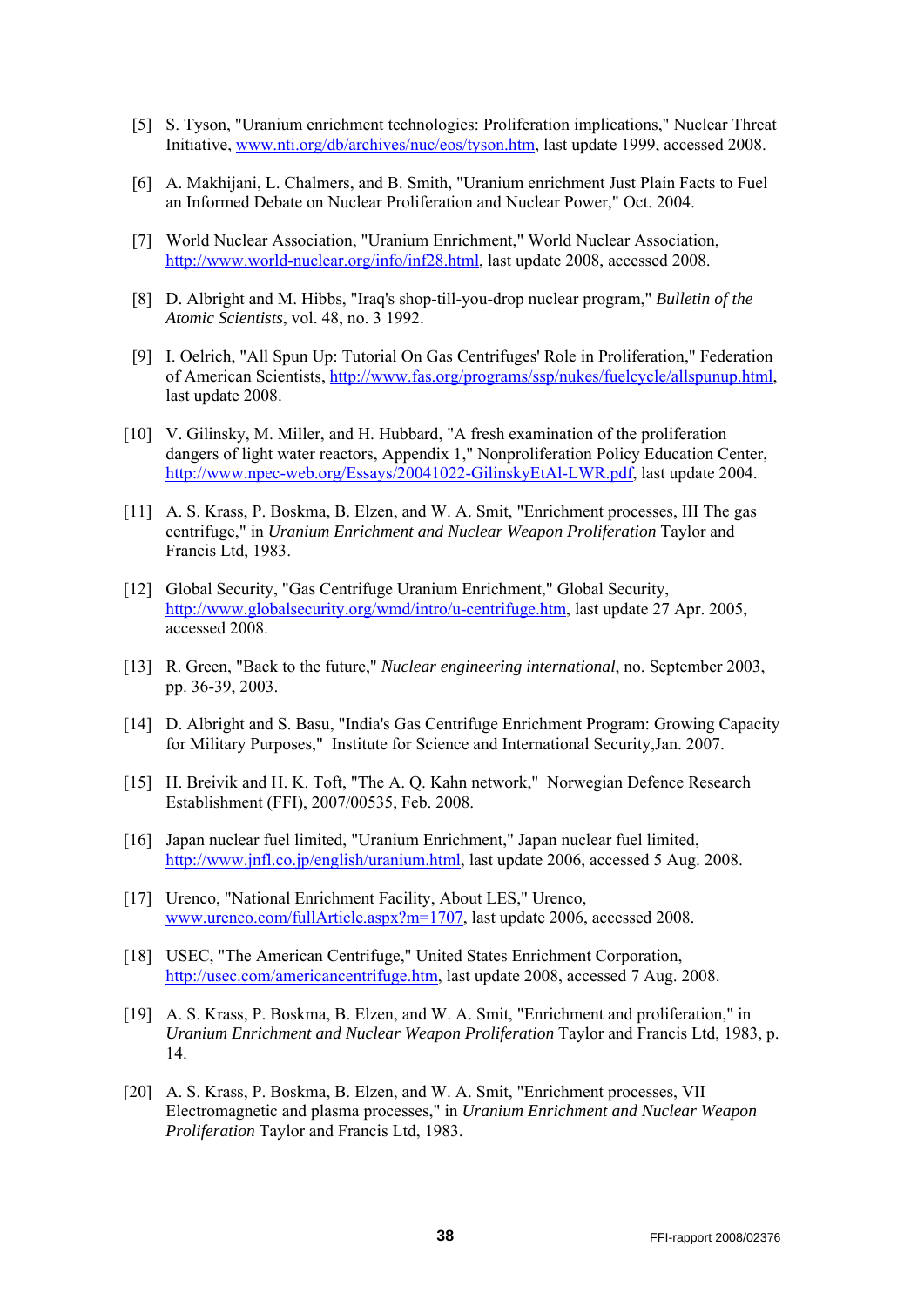- [21] A. S. Krass, P. Boskma, B. Elzen, and W. A. Smit, "Enrichment processes, IV Aerodynamic separation methods," in *Uranium Enrichment and Nuclear Weapon Proliferation* Taylor and Francis Ltd, 1983.
- [22] S. Villani, "Progress in uranium enrichment," *Naturwissenschaften*, vol. 71, no. 3, pp. 115-123, 1984.
- [23] D. Albright, F. Berkhout, and W. Walker, "Weapon-grade plutonium and highly enriched uranium production," in *Plutonium and highly enriched uranium 1996 world inventories, capabilities and policies* Oxford University Press, 1997, p. 468.
- [24] M. A. Fordt, "Uranium in South Africa," *Journal of The South African Institute of Mining and Metallurgy*, vol. 93, no. 2, p. 54, 1993.
- [25] FAS, "Uranium Production," Federation of American Scientists, [www.fas.org/nuke/intro/nuke/uranium.htm](http://www.fas.org/nuke/intro/nuke/uranium.htm), last update 24 June 2000, accessed 1 Aug. 2008.
- [26] A. S. Krass, P. Boskma, B. Elzen, and W. A. Smit, "Enrichment processes, VI Laser Isotope Separation," in *Uranium Enrichment and Nuclear Weapon Proliferation* Taylor and Francis Ltd, 1983.
- [27] A. S. Krass, P. Boskma, B. Elzen, and W. A. Smit, "Enrichment and proliferation, III Comparison of techniques," in *Uranium Enrichment and Nuclear Weapon Proliferation* Taylor and Francis Ltd, 1983.
- [28] R. J. Jensen, O. P. Judd, and J. A. Sullivan, "Separating Isotopes With Lasers," *Los Alamos Science*, vol. 3, no. Number 1 Winter/Spring 1982.
- [29] H. Jones-Bey, "LASER ISOTOPE SEPARATION: Fuel-enrichment method garners GE contract," Laser Forcus World, [http://www.laserfocusworld.com/articles/266374,](http://www.laserfocusworld.com/articles/266374) last update 1 Aug. 2006, accessed 4 Aug. 2008.
- [30] J. Hecht, "LASER ISOTOPE SEPARATION: Silex uranium-enrichment scheme may not be mature enough for practical use," Laser Forcus World, [http://www.laserfocusworld.com/display\\_article/308728/12/none/none/News/LASER-](http://www.laserfocusworld.com/display_article/308728/12/none/none/News/LASER-ISOTOPE-SEPARATION:-Silex-uranium-enrichment-schene-may-not-be-mature-enough-for-practical-us)[ISOTOPE-SEPARATION:-Silex-uranium-enrichment-schene-may-not-be-mature](http://www.laserfocusworld.com/display_article/308728/12/none/none/News/LASER-ISOTOPE-SEPARATION:-Silex-uranium-enrichment-schene-may-not-be-mature-enough-for-practical-us)[enough-for-practical-us,](http://www.laserfocusworld.com/display_article/308728/12/none/none/News/LASER-ISOTOPE-SEPARATION:-Silex-uranium-enrichment-schene-may-not-be-mature-enough-for-practical-us) last update 1 Aug. 2007, accessed 4 Aug. 2008.
- [31] Silex, "Silex Separation of Isotopes by Laser EXcitation," Silex, [http://www.silex.com.au/s03\\_about\\_silex/s30\\_1\\_content.html](http://www.silex.com.au/s03_about_silex/s30_1_content.html), last update 2008, accessed 28 July 2008.
- [32] J. Boureston and C. D. Ferguson, "Laser enrichment: Separation anxiety," *Bulletin of the Atomic Scientists*, vol. 61, no. 2, pp. 14-18, 2005.
- [33] Silex, "Company History," Silex, [http://www.silex.com.au/s02\\_company\\_history/content.html](http://www.silex.com.au/s02_company_history/content.html), last update 2008, accessed 28 July 2008.
- [34] A. S. Krass, P. Boskma, B. Elzen, and W. A. Smit, "Enrichment processes, V Chemicalexhange methods," in *Uranium Enrichment and Nuclear Weapon Proliferation* Taylor and Francis Ltd, 1983.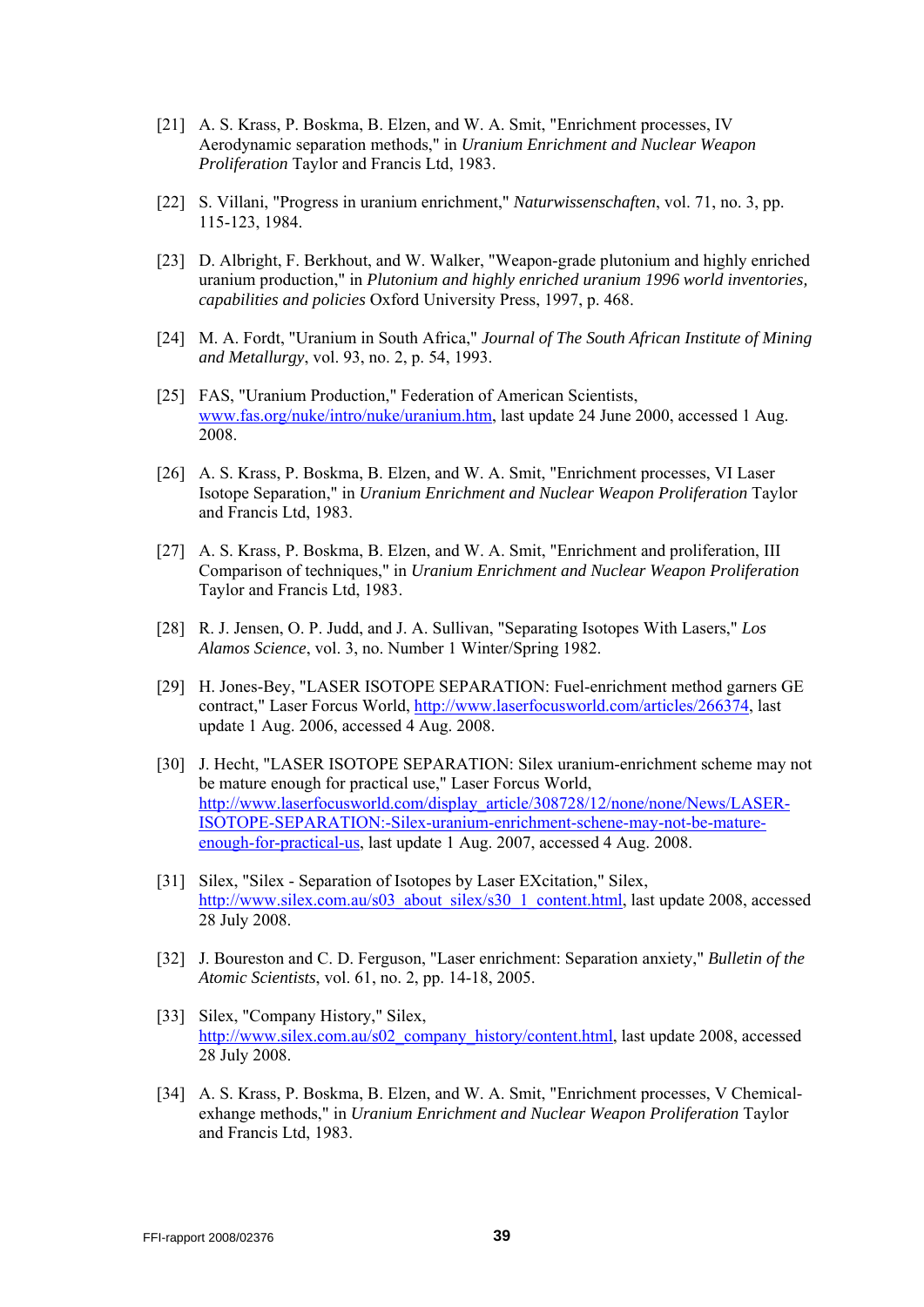- [35] D. Albright, F. Berkhout, and W. Walker, "North Korea," in *Plutonium and highly enriched uranium 1996 world inventories, capabilities and policies* Oxford University Press, 1997.
- [36] D. Albright, F. Berkhout, and W. Walker, "A special case: Iraq," in *Plutonium and highly enriched uranium 1996 world inventories, capabilities and policies* Oxford University Press, 1997.
- [37] R. Vandenbosch and J. R. Huizenga, *Nuclear Fission*., Academic Press, 1973.
- [38] *CRC Handbook of Chemistry and Physics*, 66 ed., CRC Press, 1986.
- [39] DoE, Department of Energy, [www.doedigitalarchive.doe.gov/ImageDetailView.cfm?ImageID=1000801&page=search](http://www.doedigitalarchive.doe.gov/ImageDetailView.cfm?ImageID=1000801&page=search&pageid=thumb) [&pageid=thumb](http://www.doedigitalarchive.doe.gov/ImageDetailView.cfm?ImageID=1000801&page=search&pageid=thumb), last update 1 June 1985, accessed 1 Aug. 2008.
- [40] "Free electron laser," Wikipedia, [http://en.wikipedia.org/wiki/Free\\_electron\\_laser](http://en.wikipedia.org/wiki/Free_electron_laser), last update 2 June 2008, accessed 14 July 2008.
- [41] P. Ramakoteswara Rao, "Laser isotope separation of uranium," *Current Science*, vol. 85, no. 5 Oct. 2003.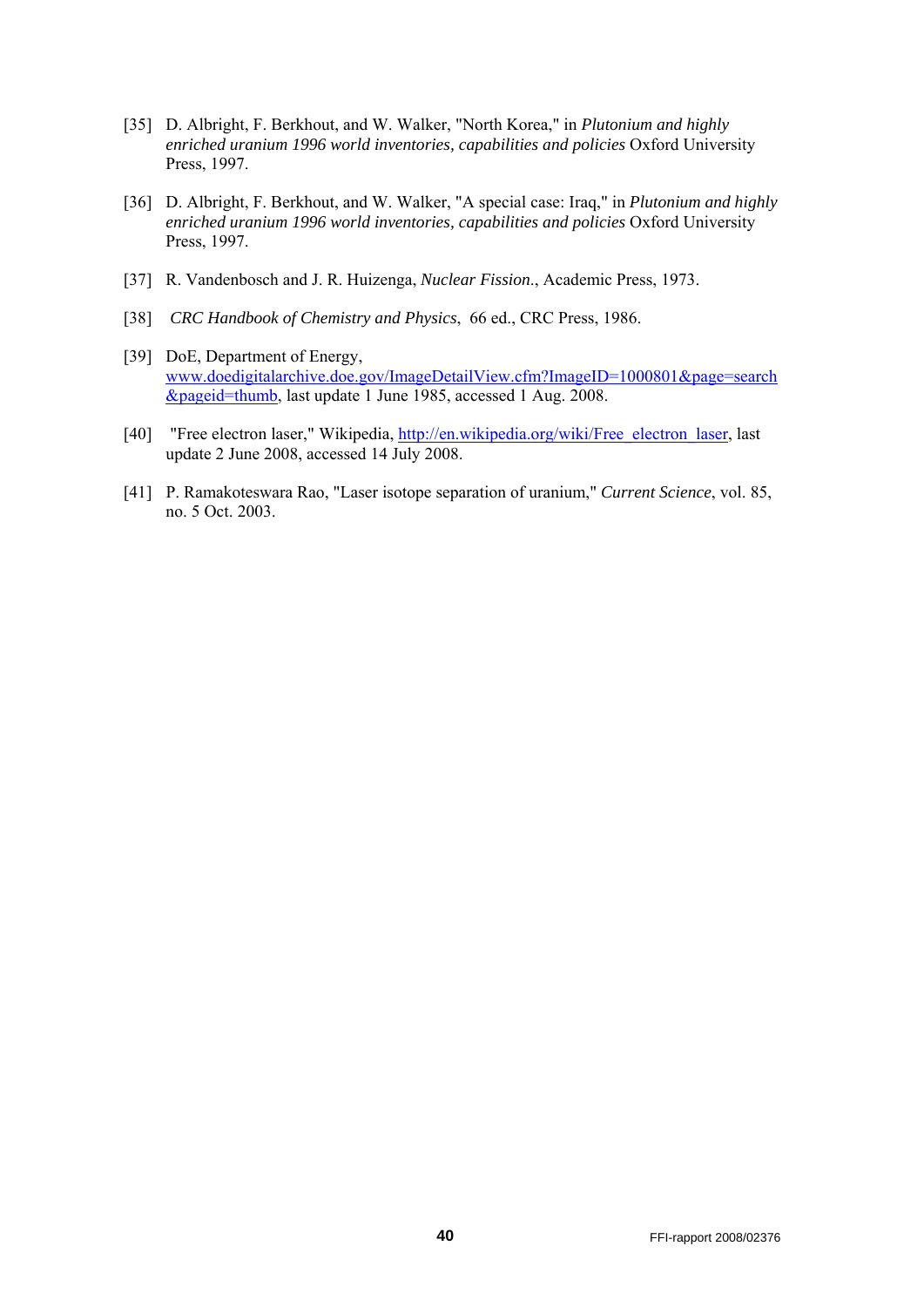# <span id="page-40-1"></span><span id="page-40-0"></span>**Appendix A Some relevant physics and chemistry**

#### <span id="page-40-2"></span>**A.1 Isotopes**

An atomic nucleus contains two types of particles: *protons* which have a positive electric charge, and *neutrons* which have no electric charge. Around the nucleus there are electrons which have the same charge as the protons only with opposite sign; they are negatively charged. In a neutral atom there is therefore the same number of electrons around the nucleus as there are protons inside the nucleus. It is mainly the number of electrons that determine the chemical properties of an atom, and therefore different atoms which have the same number of protons (and therefore also electrons) constitute the same *chemical element*. So when a chemical element is defined, nothing is said about the number of neutrons. The number of neutrons in a nucleus is typically about the same as the number of protons, but it may vary a little, and atoms of the same chemical element, but with a different number of neutrons, are known as different *isotopes* of that element.

The main difference between two isotopes is their masses; the *mass number* of an atom indicates the total number of protons and neutrons. When discussing isotopes, the mass number is generally provided along with the chemical symbol to specify which isotope we are referring to. Uranium is the heaviest naturally occurring element, and there are two important isotopes U-238 and U-235, where U-238 contains three more neutrons than U-235. In naturally occurring uranium, U-238 amounts to approximately 99.3 % and U-235 only 0.7 %.

#### <span id="page-40-3"></span>**A.2 Nuclear fission and chain reaction**

A nuclear power plant and a bomb are based on the same principle, the principle of *fission* of an atomic nucleus. Some large nuclei are unstable and can sometimes split into two smaller nuclei of roughly equal size while emitting a few independent neutrons; this process is called spontaneous nuclear fission. These new nuclei and neutrons will have a total mass that is smaller than the mass of the original nucleus. This *mass defect* is compensated by an energy release in accordance with Einstein's famous equation  $E = mc^2$  where *c* is the velocity of light (300 000 km/s). This is the energy that is utilised in a power plant or a bomb. The uranium isotopes have a low probability of spontaneous fission<sup>[21](#page-40-4)</sup> (if spontaneous fissions occurred readily, it would not be possible to use uranium in a reactor). When U-235 captures an extra neutron, it may fission and release two or three new neutrons. If these new neutrons are captured by another nucleus and subsequently lead to a new fission, a *chain reaction* is started. In a nuclear reactor such chain reactions are controlled to give an approximately constant release of energy, whereas in a bomb the chain reaction is allowed to run wild. For a chain reaction to be sustained, on average at least one of the freed neutrons from each fission has to lead to a new fission. For this to occur there has to be a certain amount of uranium present, and this minimum amount is known as the *critical mass*; if the

l

<span id="page-40-4"></span><sup>&</sup>lt;sup>21</sup> The partial half lives due to spontaneous fission for U-238 and U-235 are 9 x 10<sup>15</sup> y and 1.2 x 10<sup>17</sup> y, respectively [37].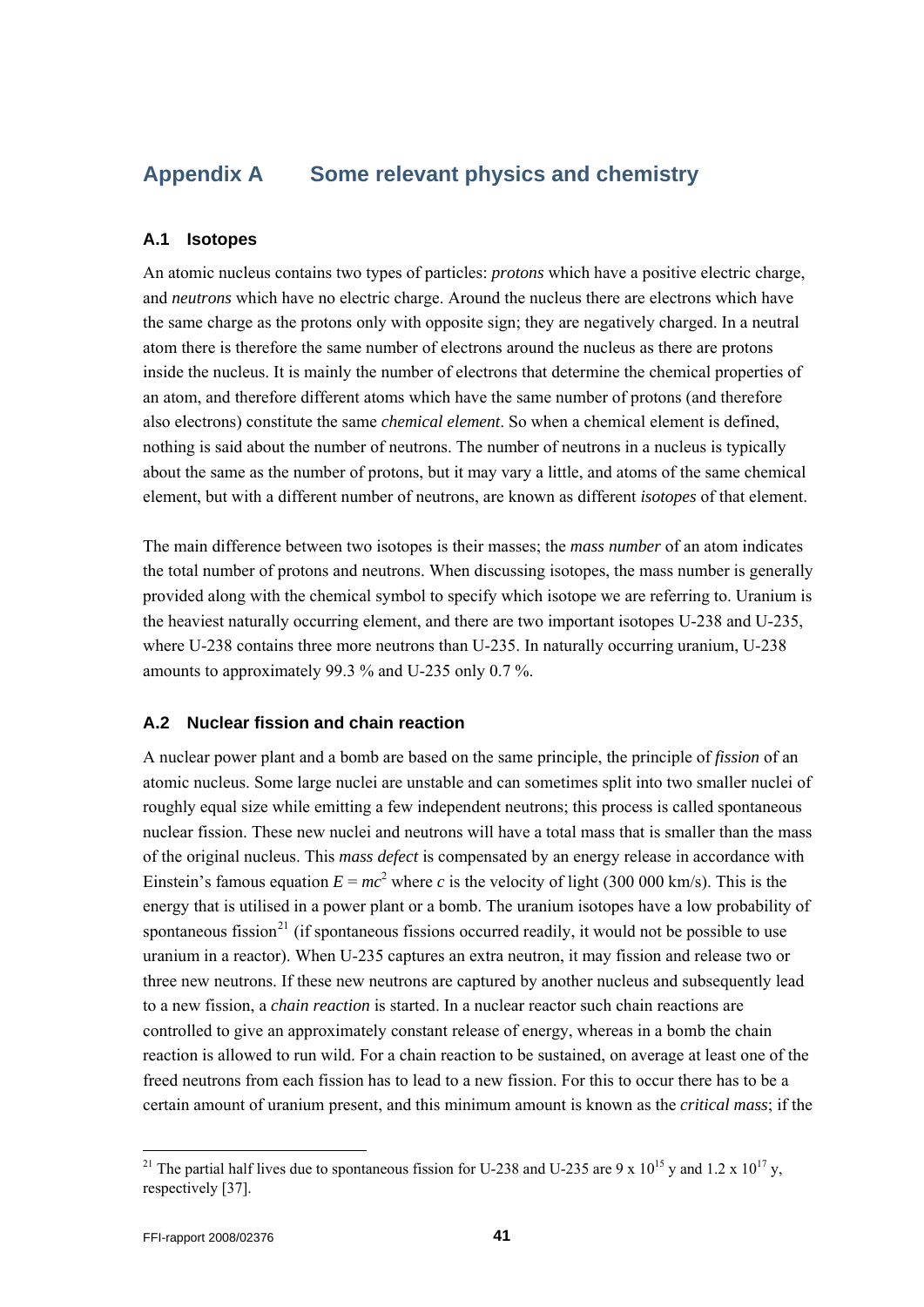<span id="page-41-0"></span>

*Figure A.1 Phase diagram of uranium hexafluoride (copied from http://web.ead.anl.gov/uranium/guide/prodhand/sld022.cfm).* 

mass is greater it is called *supercritical*. Alternatively, it is possible to compress a smaller mass to bring the atoms closer together and thereby reach a *critical density*. Since there is so little U-235 in natural uranium, it is necessary to enrich the uranium in this isotope for the material to be able to sustain a chain reaction. Otherwise the critical mass or the critical density would be too high to reach in practice.

#### <span id="page-41-1"></span>**A.3 Uranium hexafluoride**

UF6, *uranium hexafluoride*, also referred to as "hex," is a substance with good properties for uranium isotope separation. Each molecule consists of only one uranium atom and six fluorine atoms, and because fluorine only has one stable isotope, F-19, there are only two possible compositions of the molecule, each with a specific molecular mass dependent of the uranium isotope. The mass numbers of the molecules containing the different isotopes of uranium are 352 and 349, respectively, so the mass difference is three units which amount to only 0.85 %. Because the mass difference comes directly from the different masses of the uranium isotopes, uranium hexafluoride is a good choice for separation of these isotopes, but because the relative mass difference between the molecules is so small, the enrichment will be less effective than if the mass difference had been greater.

At room temperature and atmospheric pressure, uranium hexafluoride is a crystal, but at 56.5˚C it turns directly into a gas without first becoming a liquid (it sublimes) (see the phase diagram in Figure A.1). The molecule is organized with the uranium atom in the centre and the six fluorine atoms spaced symmetrically around it, giving the molecule three perpendicular symmetry axes. This makes it possible to make theoretical calculations of the vibrational energy states which are utilised in the laser isotope separation methods. UF<sub>6</sub> is highly reactive and reacts violently with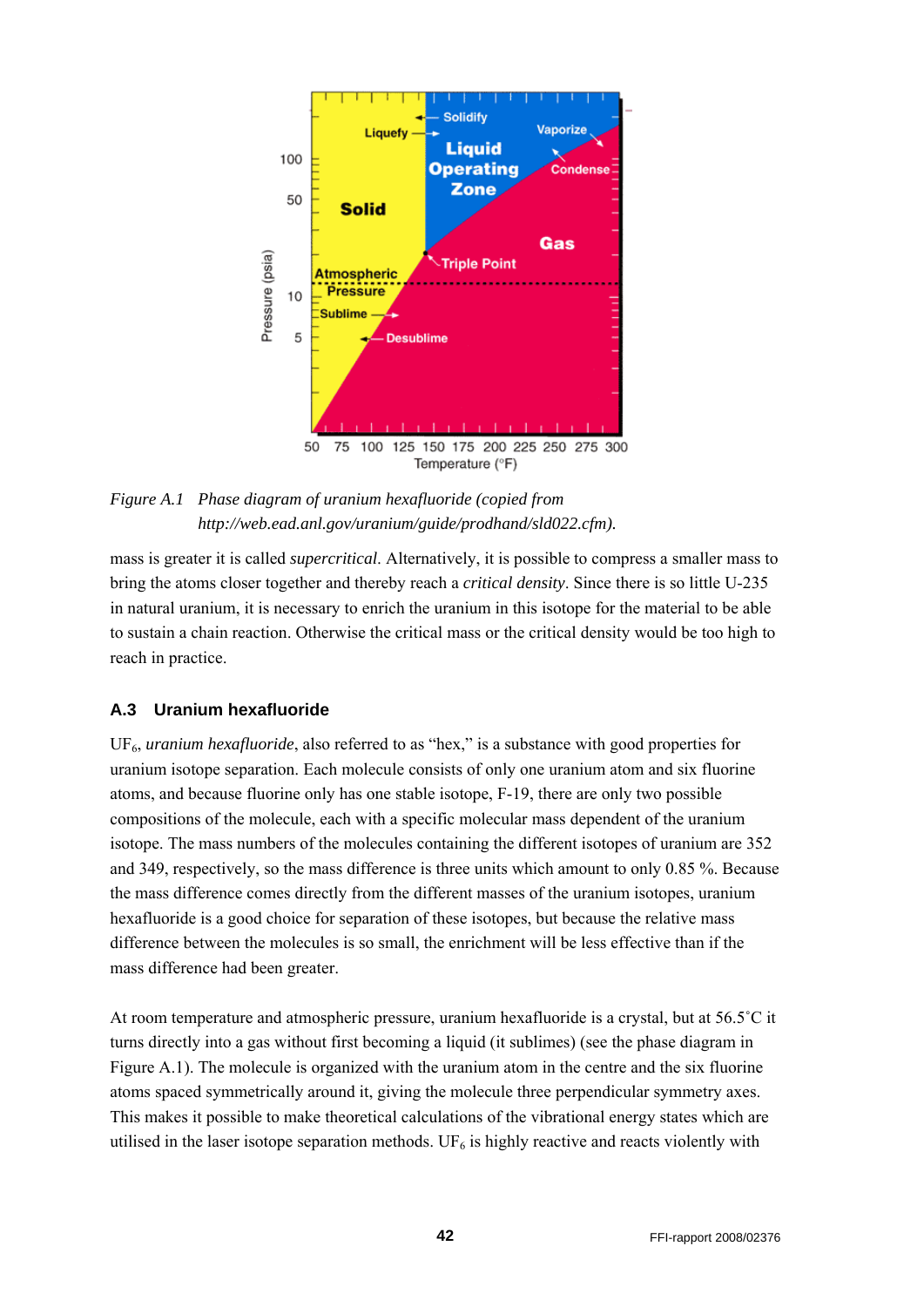<span id="page-42-0"></span>water and organic compounds. UF<sub>6</sub> is also highly corrosive, and nickel or aluminium alloys are needed to handle the gas. [2]

Uranium hexafluoride is used in gaseous form in centrifuges, in the gaseous diffusion method, in the aerodynamic processes and in molecular laser isotope separation. It is used in liquid form in the thermal diffusion process. To obtain the liquid form of uranium hexafluoride, the pressure must be raised to just over atmospheric pressure, as can be seen from the phase diagram.

#### <span id="page-42-1"></span>**A.4 Statistical description of the molecules in a gas**

A gas consists of a very large number of molecules that are moving around all the time at different speeds and exchanging energy through collisions with each other. Because there are so many molecules in a gas, it is impossible to describe the properties of the gas by considering each molecule separately; instead it has been found fruitful to use a *statistical description*. This means that while we cannot determine the exact speed or the exact energy of each molecule, we can determine the average or the *most probable* values. The actual values for each molecule will generally not be the same as this most probable value. Because of collisions between the molecules, energy will be exchanged between them and the energy of individual molecules will thus vary.

If the gas is in *thermal equilibrium* (in practice this means that the temperature and the pressure are stable), all molecules have the same kinetic energy on average. The kinetic energy of a molecule is given by  $E = \frac{1}{2}mv^2$  where *m* is the mass of the molecule and *v* is its velocity. This means that molecules with smaller mass must have a larger velocity to match the kinetic energy of the heavier molecules. But this is only on average; the heavier molecules may have higher velocities at some times, and the lighter molecules may have lower velocities.

#### <span id="page-42-2"></span>**A.5 Quantum mechanics**

On the atomic and molecular level nature is not smooth. For instance a system (like an atom or a molecule) cannot have a continuous energy spectrum, but can only take distinct, discrete energy levels. Transitions between these discrete states occur with emission or absorption of a quantum of energy; these transitions are called quantum leaps and are the smallest changes possible. This quantum of energy carries the exact energy that separates the two states and is usually in the form of a photon. Photons are the particles that light and other electromagnetic waves such as microwaves, infra red light, visible light, ultraviolet light and x-rays consist of. A light ray is a bundle of these particles, and each of them carry the energy  $E = hv$  where h is a scaling constant and ν is the frequency of the light. This means that microwaves, x-rays, blue light and red light all consist of photons with different energies. Electromagnetic waves with photons of high energy have high frequencies (and correspondingly short wavelengths). By sending photons with the exactly right energy (this means electromagnetic waves with the exactly right frequency) at an atom or a molecule, it can be *excited* (go to a given state with a higher energy).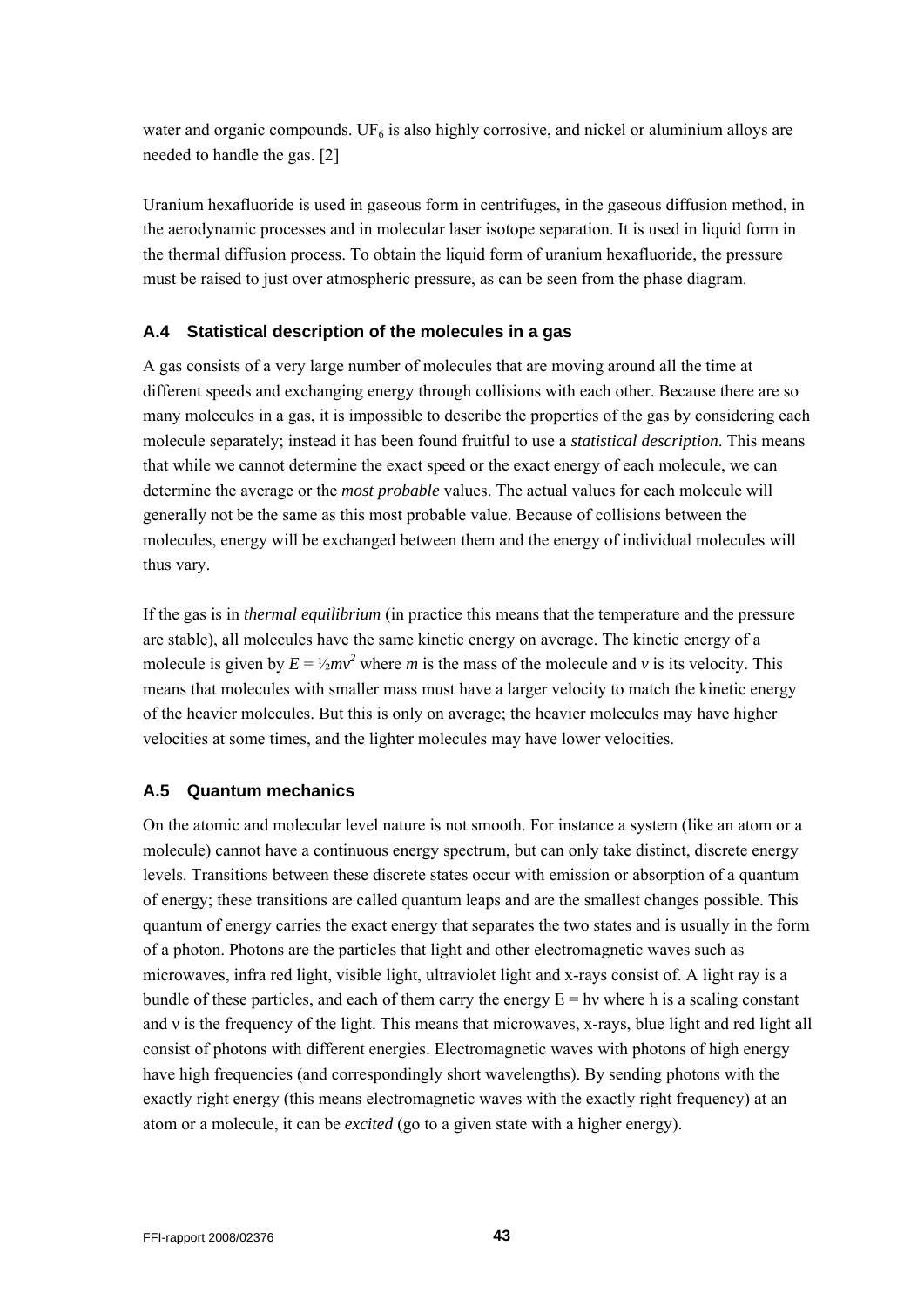<span id="page-43-0"></span>In an atom, the electrons around the nucleus occupy discrete energy levels. By adding energy to an atom, an electron can be excited into a higher energy state. But for this to occur, the energy which is added has to mach the energy difference between the old and the new energy levels. Electrons can also be ejected completely if enough energy is added and this will happen easier if the electron is already excited. When an electron is ejected the atom becomes an *ion*. The energy that is added to ionize the atom does not have to be specific as long as it is large enough; spare energy will just become kinetic energy for the electron (energy that gives it a velocity). An ionized atom has a net electric charge which can be exploited if we want to influence its motion. The energy levels of the electrons in an atom are determined by the nucleus of the atom. Therefore there will be slight differences in the energy levels of different isotopes of the same chemical element. By choosing photons of the exactly right energy, it is possible to excite and ionize only one isotope in a mixture.

In molecules, the energy levels are mainly determined by the chemical bonds between the atoms. When two or more atoms are bound together, they may vibrate relative to each other, leading to discrete vibrational modes with distinct energies. When a molecule is excited, there is a change from one vibrational mode to another, and the energy added to excite it has to mach the energy gap between the modes exactly. If more energy is added to the system, the chemical bond can be completely broken, and new chemical properties are created. If the energy is added through a photon, this is called *photo dissociation* of the molecule. As mentioned above, the energy levels of the vibrational modes of a molecule are determined by the atoms involved in the chemical bond. There can be slight differences between the energy levels of a certain chemical bond depending on the isotopes of the chemical elements involved. Therefore it is possible to excite and dissociate only molecules containing a certain isotope if the photons can be tuned accurately enough.

#### <span id="page-43-1"></span>**A.6 Oxidation states**

The oxidation state gives the degree of oxidation of an atom in a chemical compound. It is equal to the hypothetical charge that an atom would have if all bonds to other elements were completely ionic (complete exchange of electrons). An increase in oxidation state is known as oxidation and a decrease in oxidation state is called reduction. The algebraic sum of the oxidation numbers of all the atoms in a compound is always equal to the net electric charge of the compound. The term oxidation state is often used interchangeably with the terms oxidation number, even though the actual definitions are slightly different, the values are usually the same. A given chemical elements may have different oxidation states in different compounds; this is the origin of the term redox reaction. A redox reaction is shorthand for reduction-oxidation reaction and is a chemical reaction where the oxidation states of the atoms involved are changed.

Substances that are oxidative are known as oxidizing agents, oxidants or oxidizers, in a redox reaction the oxidizing agent will be reduced. Substances that are reductive are known as reducing agents, reductants or reducers, the reducing agent will be oxidized in a chemical reaction.

Uranium can be found in oxidation states  $+2$ ,  $+3$ ,  $+4$ ,  $+5$  and  $+6$  [38].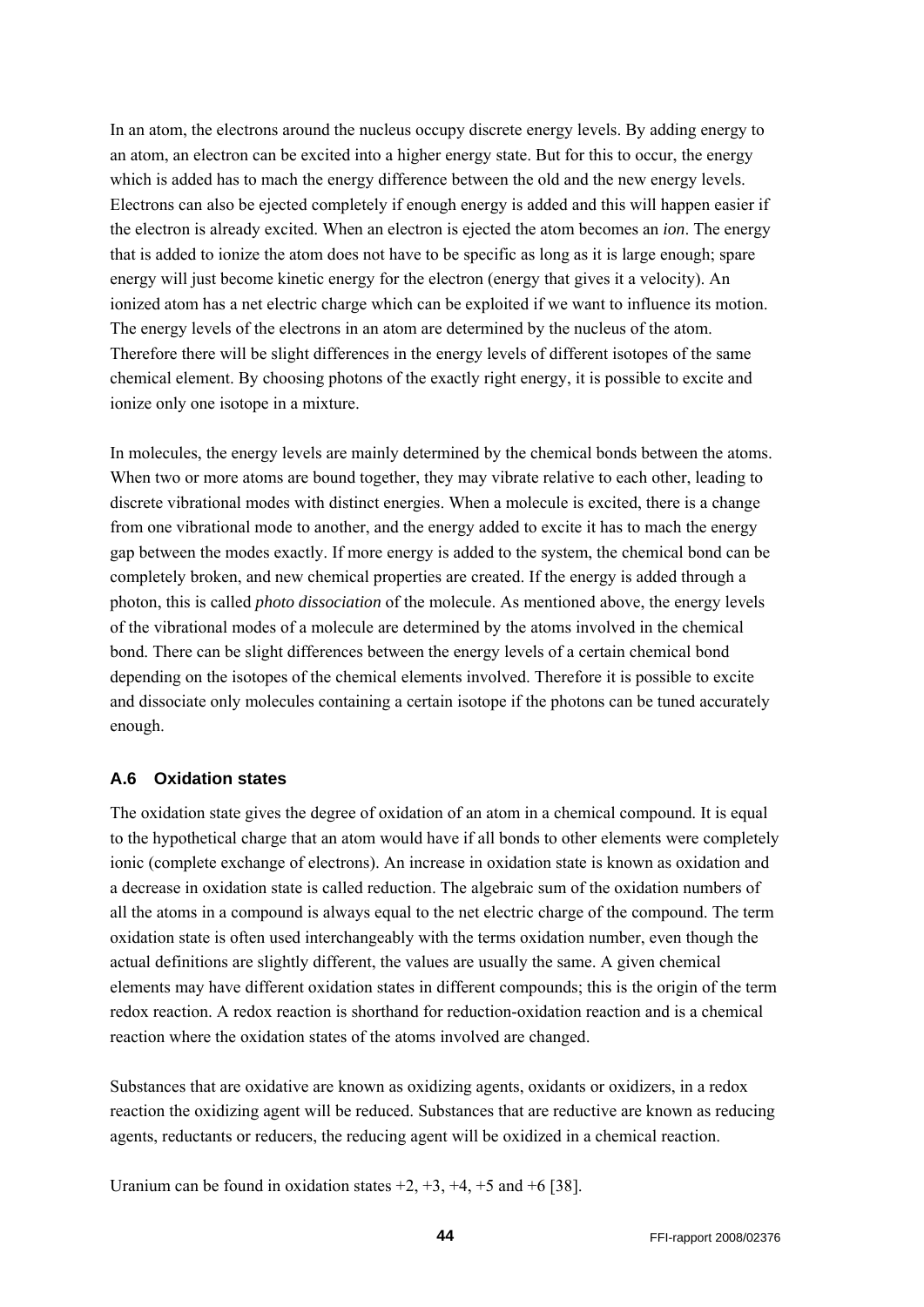# <span id="page-44-0"></span>**Appendix B Lasers**

This appendix discusses in more detail the laser requirements necessary for laser isotope separation.

In the atomic vapour laser isotope separation (AVLIS) technique (Section [8.1](#page-27-3)), to be able to excite only one isotope, the lasers must be tuned with an accuracy in wavelength of one part in 100 000. This is possible with modern lasers. Especially a type of lasers called dye lasers, which use organic dyes, may be used. High-power green or yellow light from copper vapour lasers (cf. [Figure 8.2](#page-32-0)) is fired into streams of special dyes, which convert the laser energy into beams tuned to the exact colour absorbed by U-235 [39]. Four slightly different beams are needed (cf. [Figure 8.1](#page-27-2)); it is not possible to distinguish between these beams with the human eye. The light that causes the desired transitions has a red-to-orange colour and can be made by use of a common dye called rhodamine 6G. Because excited atoms will decay back down into a lower state, the lasers must be intense enough to re-excite the ones that decay. The lowest acceptable power density is on the order of tens of kilowatts per square centimetre. Because the uranium atoms move through the radiation zone, the laser pulses must come often enough so that all the atoms may be hit by them. The problem sufficiently high frequency pulses can be solved by using several lasers that are synchronised such that the total frequency will be high enough. [26]

In the molecular laser isotope separation (MLIS) technique (Section [8.2\)](#page-29-4), the required wavelength is 16  $\mu$ m, and there are several possible lasers. Powerful infrared lasers which use CO or CO<sub>2</sub> are available in many frequencies, but the infrared frequency that is needed to dissociate the uranium hexafluoride molecule is harder to make [26].

The candidate which seemed to be the best alternative when the technique was developed, uses Raman scattering from parahydrogen to increase the wavelength of the 10 µm light from carbon dioxide. Raman scattering refers to an interaction of photons with molecules in which the scattered photons have different energy than the incident photons; the change is determined by the molecules' rotational or vibrational energy levels.[28] Parahydrogen is a state of the hydrogen molecule  $(H<sub>2</sub>)$  in which the two atoms have antiparallel spins.

<span id="page-44-1"></span>Another option is to use a free electron laser. Free electron lasers are widely tuneable and used for many purposes other than isotope separation, so there is a lot of activity in that area. In a free electron laser, the electrons are accelerated to relativistic speeds and pass through a transverse magnetic field giving them a sinusoidal path. This acceleration results in the release of photons. Today, a free-electron laser requires the use of an electron accelerator with its associated shielding, as accelerated electrons are a radiation hazard. The accelerator requires a high voltage supply. Usually, the electron beam must be maintained in a vacuum which requires the use of numerous pumps along the beam path. Free electron lasers can achieve very high peak powers. Their tuneability makes them desirable in several disciplines. [40] Other types of lasers were also suggested at the time the process was developed [28].